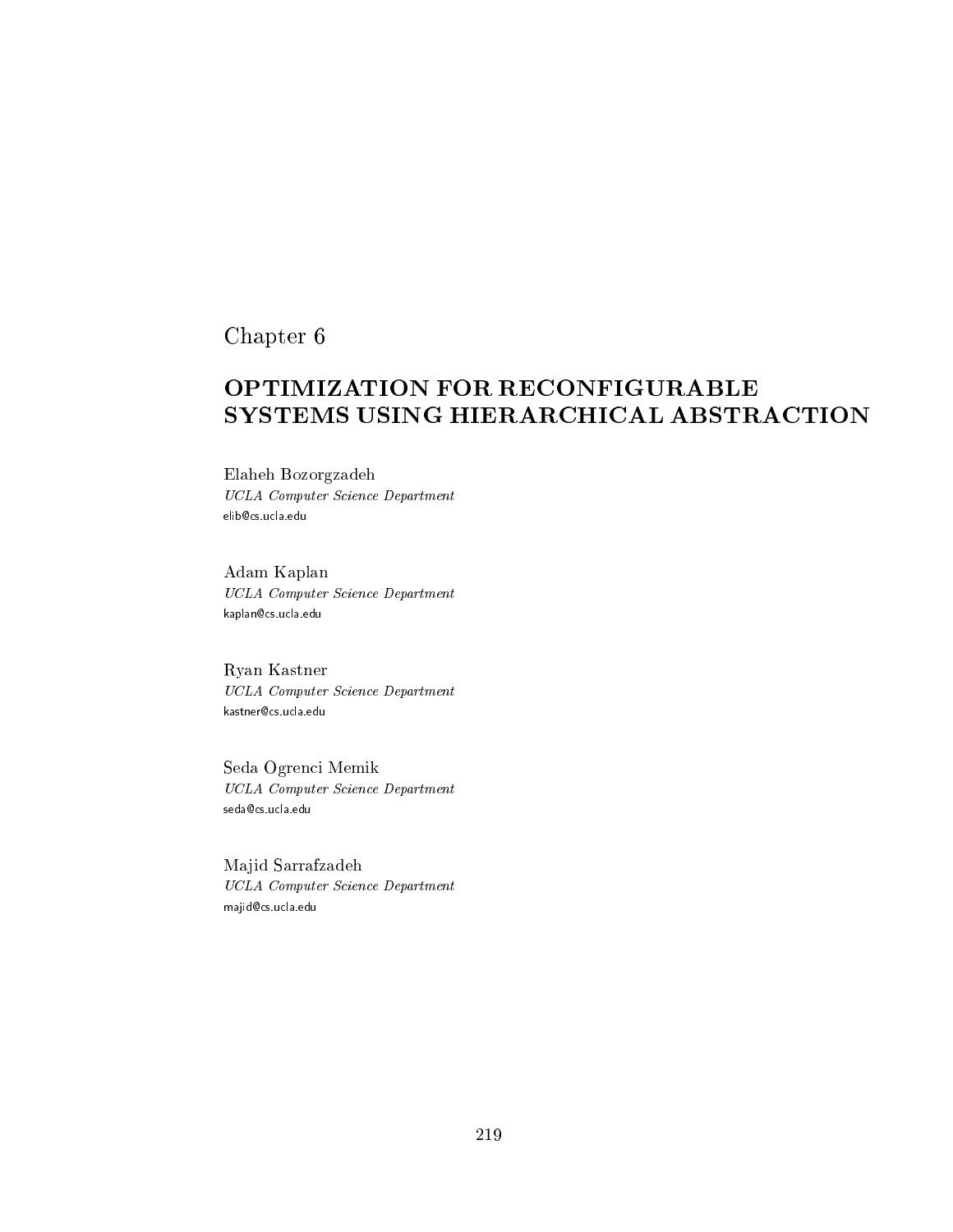# Introduction

In the previous chapters we have seen various multilevel optimization techniques used to solve a variety of complex problems. In this chapter we discuss techniques to synthesize VLSI systems from a high level description From system genesis as a high-level description to its nal physical layout, the problem of hardware synthesis is too nebulous to be handled in a single stage optimization process. As a result, CAD flow is divided into three ma jor stages Compiler Optimization High-level Synthesis, and Physical Design. The traditional flow of the stages departs from the exact concept of multilevel optimization as addressed in this book Therefore in this chapter we focus on another way to abstract complexity in VLSI systems: hierarchical abstraction.

Hierarchical abstraction isa top-down modular breakdown of the problem, where each stage represents a different level of abstraction with specific optimization objectives. For clarity, the generic concept of multiplevel optimization is in Figure . In Figure , we are the figure  $\mathbf{a}$ dierent realizations of hierarchical abstractions of hierarchical abstraction in Figure . And  $\alpha$ The difference between the two hierarchical flows in the figure is in the way the interaction between the stages is realized. In Figure  $6.1(b)$ , the interaction is applied through modeling and estimation of parameters which physically manifest themselves in later stages Estimation engines in each stage are shown in the figure as well. There has been extensive research in high-level synthesis that considers the eect of early optimization techniques on subsequent stages. Such techniques either utilize the early estimation or use forward-looking ob jective functions [Wong et al., 2002]. The estimation parameter could be routability/area [Xu and Kurdahi, 1997; Dougherty and Thomas, 2000], power [Macii et als et al Khouri et al et al in Figure . In Figure . It is a controlled in realized via feedback and cross-level communication between the stages [Park et al., 1999; Bringmann and Rosenstiel, 1997]. The formulation of the whole VLSICAD flow in the multilevel optimization framework is still an open problem. In this chapter, we specifically address the synthesis flow for reconfigurable systems.

Programmability and reconfigurability are essential ingredients in emerging embedded systems. Reconfiguration can be realized in different for a field  $\mathbb{P}^{\text{max}}$  are one of the most  $\mathbb{P}^{\text{max}}$ popular reconfigurable devices. FPGAs consist of programmable building blocks called logic blocks or  $\mathbf{E}$ are placed on the FPGA chip either on a two-dimensional array or in rows. Between each row and column routing channels are located. The interconnect architecture is also programmable. This is enabled through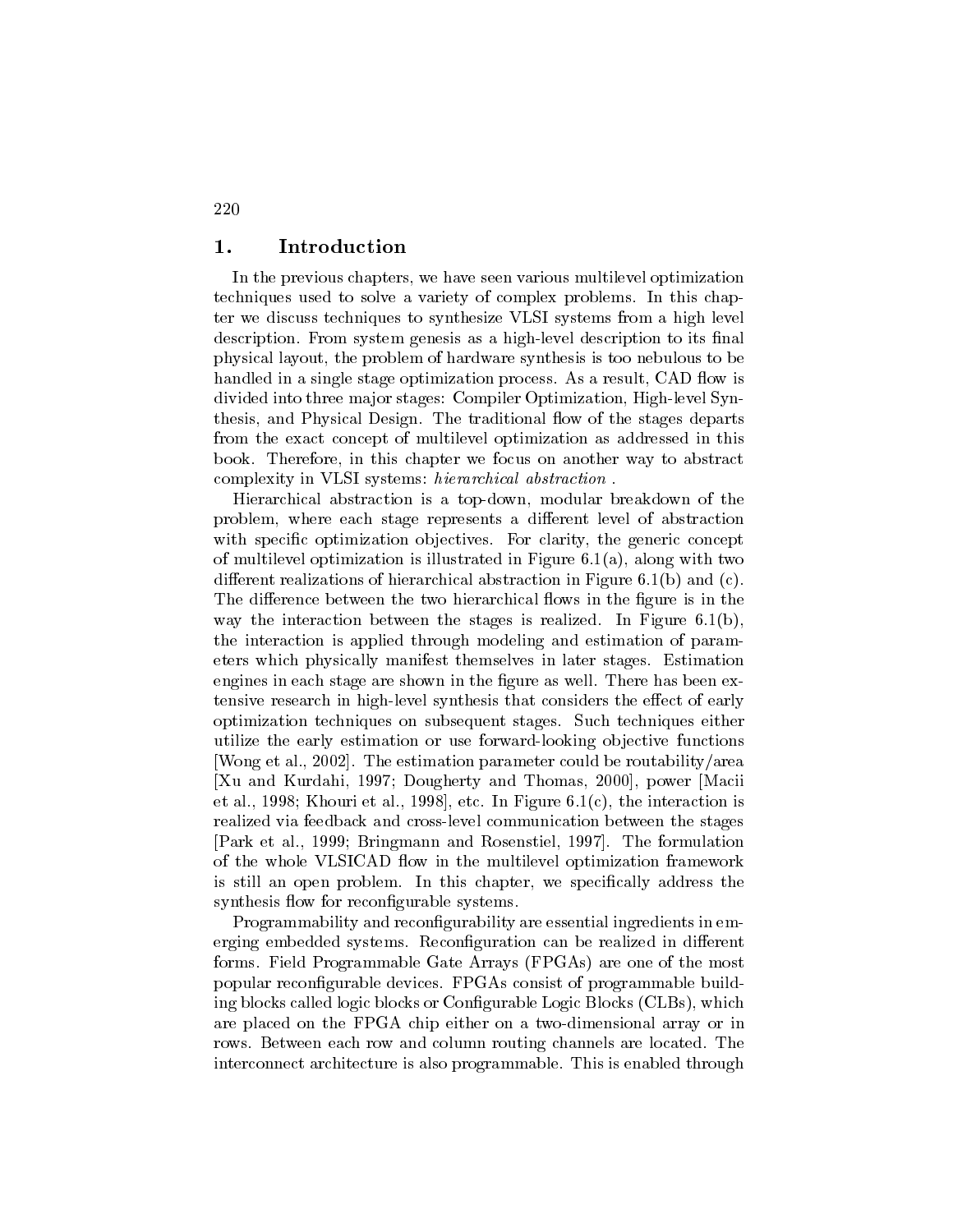

Figure - Dierent VLSICAD Flow Methodologies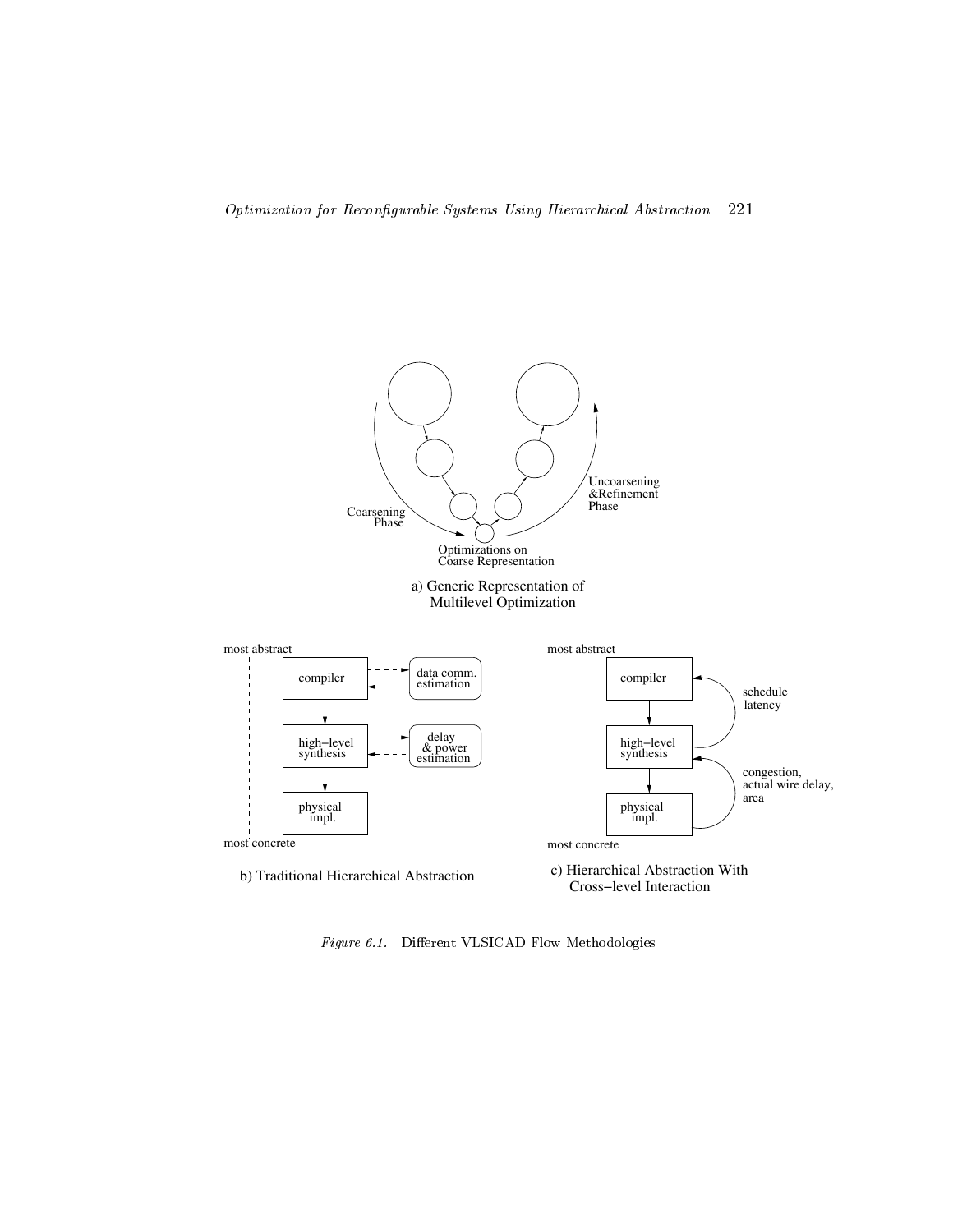switches located between wire segments along the routing channels A switch is essentially a transistor that can take on or off states, hence enabling a connection or an open circuit between two wire segments In [Hauck, 1998; Brown et al., 1992] more information on FPGAs and other programmable architectures is available

New embedded systems require a larger amount of flexibility as compared to their predecessors Rapidly changing markets demand embedded system solutions that can be modified easily. Reconfigurability in embedded systems provides the necessary adaptability. Devices can be reconfigured during runtime (often referred to as dynamic reconfiguration or on a perfect reconguration basis of time or on a perfect reconguration basis of time or on a perfect r reconfiguration, along with how much of the device is reconfigured, can be managed by a reconguration manager either on or o-chip or even possibly by the synthesis tools that create circuit functionality

The addition of reconfigurability to embedded devices introduces new and unique problems. Each stage of the development of embedded systems is affected by reconfigurability [Schaumont et al., 2001]. Throughout the design flow, we seek to make the best use of this flexible platfor such as exploiting parallelism and low-such as exploiting parallelism and low-such and low-such and low-such as  $\ell$ However, flexibility in reconfigurable systems comes at the expense of degraded design quality. For instance, in FPGAs, programmable interconnect realized through switches limits wire performance Additionally data communication should obey the prefabricated programmable interconnect structure in the system. In short, reconfiguration allows great design flexibility, but at a performance cost. Thus, the limitations of FPGA technology must be well understood and modeled so that we can push reconfigurable systems to their highest potential performance.

Current models of computation MOCs are based on traditional Von Neumann architectures, and as such they lack the ability to model the emerging reconfigurable world of computing. Traditional optimization techniques cannot exploit reconfigurability to its full potential. Hence, the entire design flow must be revisited and revised from this new perspective

Due to the complexity of the overall system design, the global optimization problem is divided into multiple optimization problems at different levels of abstraction. At each stage of design, different optimization techniques must be applied. Integrating reconfigurability into system design requires us to incorporate reconguration-centric optimization techniques into this hierarchical framework

For a given reconfigurable platform, the overall goal of the design flow is to map an application (specified in a high level programming language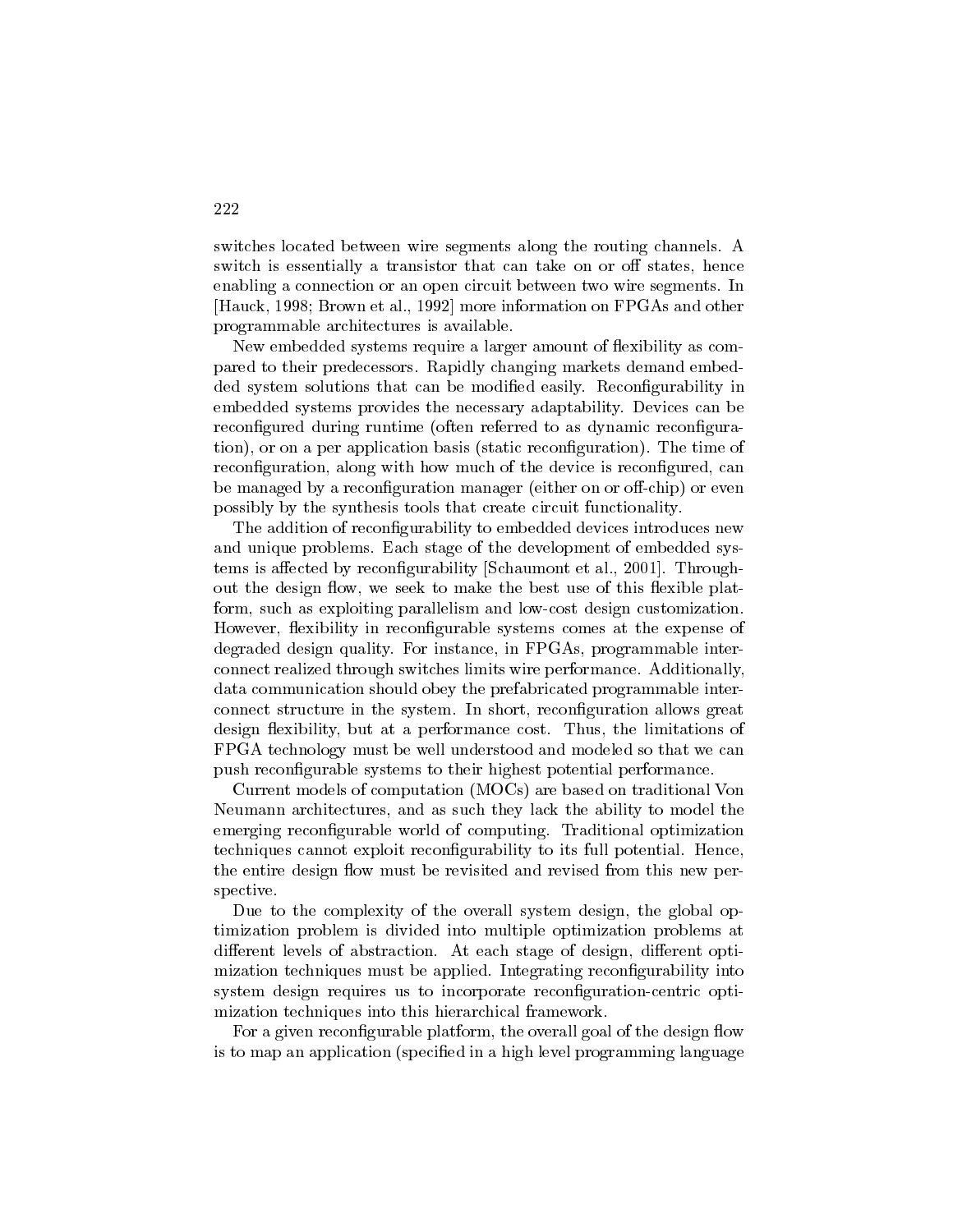

Figure 6.2. Overall Design Flow for Reconfigurable Computing Systems.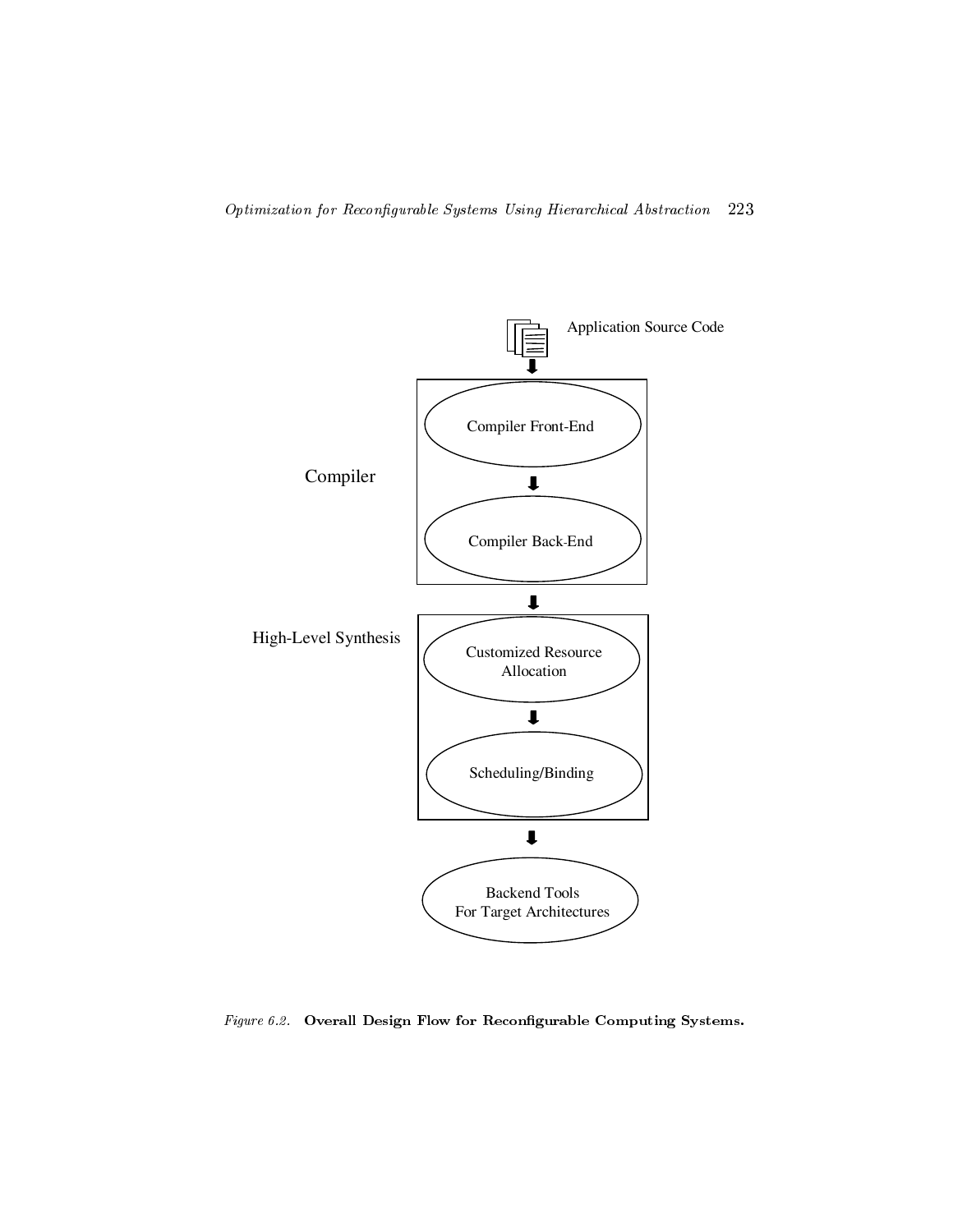such as  $\Gamma$  or  $\Gamma$  or  $\Gamma$  or  $\Gamma$  or  $\Gamma$  or  $\Gamma$  or  $\Gamma$  or  $\Gamma$  or  $\Gamma$  or  $\Gamma$  or  $\Gamma$  or  $\Gamma$  or  $\Gamma$  or  $\Gamma$  or  $\Gamma$  or  $\Gamma$  or  $\Gamma$  or  $\Gamma$  or  $\Gamma$  or  $\Gamma$  or  $\Gamma$  or  $\Gamma$  or  $\Gamma$  or  $\Gamma$  or  $\Gamma$  or  $\Gamma$  or  $\Gamma$  for a representative FPGA-like platform is illustrated in Figure 

There are three major steps in mapping an application onto hardware the compiler stage the high-level synthesis stage and back-end logicalphysical implementation stage Within the compiler stage the end translates the translates the translates the high-code of an application of an application of an applicatio tion into an intermediate representation  $\{x_i\}_{i=1}^N$  and intermediate  $\{x_i\}_{i=1}^N$ end translation of the translation of the translation of the translation of the translation of the translation hardware-aware optimizations need to be applied Data communication minimization is one of the essential optimization problems at this stage end then sends a control data a control distribution of the sends a control of the control of the control of t the high-level synthesis stage Customized resource allocation provides the set of resources to be used by subsequent scheduling and binding tasks. In this stage optimization techniques can be utilized to find the set of resources best suited to the needs of the specific input CDFG. This customized resource set includes various implementations of functional modules, such as IP blocks and soft/hard macros. During scheduling and binding, operations are assigned to control steps and bound to available resources obeying the resource constraints. At this stage efficient utilization of customized resources while minimizing the overall latency of the schedule is an important optimization ob jective Finally a back-end implementation stage maps the application on the target architecture This stage is highly architecture dependent and is mostly provided by device vendors

In the following, three optimization problems at three different levels of the design flow will be presented in detail. We provide formulations for each individual optimization problem. Based on theoretical analysis on the hardness of these problems we identify the identifying problems  $\sim$ and optimally solvable problems. We propose efficient heuristics and optimal algorithms for respective problems

The organization of the rest of this chapter is as follows: in Section 2, data communication minimization problem on a given CDFG at the compiler level is presented. In Sections 3 and 4 we describe two optimization problems at the high-level synthesis stage customized resource allocation and simultaneous scheduling and binding driven by efficient trade-o between utilization of customized resources and exploitation of available parallelism. Conclusions are given in Section 5.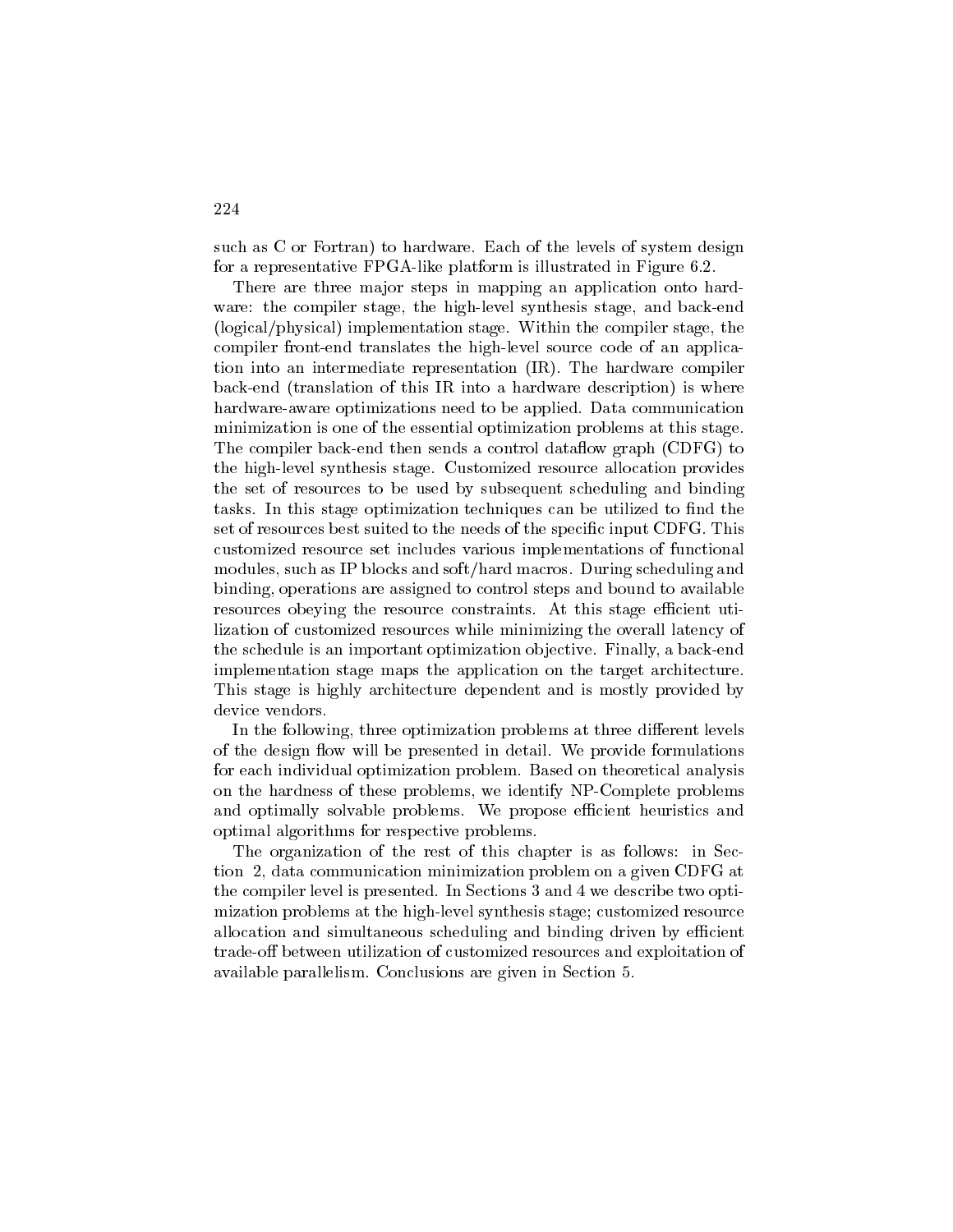### $2.$ Compilation: Data Communication Minimization

Compilation can be generalized as a process that translates some form level program special program species in a continuity which writeten in C into an equivalent lower-level form eg an executable  $\mathcal{L}$  , program is usually referred to as interesting to assume the special of  $\mathcal{L}$ the source code and the lower-level form or the machine architecture that it executes on the target and the target  $\alpha$  the target  $\alpha$  the target  $\alpha$ divided into a front-end segment and a back-end segment The front-end partes the code of the source code and transformation in internal contractions into an intermediate representation  $\{z_1, z_2, \ldots, z_n\}$  is the state  $\{z_1, z_2, \ldots, z_n\}$  takes the state this interpretation of  $\{z_1, z_2, \ldots, z_n\}$ it toward a particular architecture (such as an Intel x86 or a MIPS processor is a compiler in a compared of a compiler meaning the component  $\Delta$ that its back-end produces some low-level code to be executed upon a target processor. In this work, we refer to *hardware compilers*, whose ends produce a hardware description which can subsequently be a hardware description which can subsequently be synthesized into actual hardware. In hardware compilation, the input program specication is used as a recipe for the gate-level logic that we wish to synthesize. Although we use the term hardware compiler to represent a compiler that builds hardware, the compiler itself is a software product

At the compiler back-end stage of synthesis we focus on the problem of minimizing data communication between modules in the resulting floorplan. We define data communication as a collective abstraction comprised of two components a reads and writes from RAM and b interconnect required between hardware modules. Therefore we say that the total data communication in a circuit is the addition of data communication resulting from RAM accesses with the data communication resulting from wires between modules in the floorplan. Minimizing communication can benefit the final design by reducing memory access delay by reducing the number of RAM operations and reducing interconnect and thus increasing wire performance However this ob jective must be achieved without concrete foreknowledge of the modules that will be synthesized, for the generation and placement of these modules will occur after compilation Essentially we wish for the compiler to make trol data own graph  $\mathcal{L}$  , which can easily be synthesized from the synthesized from the synthesized from the synthesized from the synthesized from the synthesized from the synthesized from the synthesized from the sy compiler's IR. In this discussion we reintroduce Static Single Assignment SSA a classic compiler technique and demonstrate its eectiveness in the realm of optimizing hardware compilation. Specifically, we will show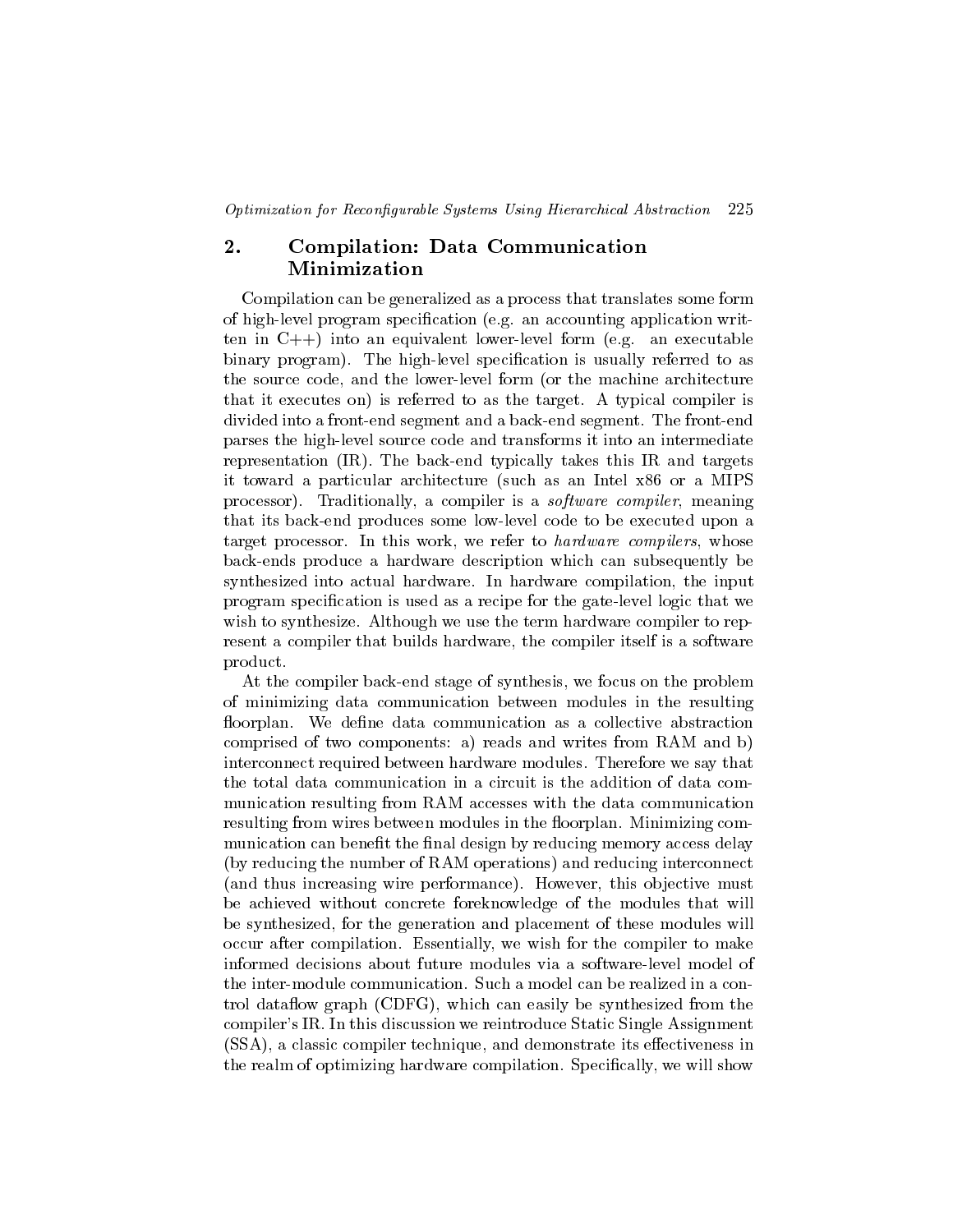that performing SSA on a program in CDFG form will reduce data communication in the resulting hardware description. Furthermore, we show that SSA in its original form is not optimal in terms of data communication and give an optimal algorithmic extension to minimize the amount of data communication. In the following subsection, we present a formal definition of the data communication minimization problem. Then we present our modified SSA algorithm, and prove that it is both a correct and minimal solution to the data communication problem

#### $\bf 2.1$ **Problem Definition**

 $2.1.1$ Control Data Flow Graphs. We focus on the control decrease  $\alpha$  ,  $\alpha$  model of  $\alpha$  model of computation  $\alpha$  , and it computation  $\alpha$ of our compiler. The CDFG offers several advantages over other models of computation Most compilers have an IR that can easily be transformed into a CDFG Therefore this allows us to use the back-end of a compiler to generate code for a variety of processors. Furthermore, the techniques of data flow analysis (e.g. reaching definitions, live variables, constant propagation etc.) to CDFGs Additional direction of the CDFGs Additional tionally many high-level programming languages Fortran CC can be compiled into CDFGs with slight modications to pre-existing compilers a pass converting a typical high-level IR into control ow graphs and subsequently CDFGs is possible with minimal modification. Most importantly, we believe that the CDFG can be mapped to a variety of different microarchitectures. All of these reasons make the CDFG a good MOC for investigating the performance of mapping different parts of the application across a wide variety of SOC components A CDFG consists  $\sigma$  a set of control nodes  $\Gamma$ <sub>(f)</sub> and control edges  $\Gamma$ <sub>(f)</sub>. The control nodes are a set of basic blocks Each control node holds a number of instructions or computations that execute atomically. The *control edges* model the control flow relationships between the control nodes. The control  $\frac{1}{2}$  and control edges form a directed graph  $\frac{1}{2}$   $\frac{1}{2}$   $\frac{1}{2}$   $\frac{1}{2}$   $\frac{1}{2}$   $\frac{1}{2}$   $\frac{1}{2}$ control node contains a set of operations. The data flow relationships between the operations in a particular control node can be viewed as a sequential list of instructions I of a data now  $S_{\rm F}$  which  $S_{\rm eff}$   $q_1$  is  $q_1$  is  $q_2$ The conversion from I to G<sub>alla</sub>  $\frac{1}{2}$  and vice-versal is trivial. Data eagles between any pair of control nodes represent general data communication; meaning that a piece of data is used by both nodes. As mentioned earlier, the data may be communicated directly via a wire, or written to and read from RAM. An example CDFG is shown in Figure 6.3.

2.1.2 Minimization of Data Communication. In this section we examine the problem of mapping an application onto a micro-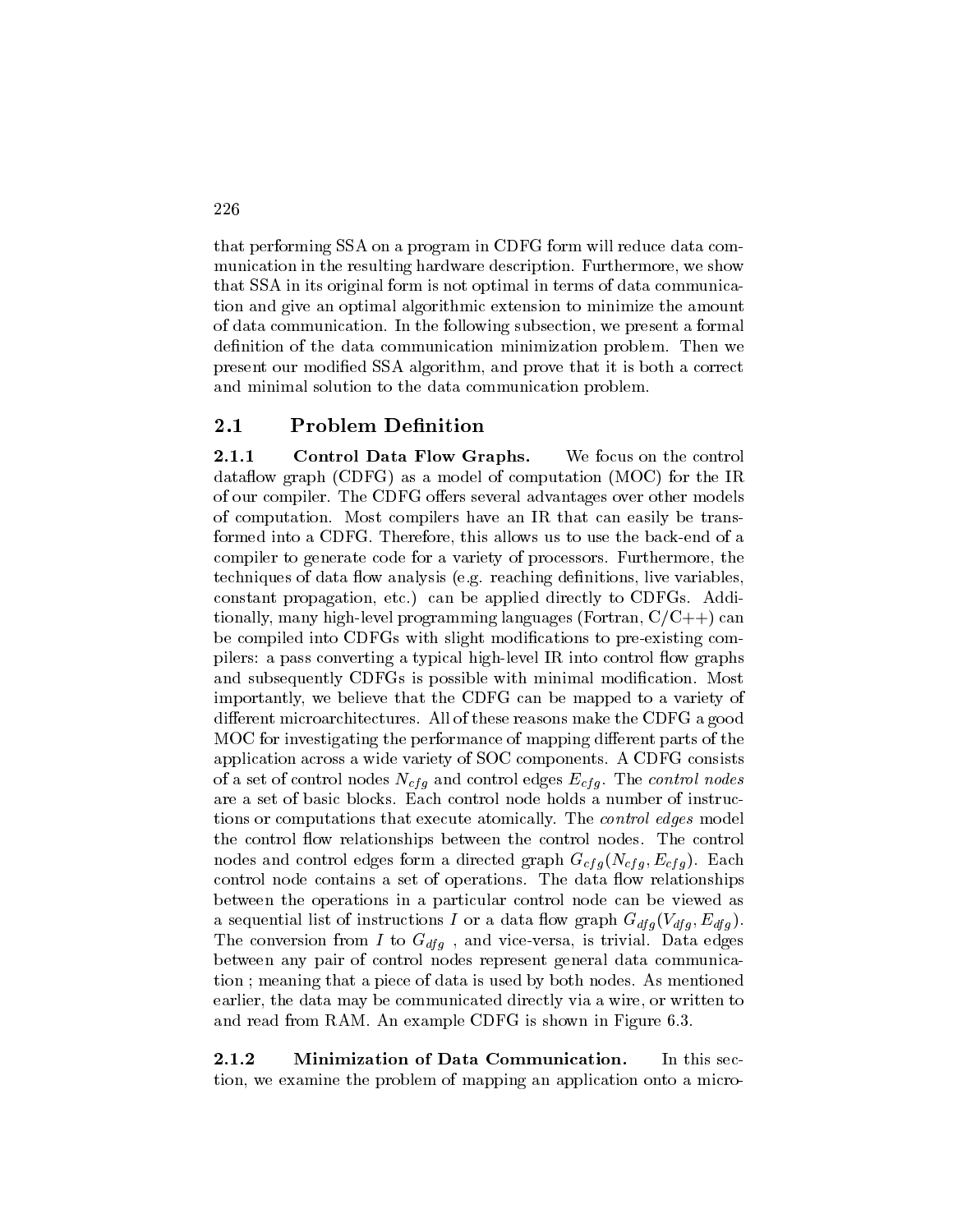

Figure 6.3. A Control Data Flow Graph

 $\mathbb{R}$  of a CDFG can be thought of assumption  $\mathbb{R}$  as a CDFG can be thought of assumption of assumption of assumption of assumption of assumption of assumption of assumption of assumption of assumption of assumption an abstraction for real modules that will be placed in the floorplan after compilation. A control flow node consists of a set of inputs and a set of outputs. After the computations are completed, control is transferred to another control flow node. We must add a mechanism to direct the control flow, i.e., a controller. The actual mapping of control nodes and controllers to hardware modules can be realized in two different schemes: a distributed control scheme and a centralized control scheme

Distributed control has several different entities that control the path of execution Each control node has a local controller that determines the next control node in the execution sequence. Therefore, there are direct connections between control nodes Every control node is equipped with an *execute* port that tells it when to begin execution. Additionally, each control node has a set of control owners there is a set of control owners that the control owners There is a set of control owners that the control owners that the control owners that the control owners that the control ow a CFI port for each of the different control nodes that may follow this node in execution. Equivalently, there is a CFI for each control edge emanating from a control node A CFI port connects to the execute port of other control nodes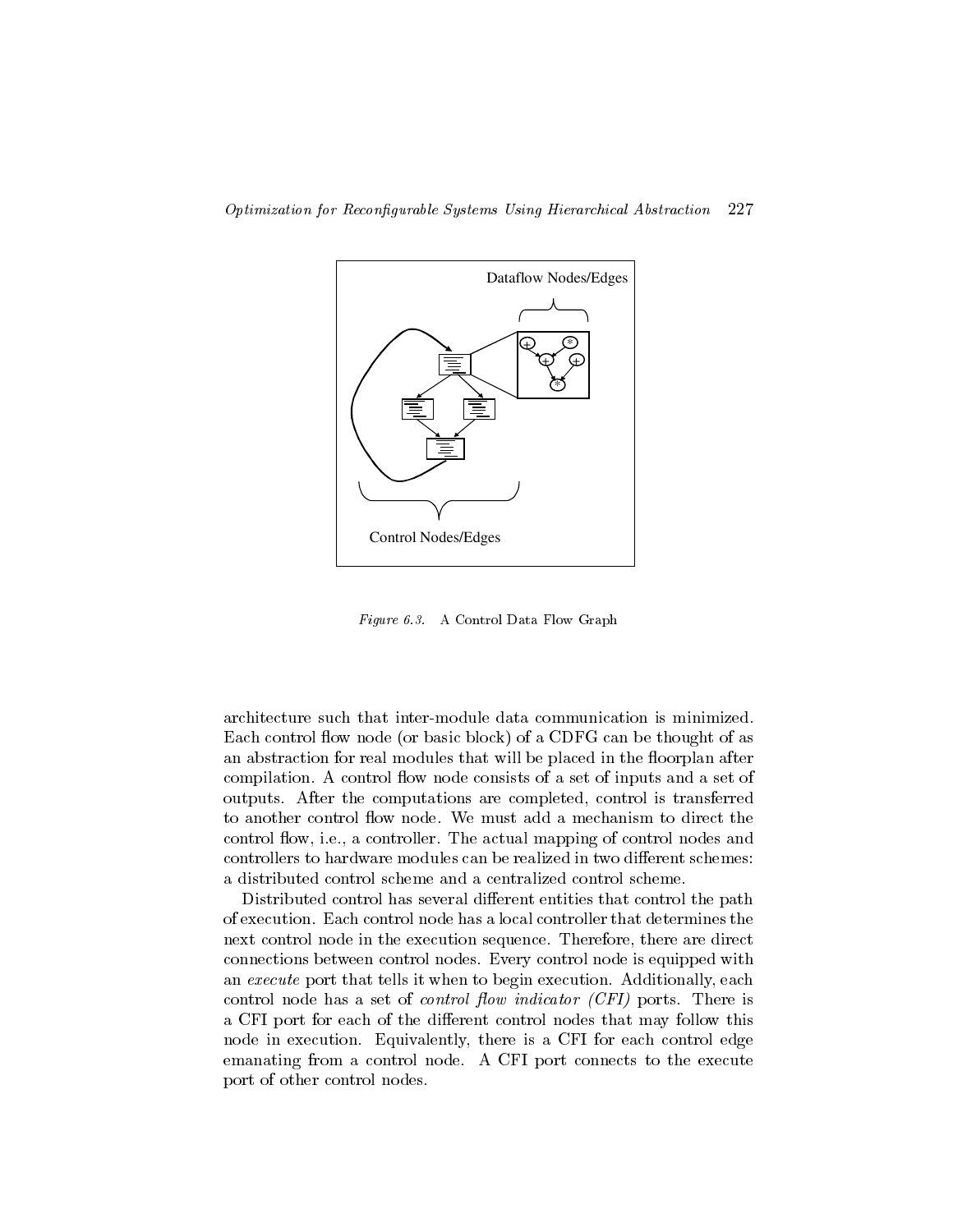

Figure 6.4. a) Distributed Control b) Centralized Control

Figure a illustrates a simple example of distributed control Centralized control has one controller that determines the control node or nodes that execute at any given instant. As with distributed control, each control node has an execute port that initiates the execution of the data flow graph embedded in the control node. Unlike distributed control, every execute port of a control node is connected to the controller. Centralized control closely resembles the separation of control flow and data ow assumed by most high-level synthesis engines Figure b gives an example of centralized control

In order to determine the data exchange between nodes in a CDFG we establish the relationship between where data is generated and where data is used for calculation. The specific place where data is generated is called its *definition point*. A specific place where data is used in computation is called a use point. The data generated at a particular definition point may be used in multiple places. Likewise, a particular use point may correspond to a number of different definition points; the control flow dictates the actual definition point at any particular moment. If data generated in one control node is used in a computation in a second control node, these two control nodes must have a mechanism to transfer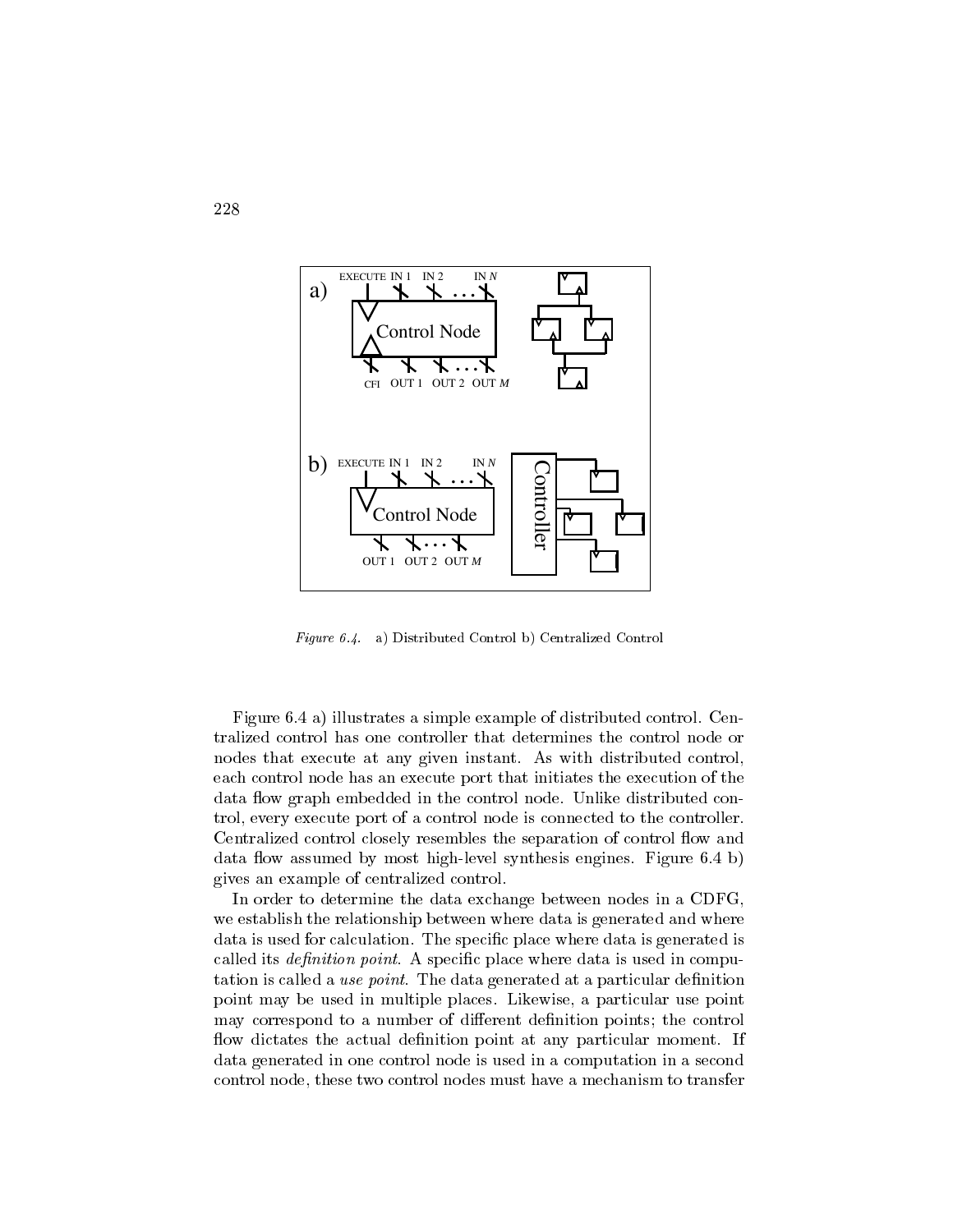the data between them A distributed data communication scheme has a direct connection between the two control nodes (i.e. one node controls the others execution through a signal If a centralized data communication scheme were used, the first control node would transfer the data to memory and the second control node would access the memory for that data Therefore in a centralized scheme minimizing the inter-node communication has a direct impact on the number of memory accesses and in a distributed scheme, the interconnect between the control nodes is reduced. In practice, many hybrid models exist, in which some of the data is communicated directly between nodes, and other data is written to RAM. Nevertheless, in each control scheme real performance boosts can be realized through communication optimization. Thus, regardless of the scheme that we use, we should try to minimize the amount of inter-node data communication Therefore our problem is the following: given a CDFG representation of an application, we wish to perform a transformation on this graph that will result in minimal data communication data edges between nodes This transformation must be performed in a correct manner, that is: it must maintain the correctness of the application being compiled

# Algorithm

In this section we provide an efficient and optimal algorithm for minimizing data communication in a CDFG, via a transformation called Static Single Assignment. Our pictorial representation of the transformed CDFG will subsequently include data edges between control nodes addition to the control emphasizing the potential reduction in data communication

2.2.1 **Static Single Assignment.** We can determine the relationship between the use and definition points through static single assignment [Cytron et al., 1989; Briggs et al., 1998]. Static Single Assignment  $\alpha$  , and a rename in the strategic multiple denitions into distinct multiple density.  $variable$  one for each definition point. Traditionally, a variable is a named symbol that represents a storage location abstracting the underlying storage mechanism for values. In typical imperative source code, a variable may take on several values over its lifetime (for instance, an incremental loop counter variable is assigned its original value plus a commute the loop time the loop is iterated in the density in the symbol  $\alpha$  and  $\beta$  as a symbol  $\alpha$  $\mathbf{u}$ cation **i** substitution is under the memory of the state of the state of the state of the state of the state of the state of the state of the state of the state of the state of the state of the state of the state of the st code, a name represents a storage location but we may not know the exact location; the precise location of the name depends on the control flow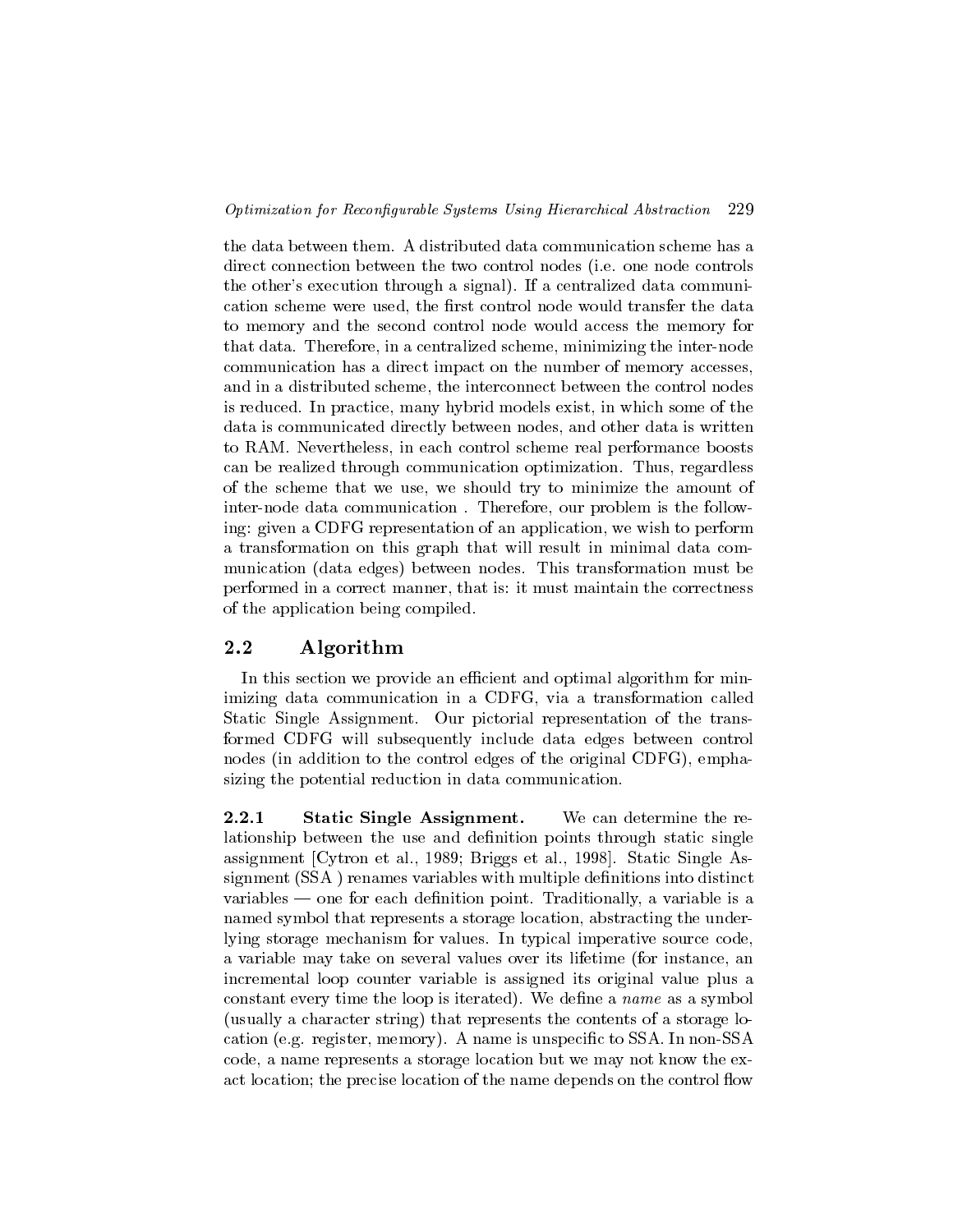of the program We call a name in non-SSA code a location sometimes referred to as l-value as it abstracts the potential storage location for a set of values. SSA eliminates this confusion, as each name represents a value that is generated at exactly one definition point. Therefore, there is a mapping from every name to a single associated value. This is intuitively beneficial for hardware synthesis, as we wish for every name to specifically represent a single signal traveling along a wire. Therefore, we say that SSA maps every name to a single value, by allowing only one single assignment to each name in the program. Of course, in the presence of control constructs such as loops or branches, a name might have to represent different values depending on the control path that a program takes during its execution In order to maintain proper pro- $\alpha$ -nodes into the contract we can also the contract  $\alpha$  -contract  $\alpha$  -contracts the  $\alpha$ needed when a particular use of a name is defined at multiple points. a - possible is the takes and possible values as set of possible values and the values and the value of  $\sim$ selects the particular one that corresponds to the execution path that has been taken - nodes can be viewed as an between - nodes can be viewed as an operation of the control of the node. They can be implemented using a multiplexer.

Figure 6.5 illustrates the conversion to SSA. SSA is accomplished in two steps rst we rename then we rename then we rename the variables at the variables at the variables at the v definition and use points. There are several methods for determining the location of the -nodes The naive algorithm would insert a -node at each merging point for each original name used in the CDFG A more intelligent algorithm - called the minimum algorithm - minimal algorithm -  $\tau$ node at the *iterated dominance frontier* of each original name Cytron et al., 1989. The iterated dominance frontier is the set of nodes in the timeline of the program where two  $\mathcal{N}$  values of a values of a values of a values of a values of a values of a values of a values of a values of a values of a values of a values of a values of a values of a values merge The semi-pruned algorithm builds a smaller SSA form than the minimal algorithm in the it creates fewer  $\tau$  and  $\tau$  are  $\tau$  and  $\tau$  are  $\tau$  and  $\tau$  are  $\tau$ variable is local to a basic block and only inserts - non-basic block and only inserts - non-basic block and o variables [Briggs et al., 1998]. The pruned algorithm further reduces the number of - nodes by only inserting  $\gamma$  at the iterated dominance dominance of the iterated dominance of the i frontier of variables that are live at that time  $\alpha$  Cytron et al., 1991. After the position of the -nodes is determined there is a pass where the variables are renamed. The minimal method requires  $O(|E_{cf\,q}|+|N_{cf\,q}|^2)$ time for the calculation of the iterated dominance frontier. The iterated dominance frontier and liveness analysis must be computed during the pruned algorithm. Liveness analysis is the identification of the ranges in code , codes is a vire ranges , crisis liberales lives and an over which is used A variables lives is used A v range starts with its definition and culminates with the last expression in which it is used. Typically we say that a variable's live range covers a set of basic blocks in our representation  $\mathbf{F}$  or control nodes in our representation  $\mathbf{F}$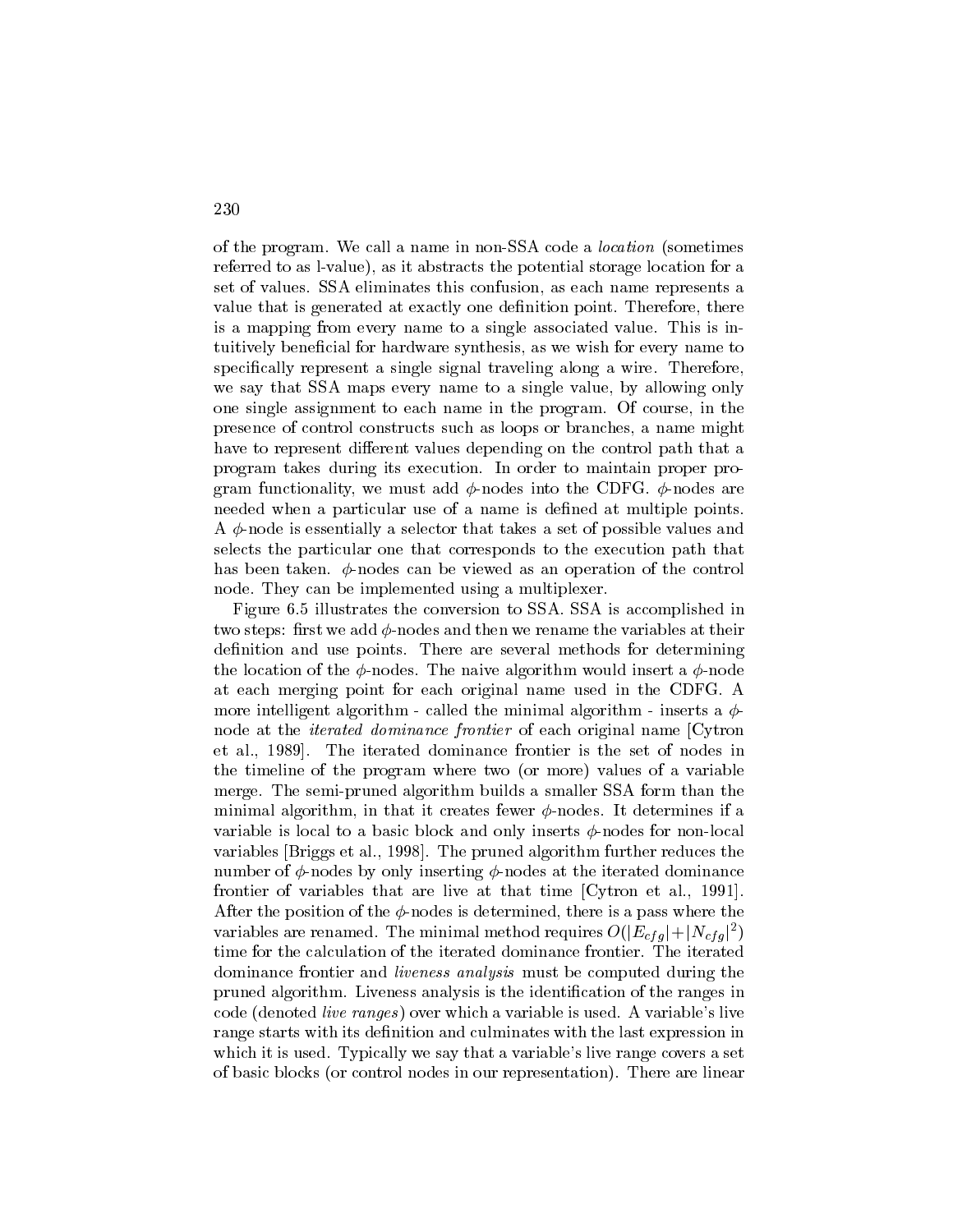or near linear time liveness analysis algorithms Graham and Wegman 1976; Karn and Ullman, 1991; Kennedy, 1981. Therefore, the pruned method has the same asymptotic runtime as the minimal method



Figure a Conversion of Straight-line Code to SSA b SSA Conversion with Control Flow

 $2.2.2$ Minimizing Data Communication with SSA. **SSA** allows us to minimize the inter-communication The various algorithms used to create SSA all attempt to accurately model the actual need for data communication between the control nodes. For example, if we use the pruned algorithm for SSA, we eliminate false data communication by using liveness analysis, which eliminates passing data that will never be used again. SSA allows us to minimize the data communication, but it introduces -nodes to the graph We must add a mechanism that has described by and discontinuous can be accomplished by an operation by an operation  $\mathcal{L}$ that implements the functionality of a -node A multiplexer provides the needed functionality. The input names are the inputs to the multiplexer An additional control line must be added for each multiplexer to determine that the correct input name is selected. A fundamental limitation of using SSA in a hardware compiler is the use of the iterated dominance frontier for determining the positioning of the -nodes Typically, compilers use SSA for its property of a single definition point. The representation of a variable as a single value aides classical optimizations such as dead-dead-distribution in the code in the code identication of  $\mu$  eliminates of  $\mu$ code that will never be executed from the intermediate representation  $\mathcal{M}$  is a representation to minimize the minimized the minimized the minimized theory of  $\mathcal{M}$ data communication between hardware components  $\mathbf{C} = \mathbf{C} \mathbf{C} \mathbf{C} \mathbf{C} \mathbf{C}$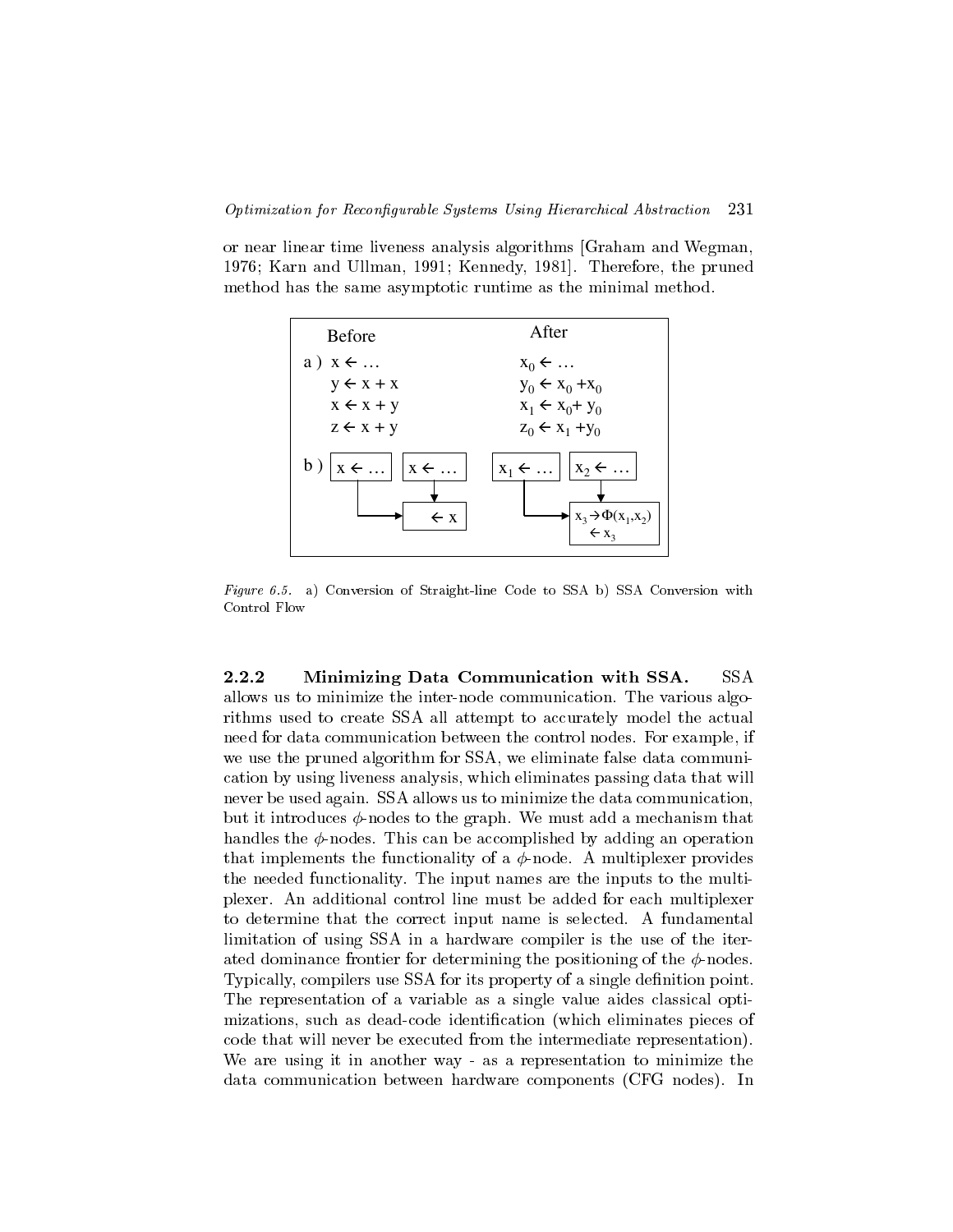this case the positioning of -nodes at the iterated dominance frontier does not always optimize the data communication. We must consider spatial properties in addition to the temporal properties of the CDFG when determining the position of the position of the position of the position of the second position of the second position of the second position of the second position of the second position of the second position of the



Figure 6.6. SSA form and the corresponding floorplan (dotted edges represent data communication, and solid edges represent control). Data communication  $= 4$  units.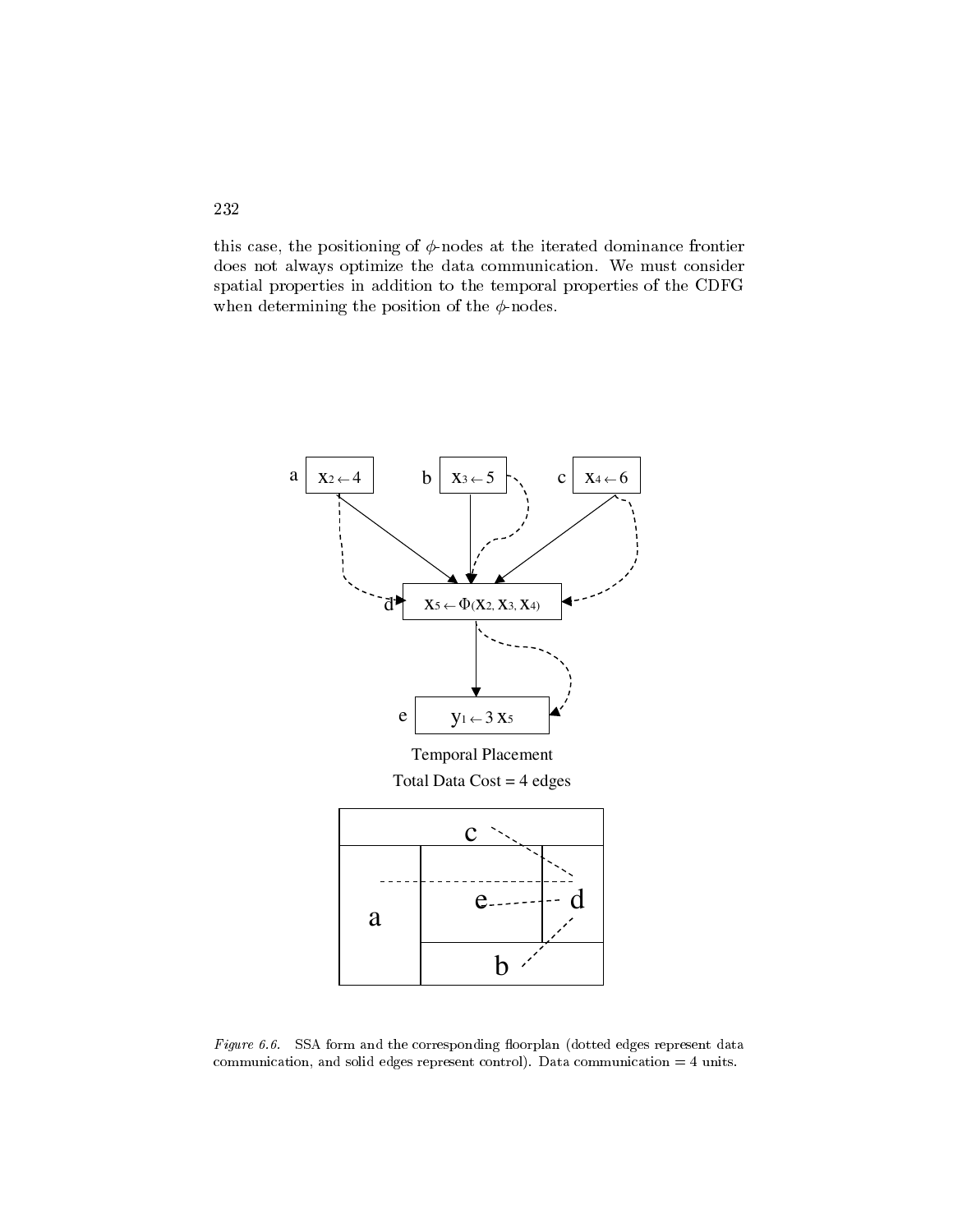We illustrate our point with a simple example. Figure  $6.6$  exhibits  $\iota$ raditional SSA $^{\circ}$  form as well as the corresponding hoorplan, containing control at the anti-order of The -  $\mu$  at the  $\mu$  -field in control at the -  $\mu$  -  $\mu$ the traditional SSA scheme the data values  $\mathbf{z}$  and  $\mathbf{z}$  and  $\mathbf{z}$  and  $\mathbf{z}$ and contract in the contract only in the state  $\alpha$  are used the contract on the data  $x_5$  is used in node e. Therefore, there must be a communication connection from node  $a$  to node  $d$ , node  $b$  to node  $d$  and node  $c$  to node das well as a connection from node to node to node e - total of to node e - total of to node e - total of  $\mathbf{r}$  is distributed to node is distributed to node experimental to node experimental to node experimental to node experimental to node experimental to node experimental to node experimental to node experimental to nod Then, we only need a communication connection from nodes  $a, b$ , and  $c$ to node  $e$ , a total of 3 communication links. From this example, we can see that traditional placement is not always optimal in terms of  $\sim$ of data communication This arises because  $\mathbf{I}$ placed in a temporal manner When considering hardware compilation , we must think spatially as well as temporally. By moving the position of the possible to achieve a better layout of our hardware and the state and the contract of our hardware of o design. In order to reduce the data communication, we must consider the number of the value that the value that a position of the second and well as the second number of values that the - node takes as an input that the - node takes as an input the - node takes as an in

### 2.2.3 An Algorithm for Spatially Distributing  $\phi$ -nodes.

The rst step of spatially distributing  $\mathbf{r}$  and  $\mathbf{r}$  and  $\mathbf{r}$  and  $\mathbf{r}$  and  $\mathbf{r}$  and  $\mathbf{r}$  and  $\mathbf{r}$  and  $\mathbf{r}$  and  $\mathbf{r}$  and  $\mathbf{r}$  and  $\mathbf{r}$  and  $\mathbf{r}$  and  $\mathbf{r}$  and  $\mathbf{r}$  and nodes should be moved. We assume that we are given the correct temporal positioning to the position method in the some SSA algorithm (1990) minimal semi-pruned pruned The movement of a -node depends on two factors The factors The rate of the compact that the computer that  $\gamma$  factors the answer choose between We call this this the number of the  $\gamma$  -form to the source values s Theory second factor is the number of uses of the value that the -node denes We call the dened value the -node destination value dest We denote the number of blocks in which this value is used by  $d$ . Taking Figure 6.6 as an example the - node source values are x-whereas the - node source values are x-whereas the - node of the - $\tau$  -simple destination value is simple we just need to simple we we just need to a simple we just need to a simple we just  $\tau$ count the number of source values in the -node Finding the number of nodes in which the destination value is used is more difficult. We  $\mathbf u$ se chains Muchnick which can be calculated during  $\mathbf u$ SSA. The relationship between the amount of communication links  $C_T$ need for a - node in temporal SSA and the number of communication of communication  $\sim$ 

<sup>&</sup>lt;sup>1</sup>We use the terms "traditional SSA" and "temporal SSA" interchangeably to mean the SSA introduced by Cytron et al Cytron et al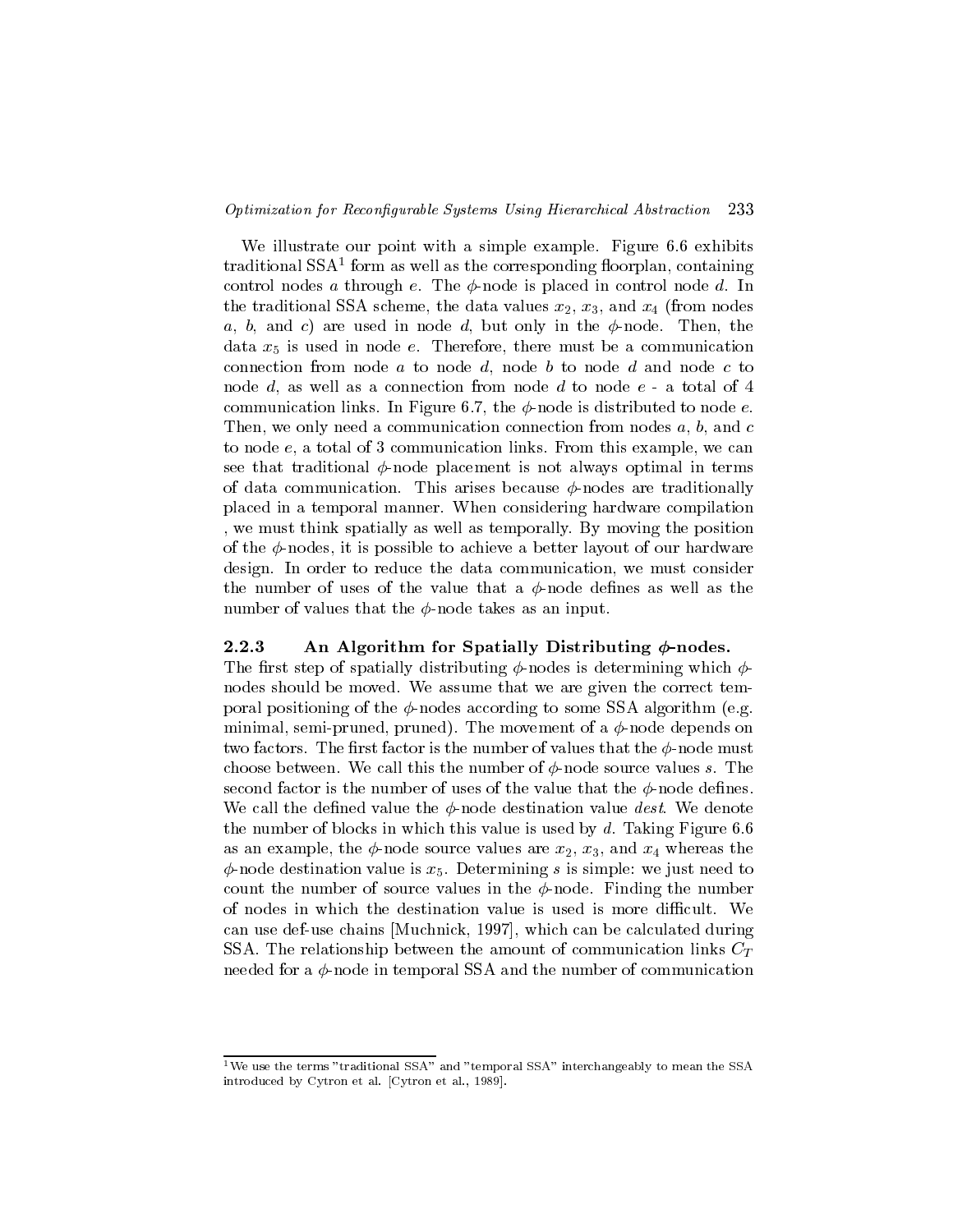

Figure SSA form with the -node spatially distributed as well as the corresponding floorplan. Data communication  $= 3$  units.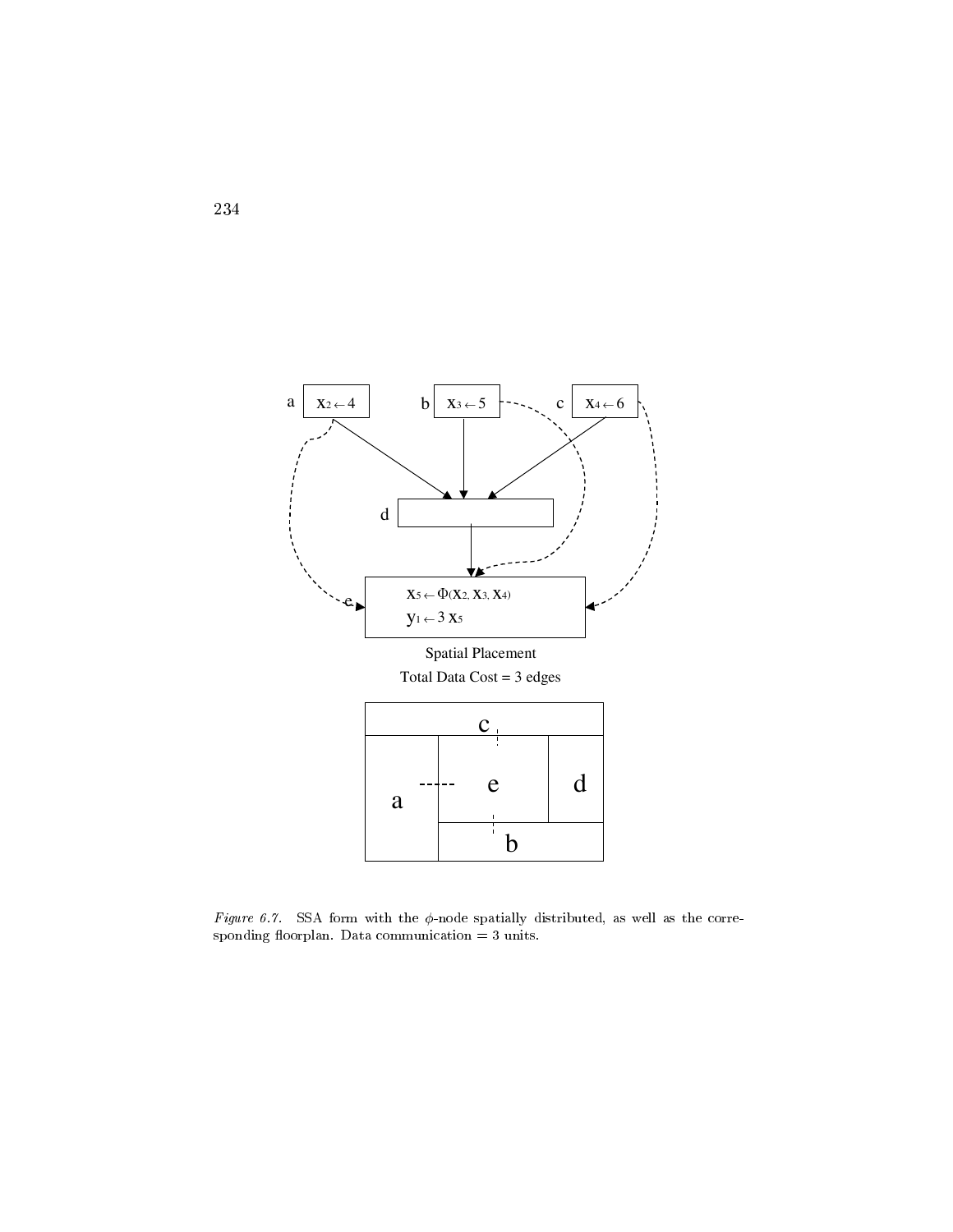Optimization for Reconfigurable Systems Using Hierarchical Abstraction 235

links CS in spatial SSA is spatial SSA in SSA is spatial SSA in SSA in SSA in SSA in SSA in SSA in SSA in SSA

$$
C_T = s + d \tag{6.1}
$$

$$
C_S = s \times d \tag{6.2}
$$

Using these relationships, we can easily determine if spatially moving a -node will decrease the total amount of inter-node data communication If CS is less than CT then moving the -node is benecial Otherwise we should keep the - possessed in its continues to the - production it is equivalent to say that we should move the -node when there is only one use of the destination value since  $\alpha$  is only less than  $C$  is equal to  $\alpha$  is equal to  $\alpha$  must be defined to  $\alpha$ ready than the contract we use a second be under we are under the unit of the unit of the unit of the unit of t have decided on which -nodes we should move we must determine the control and  $\alpha$  , to modern move the step is rather  $\phi$  and the - and - and - and - and - and - and - and easy as we move the -node from its original location to all control nodes that the destination of the destination value of the destination of the possible  $\sim$ that by moving the -node we increase the total number of -nodes in the design But we are decreasing the total amount of inter-node data communication. Therefore, the amount of data communication is not direction and another on number of a position of the second contract of the second contract of the second contract of the second contract of the second contract of the second contract of the second contract of the second c

| SPATIAL SSA ALGORITHM $(G(N_{cfg}, E_{cfg}))$     |  |  |
|---------------------------------------------------|--|--|
| 1. Perform_SSA $(G)$                              |  |  |
| 2. Calculate_def_use_chains $(G)$                 |  |  |
| 3. Remove_back_edges $(G)$                        |  |  |
| 4. Topological_sort $(G)$                         |  |  |
| 5. for each node $n \in N_{cfg}$                  |  |  |
| $s \leftarrow  \Phi \text{source} $<br>6.         |  |  |
| $d \leftarrow  def\_use\_chain(\Phi.dest) $<br>7. |  |  |
| 8. if $s \times d < s + d$                        |  |  |
| 9.<br>move_to_spatial_locations( $\Phi$ )         |  |  |
| 10. restore_back_edges $(G)$                      |  |  |
| 11. return $G$                                    |  |  |

Figure 6.8. Spatial SSA Algorithm

It is possible that a use point of the denition value of -node is and the source  $\mathcal{I}_A$  and  $\mathcal{I}_A$  is we added to move to move the source values of  $\mathcal{I}_A$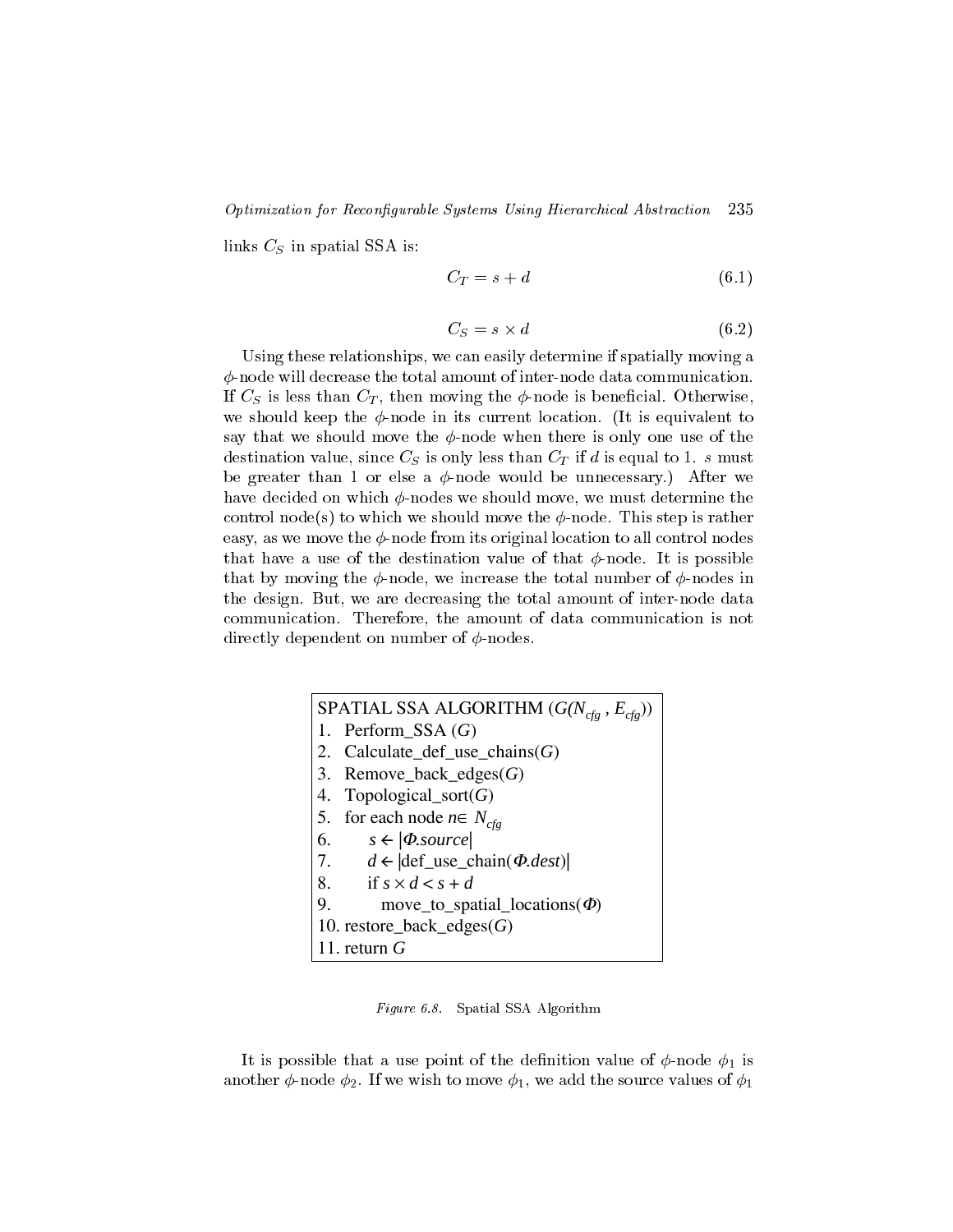into the source values of  $\phi_2$ ; obviously, this action changes the number of source values of  $\phi_2$ . In order to account for such changes in source  $\alpha$  and  $\alpha$  in a topologically some  $\alpha$  the  $\alpha$  the solution of the  $\alpha$  topologically sorted in a topological lying  $\alpha$ manner based on the CDFG control edges. Of course, any back control edges in direction of the removed in order to the removed in order to have valued the contract of the contract topological sorting We can not move -nodes across back edges as this can induce dependencies between the source value and the destination value of previous iterations i.e. we can get a situation where  $b_1 \leftarrow$  b --- The source value b was produced in <sup>a</sup> previous iteration by that same - position - and the complete algorithm for spatially distributing  $\sim$ -node to minimize data communication is outlined in Figure

# $\blacksquare$  Theorem  $\blacksquare$  Given and the theorem of the functional correct place the function of  $\blacksquare$ tionality of the program remains valid after moving the  $\phi$ -node to the of the statistics of the user points-  $\mathbf{p}$  and  $\mathbf{p}$  the statistic control of the nodes of the nodes of

**Proof:** There are two cases to consider. The first case is when the use point is a normal computation. The second case is when a use point is a -node itself We consider the former case rst When we move the node from its initial basic block we move it to the basic blocks of every use point of the -nodes destination value dest Therefore every use of the *dest* can still choose from the same source values. Hence, if the -node source values were initially correct the use points of dest remain the same after the movement. We must also ensure that moving the -node does not create some other use point that uses the same name not has a dierent van die value The South Company and the second past and the second past and the second part that has the same name because by construction of correct initial SSA that a construction of its source values of its source values the proof of its source  $\mathcal{L}_{\mathcal{A}}$ the second case follows similar lines to that of the first one. The only diese is that is the interesting the initial  $\alpha$  that is the initial  $\alpha$  is that is that basic initial  $\alpha$ belock we add that the source values to the  $\tau$  that  $\tau$   $y$   $y$  then we are uses to the move in the functionality of the functionality of the program is correct by the program is correct by the program is correct by the program is correct by the program is correct by the program is correct by the program is same reasoning of the first part of proof. Assuming that the temporal SSA algorithm has only one -node per basic block per name we can add the source values of  $y_{\ell}$  to  $y_{\ell}$  while maintaining the correct programs functionality.  $\Box$ 

# $\blacksquare$  Theorem  $\blacksquare$  Given a correct initial placement of  $\psi$  included in a spatial  $\blacksquare$ SSA algorithm maintains the correct functionality of the program

Proof The algorithm considers the -nodes in a topologically sorted manner. As a consequence of Theorem 1, the movement of a single  $\tau$  -code will not disturb the functionality of the program hence the  $\tau$ node will not move past another value definition point with the same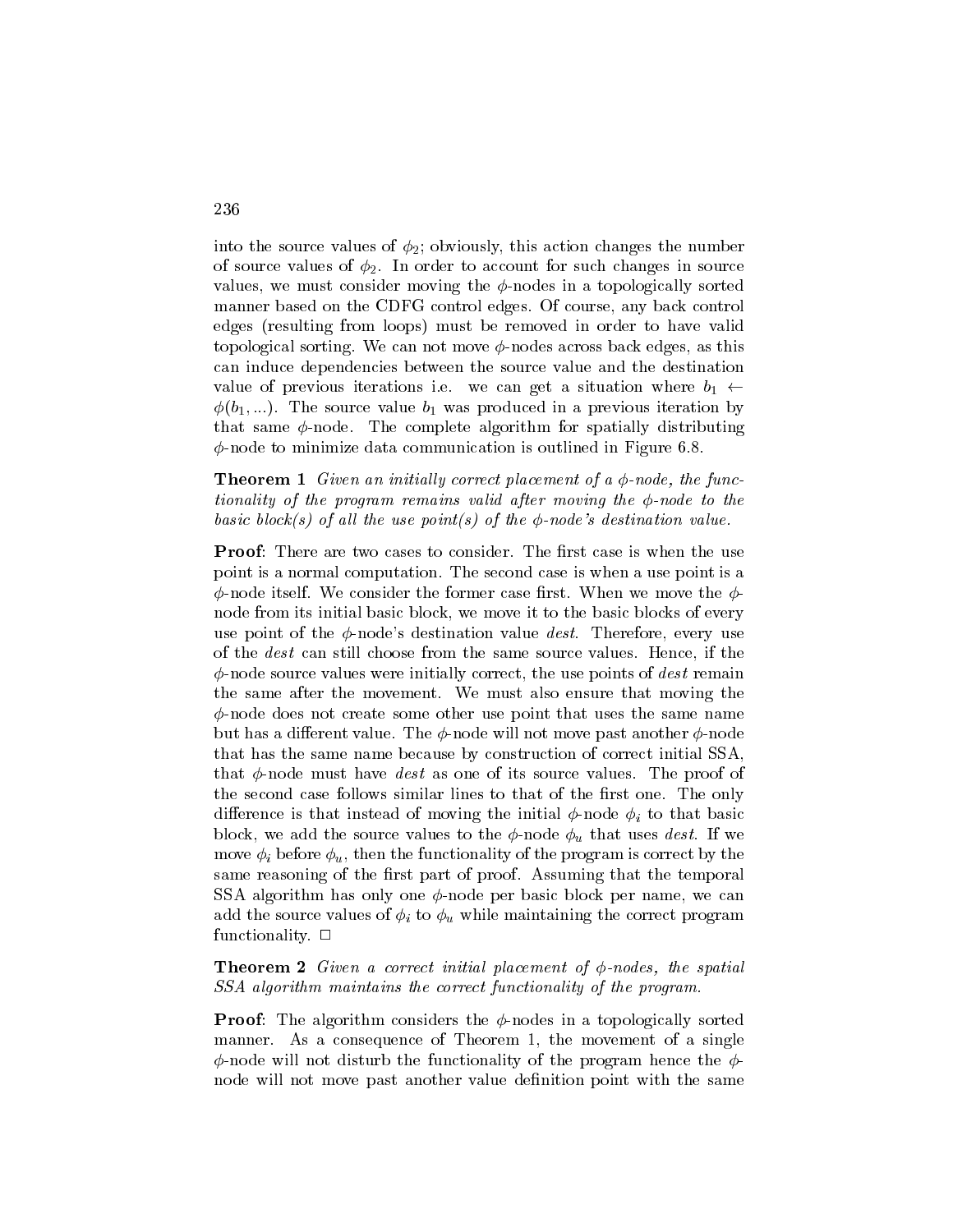name Since we are considering the -nodes in forward topologically sorted order the movement of any -node will never move past a node which has yet to be considered for movement Also a -node can never move backwards across an edge (remember we remove back edges , the algorithm will never more than the algorithm will never movement the points of the contract of the past another value definition point with the same name. Hence every use preserves the same definition after the algorithm completes. This maintains the functionality of the program.  $\Box$ 

Theorem - Given a oorplan where al l wire lengths are unit length the Spatial SSA Algorithm provides optimal data communication

**Proof:** In this proof we will distinguish between a  $\phi$  function (which is an expression that maps a set of source values to a destination value and a -model node at which is a control node at which a function is a function is placed at which a function is The source values of any given  $\phi$  function exist in individual control nodes, and the cardinality of this set of nodes is the same as  $s$ , the cardinality of the set of source values. Likewise, the use points of any  $\phi$ function's *dest* are individual control nodes, and their cardinality is  $d$ . The number of control nodes at which a given  $\phi$  function is placed will be referred to as n.  $(n \text{ may also be referred to as the cardinality of the})$ set of -nodes for a function by the denition above The amount of data communication that this algorithm can reduce is restricted to the number of data engels coming into each  $\tau$  into the from its sources and the sources and the number of data edges connecting each  $\mathbf{r}$ data communication is already minimized, since SSA variables are actual data values Therefore SSA variables passed between control blocks are actual pieces of data that must be moved with be moved with be moved with a -moved with a -moved with a -moved its use point then the number of out degree edges leaving the -node for those use points is equal to zero (since the  $\phi$  function is in the same node with its uses  $\mu$  and data communication points entering points entering  $\rho$ and exiting the -nodes of a given function can be represented by a cost equation

$$
C = \sum_{i=1}^{n} (in_i + out_i)
$$
\n
$$
(6.3)
$$

where in is the number of inbound data energy to each  $\mathbf{f}$ values and outis the number of outbound data edges from each -node to uses of the destination value. In a floorplan where each edge has unit cost, this equation represents the total cost of this  $\phi$  function in the graph. In order to maintain correctness in a CDFG, every source value of a  $\phi$  function must be coming into all  $\phi$  nodes defining this function.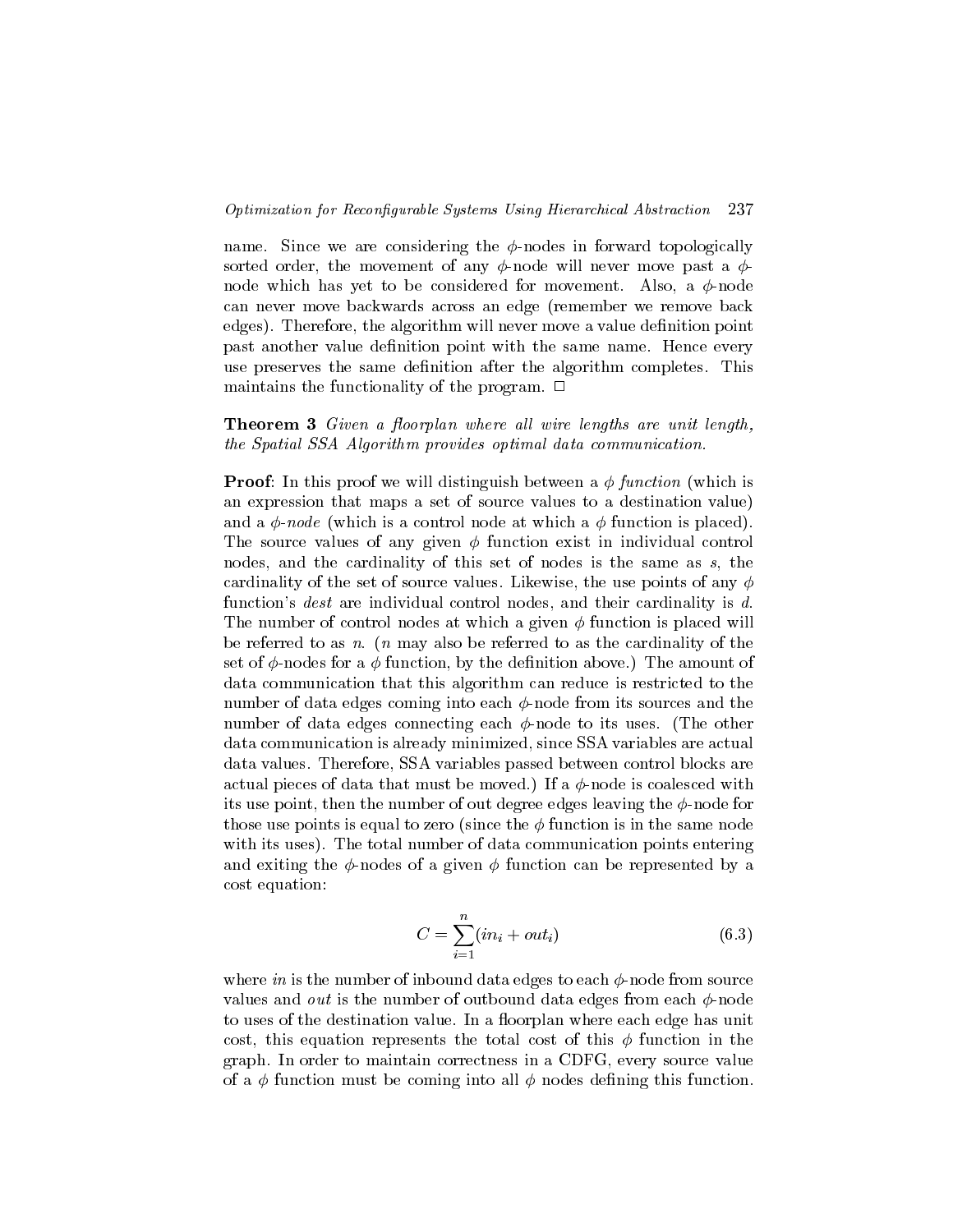This is the only data that needs to enter a -model of all  $\alpha$  -model of all  $\alpha$  -model of all  $\alpha$ minimal cost cases, we can say that  $in = s$  for every  $\phi$  node and the data communication cost of the  $\phi$  function can be restated as

$$
C = n \times s + \sum_{i=1}^{n} (out_i)
$$
 (6.4)

since  $s$  is constant. This leaves us with two values we can minimize:  $n$  $\tau$  . It is not to the nodes dening a given  $\tau$  and  $\tau$  and  $\tau$  and  $\tau$  and  $\tau$ number of data edges connecting the since s connection  $\mathbf{u}$ be reduced  $\mathfrak{f}$  and control the same cost minimal cost we can control the most we can control the most we have is when  $n = 1$  or  $out = 0$ . ( $n \ge 1$ , because at least one node must dene the function out is possible as stated earlier as stated earlier as stated earlier as stated earlier as s that *out* = 0, the  $\phi$  function will be coalesced with every use point of that function. That means that the total number  $n$  of nodes defining this function will equal d (the number of use points of the  $\phi$  function). Therefore

$$
C = n \times s + \sum_{i=1}^{n} (out_i) = n \times s = d \times s = \mathbf{s} \times \mathbf{d}
$$
 (6.5)

 corresponding to spatial placement In the case that n that means that there is only one node defining a given  $\phi$  function. This means that either and there is a directed edge from this node to every use point or by there is only one use point and this node has been coalesced with it In the case of part a, the total number of directed edges leaving the one  $\phi$ node is equal to discusse the number of use points of use points of use points of use points of use points of

$$
C = 1 \times s + \sum_{i=1}^{n} (out_i) = s + out = s + d \tag{6.6}
$$

 corresponding to temporal placement Part b is a special case of  $C = s \times d$  ( $n = 1$ ,  $out = 0$ ). Therefore, we can minimize the total in/out  $\mathbf{u}$  $(C = s + d, C = s \times d)$ . This selection corresponds to either choosing temporal placement (in the case of  $s + d \leq s \times d$ ) or choosing spatial placement (if  $s + d > s \times d$ ). This minimization of the degree of the -node s leads to minimal data communication in the CDFG

Theorem The asymptotic complexity ofthe Spatial SSA Algorithm is the same as the asymptotic complexity of the pruned SSA algorithm  $O(|E_{cf q}| + |N_{cf q}|^2).$ 

Proof Def-use chain calculation topological sort and removal and restoration of back edges are all linear time graph operations (at most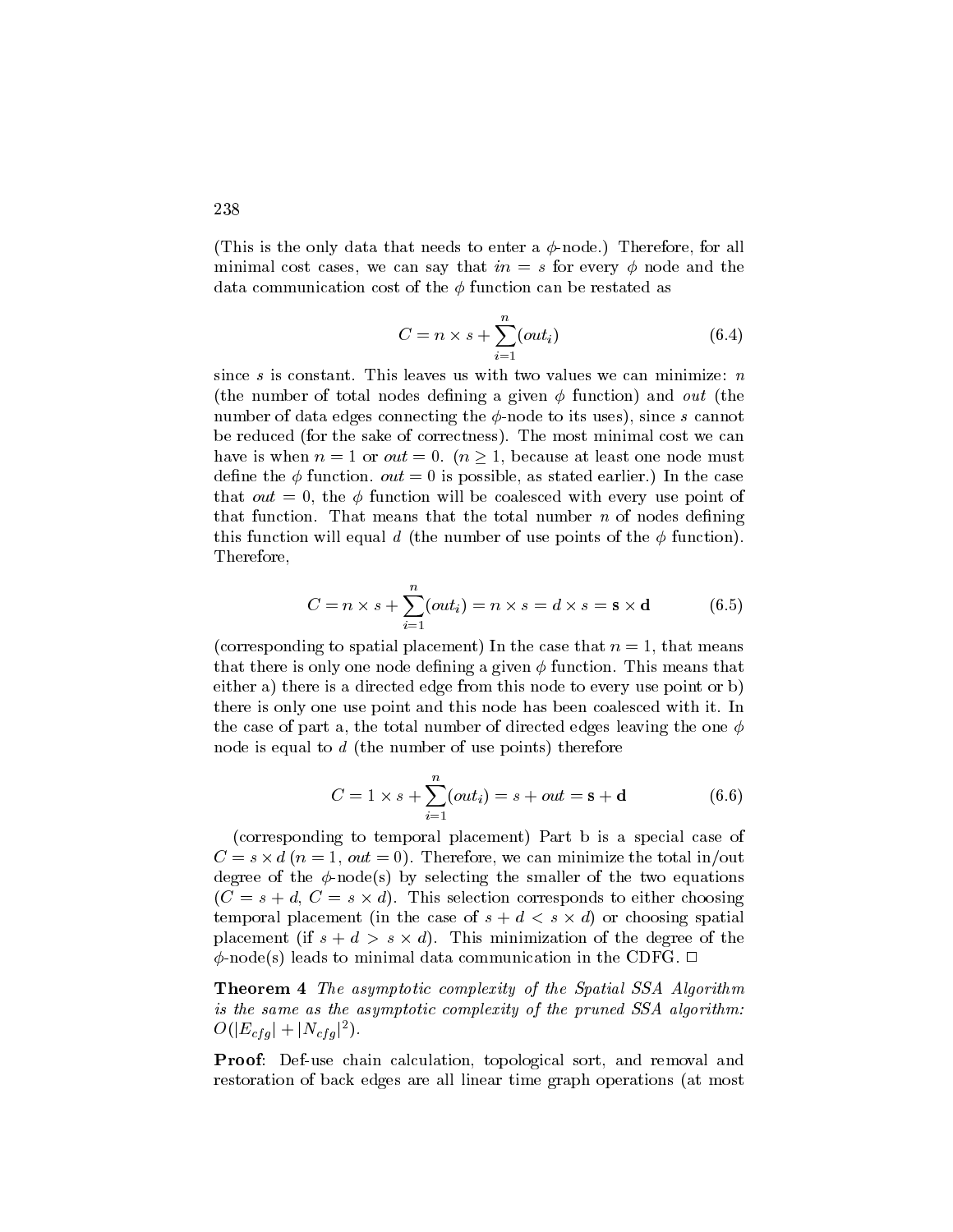a complexity of  $O(|E_{cf q}| + |N_{cf q}|))$ . Likewise the loop of the Spatial SSA Algorithm is  $O(|N_{cf q}|^2)$  in the worst case, as the loop executes  $O(|N_{cf q}|)$  times, and each time there is a potential to move a  $\phi$ -node to its spatial position (a worst-case  $O(|N_{cf q}|)$ ) operation). Therefore the complexity of the entire Spatial SSA Algorithm can be reduced to the asymptotic complexity of performing SSA its most complex operation We have previously shown that the complexity of performing SSA using the pruned SSA algorithm is  $O(|E_{cf q}| + |N_{cf q}|^2)$ .  $\Box$ 

In this discussion, we examined the use of SSA to minimize the amount of data communication between control nodes We showed a shortcoming of SSA when it is applied to minimizing data communication The temporal positioning of the -node is not optimal in terms of data communication. We formulated an efficient algorithm to spatially distribute the -node to minimize the amount of data communication Additionally we proved that if all data communications with a complex with the unit. cost, the Spatial SSA Algorithm provides optimal data communication.

# Customized Resource Allocation

A customized resource is a module which is optimized to realize one or more particular functions. Each operation in a dataflow graph can be realized using a customized block or reconfigurable logic units. This is called a customized block candidate  $\mathbf{I}$ gain and a cost associated with each customized block candidate The gain is the increased performance of the customized block faster runtime compilation, etc. The performance can be delay of computation on the resource power consumption etc The cost comes from non-exibility since not every operation with any functionality can be realized on such resources. Utilization of a customized block is an important target, first due to utilization of silicon and second due to the effort to custom design a module on the platform It is not cost-eective to have customized modules that either are not used in many applications or do not yield a signicant gain Hence the ob jective is a trade-o between the associated cost and gain with each module candidate

Profiling the data path of applications is a good way to extract such customized block candidates [Cadambi and Goldstein, 1999]. Profiling is mostly applied to DAG representation of systems. For example, we extract control data own graphs  $\mathbb{R}^n$  from a compiler as described in  $\mathbb{R}^n$ the previous section. Any customized candidate can be represented as a sub-graph Sub-graph matching can be applied to extract the customized blocks in the data path of each application to study their criticality in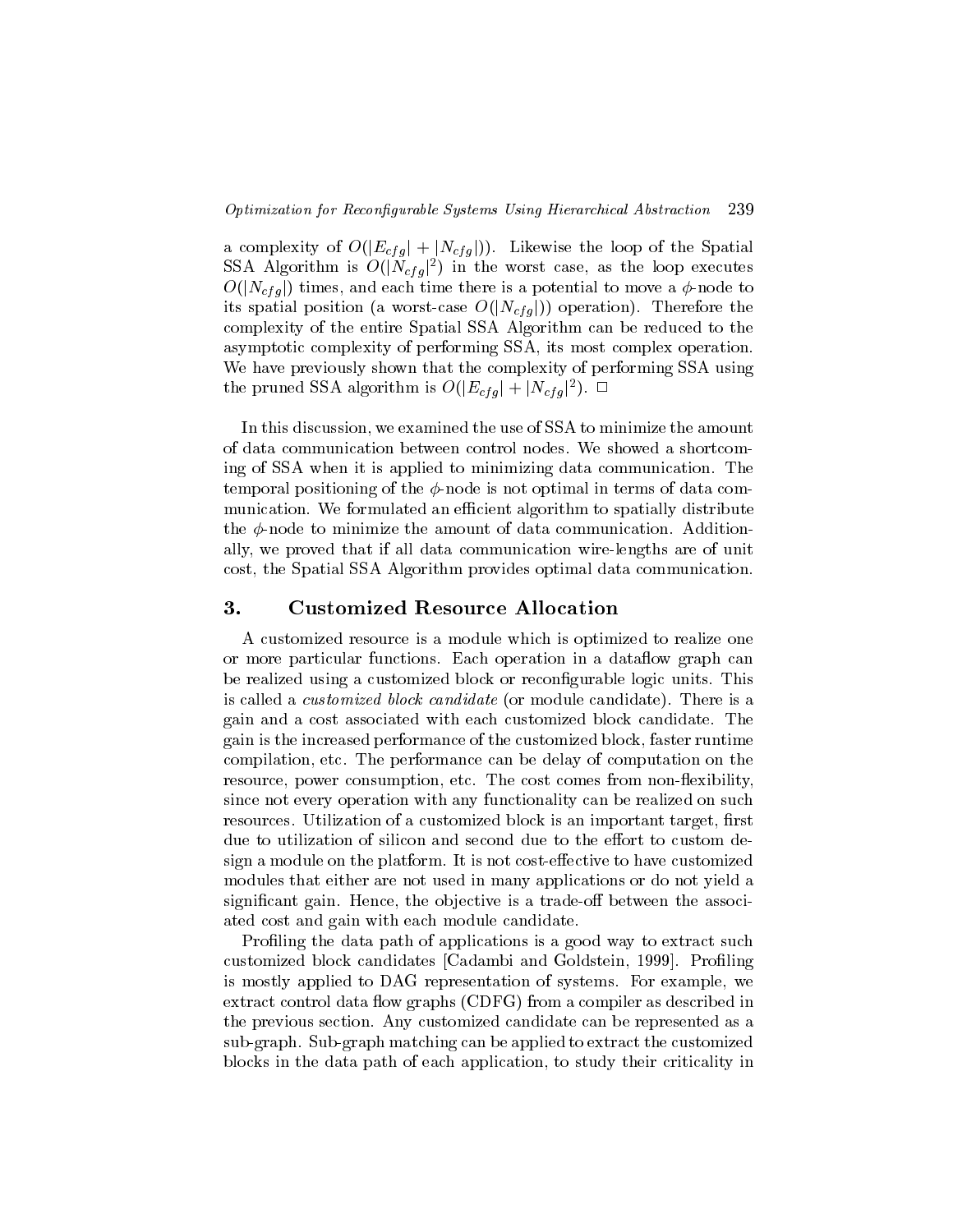performance or any other ob jective function such as power consumption etc

Other than the associated gain and cost for each customized block candidate, there is an overlap cost between the candidates in applications. Figure 6.9 shows an example in which different module candidates called patterns have overlap In Figure dierent extracted modules or patterns on the data ow graphs are shown Candidate has been observed two times in Figure 6.9. There are overlaps between customized blocks  $1, 2$ , and  $3$ . If customized block  $1$  and customized block  $2$ overlap in application  $C$ , only one of them can be used by application  $C$ . If there are customized resources associated with both customized block candidates 1 and 2 in the platform, both resources would not be fully utilized when application  $C$  is implemented. This dependency between candidates are considered in our model and the DAG representation of the problem

The problem is similar to resource allocation problem on a scheduled data flow graph in high level synthesis. Resource allocation problem is resolved by solving graph coloring problem in a conflict graph. However, this solution cannot be applied to our defined problem. There are two main differences. First is that overlap does not mean that two resources cannot be chosen to be embedded on the chip. However, it leads to less utilization. Basically the overlap between two patterns implies that during scheduling and binding in highlevel synthesis only one of the two customized blocks associated with the patterns  $i$  and  $j$  will be used. The other problem is due to the decision problem on the number of instances of each candidates required in the target architecture It is not easy to handle this in the conflict graph. Therefore the problem focused in this work is referred as *customized block allocation* problem.

The problem of customized block allocation is more challenging when the reconfigurable platform is shared among a set of applications or there are variations of an application to be implemented on the platform [Keutzer et al., 2000]. Different sets of customized block candidates are demanded by different applications. The goal is to find the set of candidates to have a custom-designed physical resources on the platform Demand corresponds to the associated performance gain for each customized block in an application. The constraint can be the limit on cost of customization The customized blocks are embedded on the part of the system which is not reconfigured from application to application.

In this section we formulate a generalized customized resource allocation problem, transform it into an optimization problem in a directed acyclic graph, and propose an algorithm to solve the problem. Different variations of customized resource allocation problem can be solved in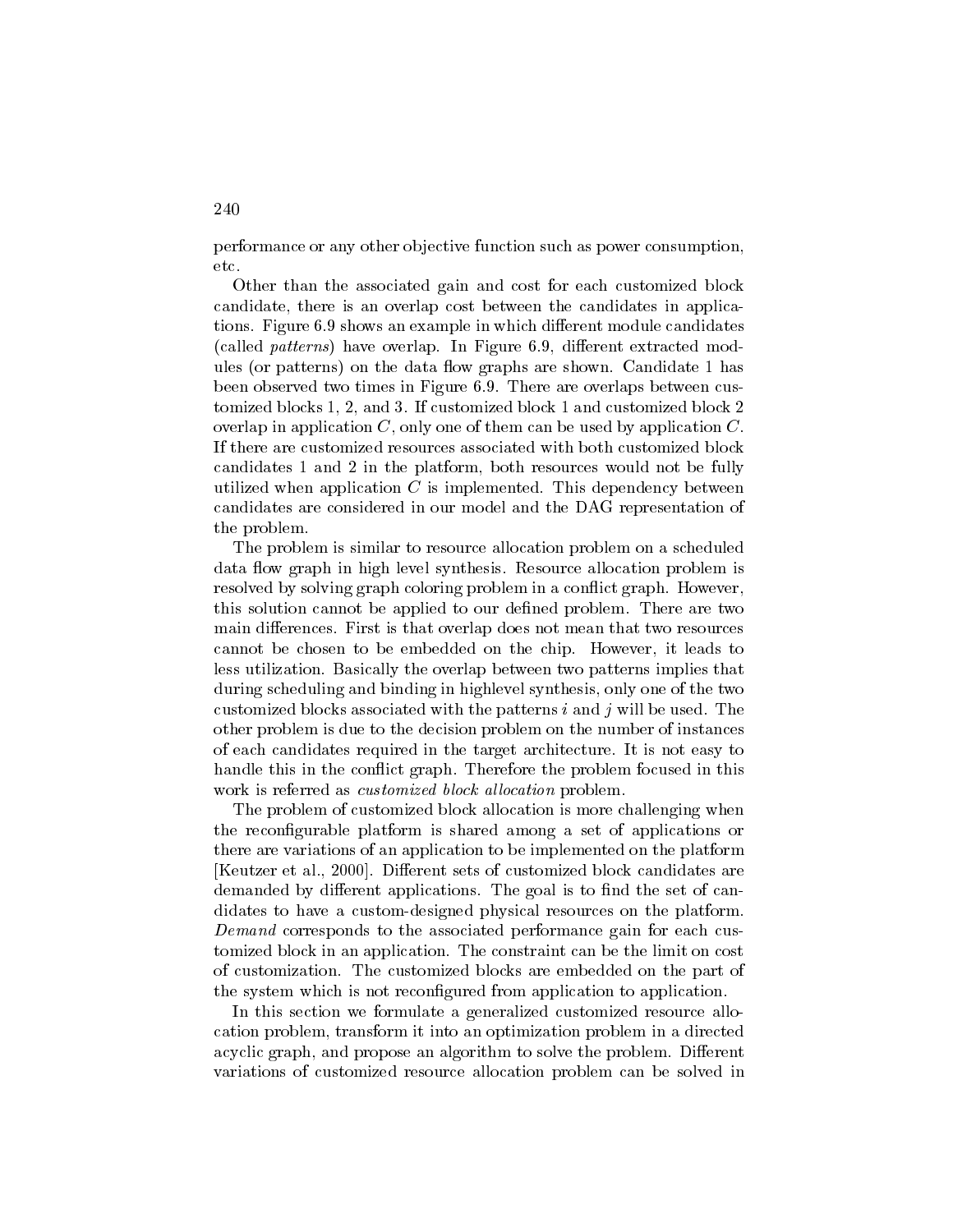

Figure Di-erent Customized Block Candidates on a Data Flow Graph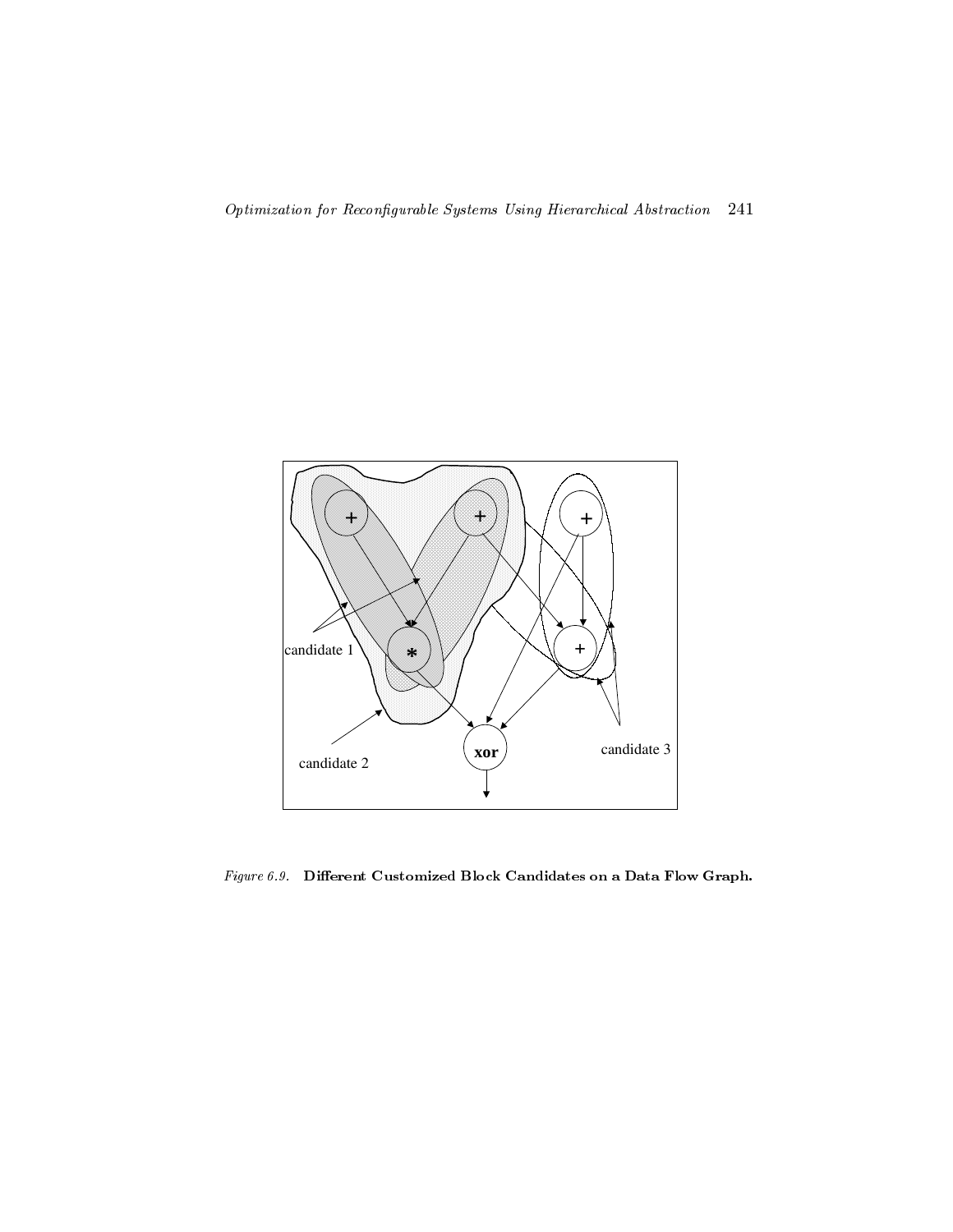this graph. Our gain and cost model for customization is general, as is the objective function. Each application requires a different number of resources for each operation. This is taken into account in the graph representation as well

We assume that the following data for each application are provided as an input to customized block selection problem

- 1 There is a performance *gain* associated with each customized block.
- The area assigned for embedded basic blocks on the platform is restricted. In order to obtain maximum utilization, all customized block candidates cannot be chosen to be embedded
- The gain of each customized block depends on the given frequency of occurrences of each customized block candidate in data flow  $\alpha$  is frequency of each candidate in a data of each candidate in a data of the frequency of  $\alpha$ graph does not imply the number of physical resources required for those operations in the platform. The upper bound on the required number of resources for each customized block candidate can be obtained by applying an ASAP scheduler on the dataflow graphs. The ASAP scheduler schedules the data flow graphs and returns the maximum number of instances of each customized block used in scheduled DFGs
- Overlap between the instances of customized block candidates on the dataflow graphs are given after applying profiling and subgraph matching The number of times two dierent sub-graphs overlap in a data overlappe implies that both sub-sub-sub-sub-sub-sub-subbe matched on the dataflow graph at the same time. Therefore on mapping the application to the platform, only one resource realizing either of the subgraph will be used

#### $3.1$ Gain and Overlap Model

Assume that there is overlap between two customized blocks in a given data ow graph Assume gi and gj are the gains associated with customized block i and customized block j. During scheduling and binding in highlevel synthesis, only of the two customized blocks associated with the patterns  $i$  and  $j$  will be used. We assume that any of the two customized blocks bin and big can big can be used with probabilities pictures pig and pig  $\mu$ respectively. The total gain is not simply the summation of both gains, but rather a weighted average as follows

$$
g_{total}(i,j) = p_i g_i + p_j g_j, \qquad (6.7)
$$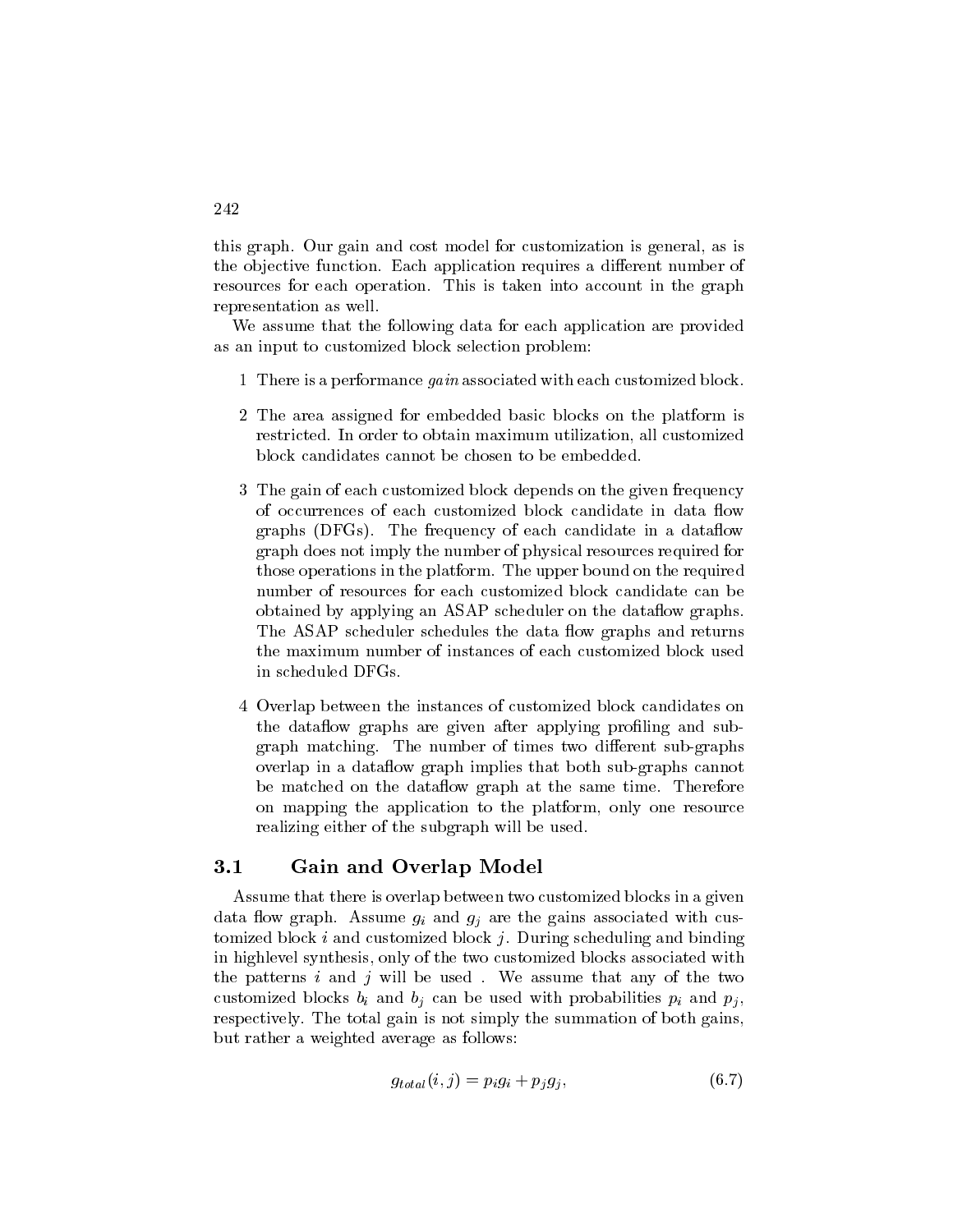where  $\mathbf{r}$  ,  $\mathbf{r}$  ,  $\mathbf{r}$  ,  $\mathbf{r}$  as follows be represented as follows be represented as follows:

$$
g_{total}(i,j) = g_i + g_j - overlap_{unit}(i,j), \qquad (6.8)
$$

where

$$
overlap_{unit}(i,j) = (1 - p_i)g_i + (1 - p_j)g_j.
$$
\n(6.9)

In Equation I are completely in the overlapping instance instance of the overlap between single instance of the pattern  $i$  and pattern  $j$ . Here we assume that in case of overlap each of the customized blocks can be seen blocks can be selected with equal probability  $\{p_i\}$  ,  $\{p_i\}$ - In addition the frequency of occurrences of each customized block has to be considered while computing the gain of the customized block for an application. Assume the number of times customized blocks i and  $\boldsymbol{j}$  have been observed in an application are occurred in a collision of or  $\boldsymbol{j}$  , and occurs  $\boldsymbol{j}$  , and cij is the number of times customized blocks in and just in an operation in an and just in an and just in an o and application application Assume distribution Assume distribution  $\mathcal{A}$ resources associated with patterns  $i$  and  $j$  demanded by an application. If there are rig different productions for the second resources for the customized block  $\alpha$  and  $\alpha$  $i$  and  $j$ , the overlap and gain functions can be approximately computed as follow

$$
Overlap(i, j) = \frac{r_i}{d_i} \cdot \frac{r_j}{d_j} \cdot c_{ij} \cdot overlap_{unit}(i, j), \qquad (6.10)
$$

$$
gain_i = \frac{r_i}{d_i} \cdot occ_i \cdot g_i,
$$
\n(6.11)

 $\cdot$  . . . . .

$$
g_{total}(i,j) = gain_i + gain_j - Overlap(i,j), \qquad (6.12)
$$

where  $r_i(0 \le r_i \le d_i)$  and and  $r_j$   $(0 \le r_j \le d_j)$  are the number of available resources associated with customized block candidates  $i$  and  $j$ . Equation  $6.12$  can be extended for all applications by summing the gain function over all applications

$$
Gain = \sum_{k=0}^{app} (\sum_{i=0}^{n} f(i,k) \cdot occ_{i,k} \cdot g_i - \frac{1}{2} \sum_{j=0, i \neq j}^{n} g(i,j,k) \cdot c_{ijk} \cdot overlap_{unit}(i,j,k))
$$
\n(6.13)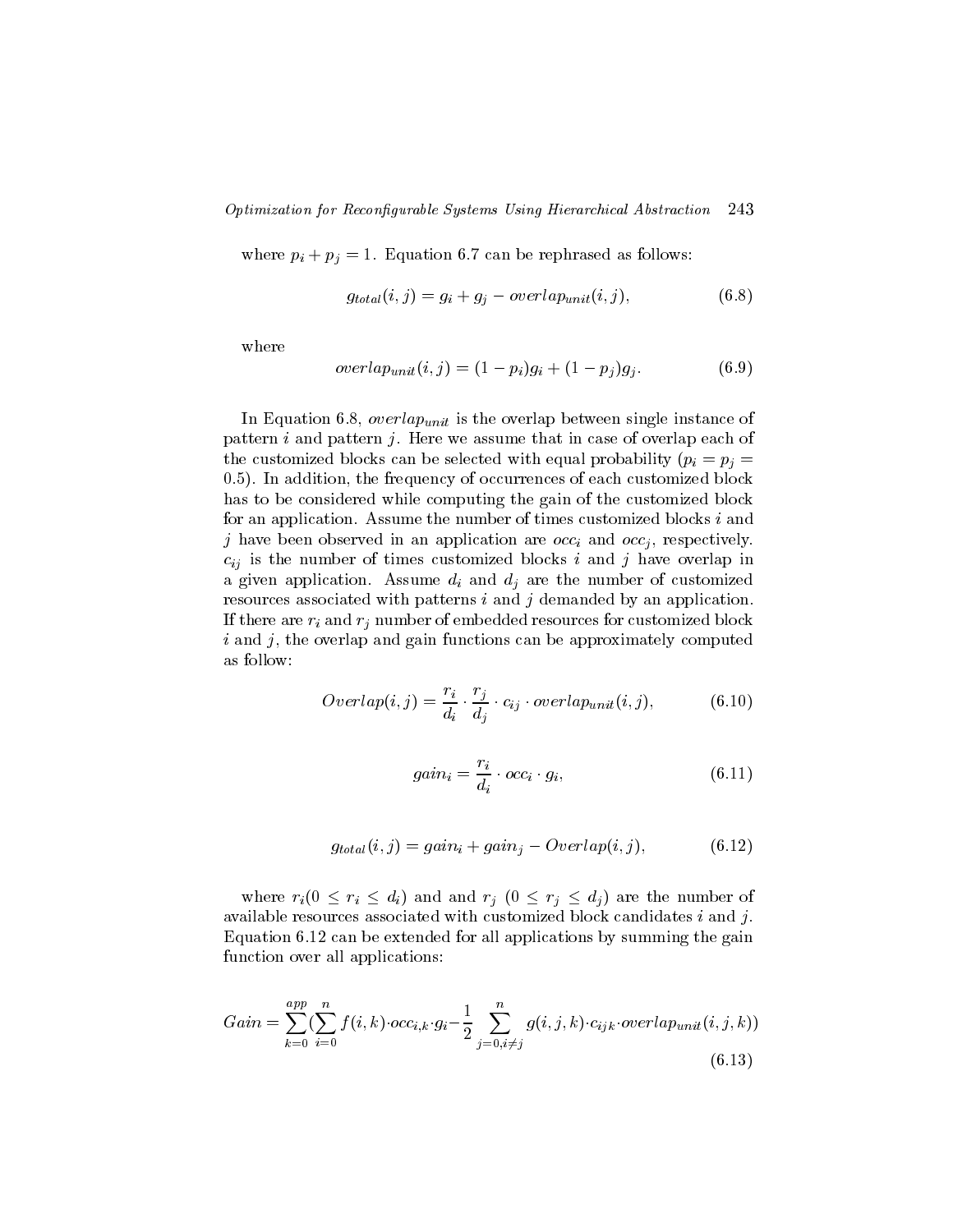where

$$
f(i,k) = \begin{cases} \begin{array}{ll} \frac{r_{i,k}}{d_{i,k}} & r_{i,k} \le d_{i,k} \text{ and } d_{i,k} \neq 0\\ 0 & d_{i,k} = 0\\ 1 & r_{ik} > d_{ik} \end{array} \end{cases}
$$

and

$$
g(i,j,k) = \left\{ \begin{array}{ll} \frac{r_{i,k}}{d_{i,k}} \cdot \frac{r_{j,k}}{d_{j,k}} & r_{i,k} \leq d_{i,k} \, \, \text{and} \, \, r_{j,k} \leq d_{j,k} \\ \frac{r_{i,k}}{d_{i,k}} & r_{i,k} \leq d_{i,k} \, \, \text{and} \, \, r_{j,k} > d_{j,k} \\ \frac{r_{j,k}}{d_{j,k}} & r_{j,k} \leq d_{j,k} \, \, \text{and} \, \, r_{i,k} > d_{i,k} \end{array} \right.
$$

The subscript  $k$  in the coefficients and variables of Equation 6.13 shows their corresponding value in application  $k, k = \{1, 2, ..., app\}.$ 

#### $3.2$ Problem Formulation

Customized Block selection problem can be formulated as follows

- Given a set of customized block candidates,  $P = \{p_1, p_2, ..., p_n\}$ with corresponding
	- 1 Gain set  $G = \{g_1, g_2, ..., g_n\},\$
	- 2 Area set  $A = \{a_1, a_2, ..., a_n\},\$
	- 3 Occurrence of each customized block  $i$  in each application  $j$  $\mathbf{v}$  and  $\mathbf{v}$  and  $\mathbf{v}$  and  $\mathbf{v}$
	- Demand Set in each application j for each customized block i die kalender is a contract of the contract of  $\mathcal{U}$
- The objective is to choose  $R = \{r_1, r_2, ... r_n\}$  such that the total  $\mathbf{f}$
- Subject to:  $0 \le r_i \le max(d_{ij})$  and  $\sum_{i=0}^{n} (r_i \times a_i) \le A_{max}$ , where j is the maximum of  $\mathcal{H}$  and  $\mathcal{H}$  and  $\mathcal{H}$  is the maximum of  $\mathcal{H}$ area assigned for embedded customized resources in the platform

The objective function is a quadratic function. If only one application is considered, the problem can be solved by a quadratic programming solver. However, considering multiple applications causes the coefficients f i k and g i j k to get non-smooth Therefore piece-wise quadratic programming might be applied to solve the aforementioned optimization problem

In the next sub-section we introduce the overlap graph We show that any instance of customized block selection problem can be represented by the overlap graph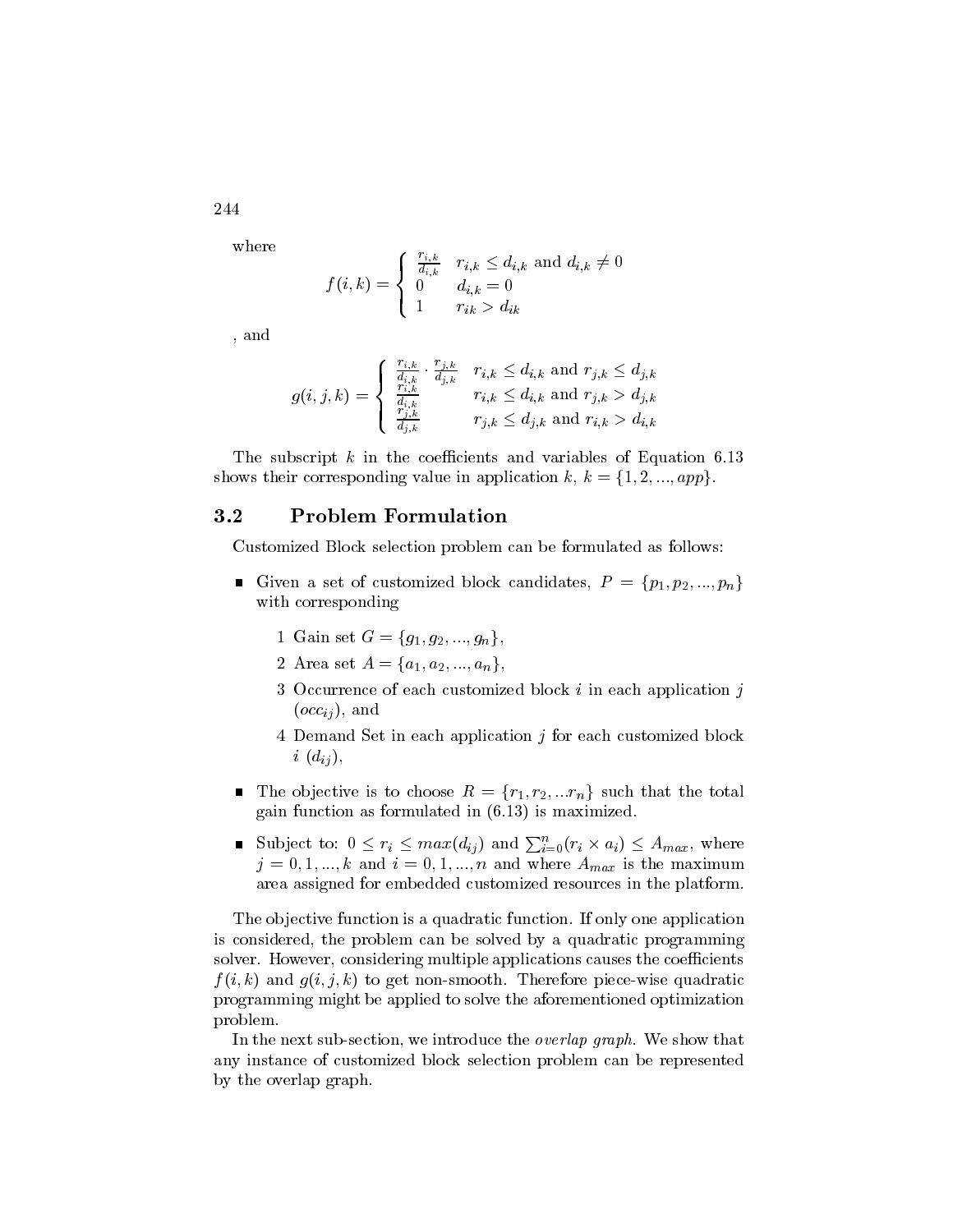Optimization for Reconfigurable Systems Using Hierarchical Abstraction 245

# 3.3 Overlap Graph

The overlap graph is an undirected weighted graph G VE The weight of an edge can be negative. Each customized block candidate is represented by a node in graph  $G$ . The label of the node is the area associated with customized block can define the component  $\alpha$  original nodes  $\alpha$ between two nodes associated with the two patterns corresponds to overlap between the two patterns. Since overlap is a cost, the weight is the negative of the value returned by function over  $\mathbf{r}_i$  and  $\mathbf{r}_i$  in Equation over  $\mathbf{r}_i$ 6.10. To each node associated with patterns in the graph (or called original node a dummy node is connected There is a dummy node associated with each original node in the graph. The dummy node is connected to its original node with an edge. The weight of the edge is the gain of the pattern associated with the original node (Equation The labels of the dummy nodes are zero Figure 2 and  $\alpha$  Figure 2 and  $\alpha$ overlap graph. Customized Block selection problem is transformed into a problem of extracting an induced subgraph of G such that the summation over weights of edges inside the subgraph is maximized subject to summation over labels of nodes inside the subgraph does not exceed a given limit in the properties of the properties of the properties of the properties of the properties of the required for an induced subgraph to be a feasible solution of the corresponding customized block selection problem. The first property is the area constraint. The other property says that the correct number of dummy nodes has to exist in the subgraph

Lemma - Summation over the weights of the edges in an induced subgraph of the overlap graph corresponding to customized block selection problem returns the objective value for the customized block selection problem if the conditions below are satisfied:

- The summation over the labels of the nodes inside the subgraph is less than a given limit, which is equivalent to area limit assigned for embedded customized blocks in the system. This is referred as area constraint
- The dummy node associated with any original node is included in the subgraph iff the original node is itself inside the subgraph. This is referred as the gain constraint

**Proof:** It can be easily proven by contradiction. If any of the two conditions mentioned in Lemma 3.1 is removed, the summation of weights of edges inside the subgraph is not the objective value for customized block selection problem.  $\Box$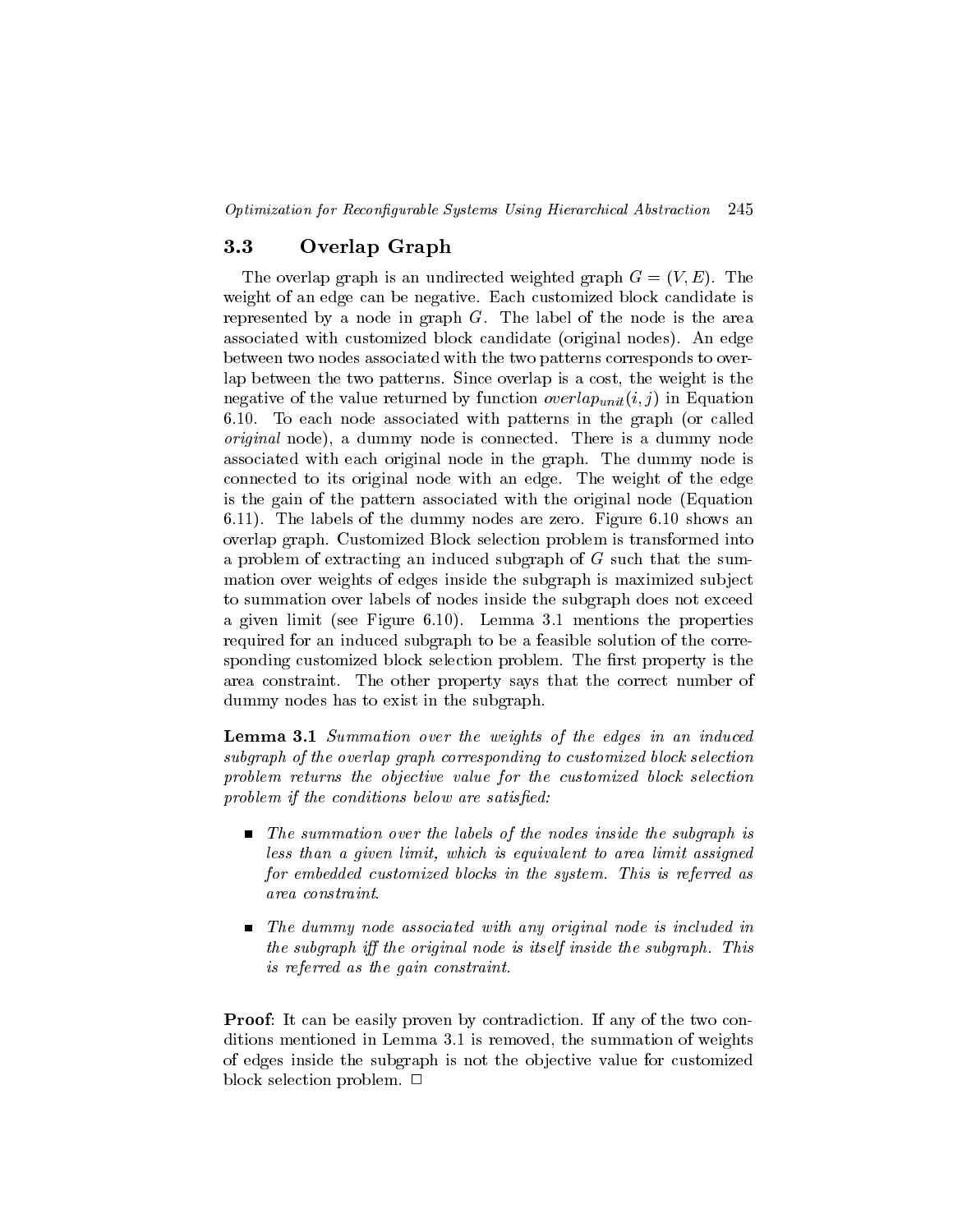

Figure - Overlap Graph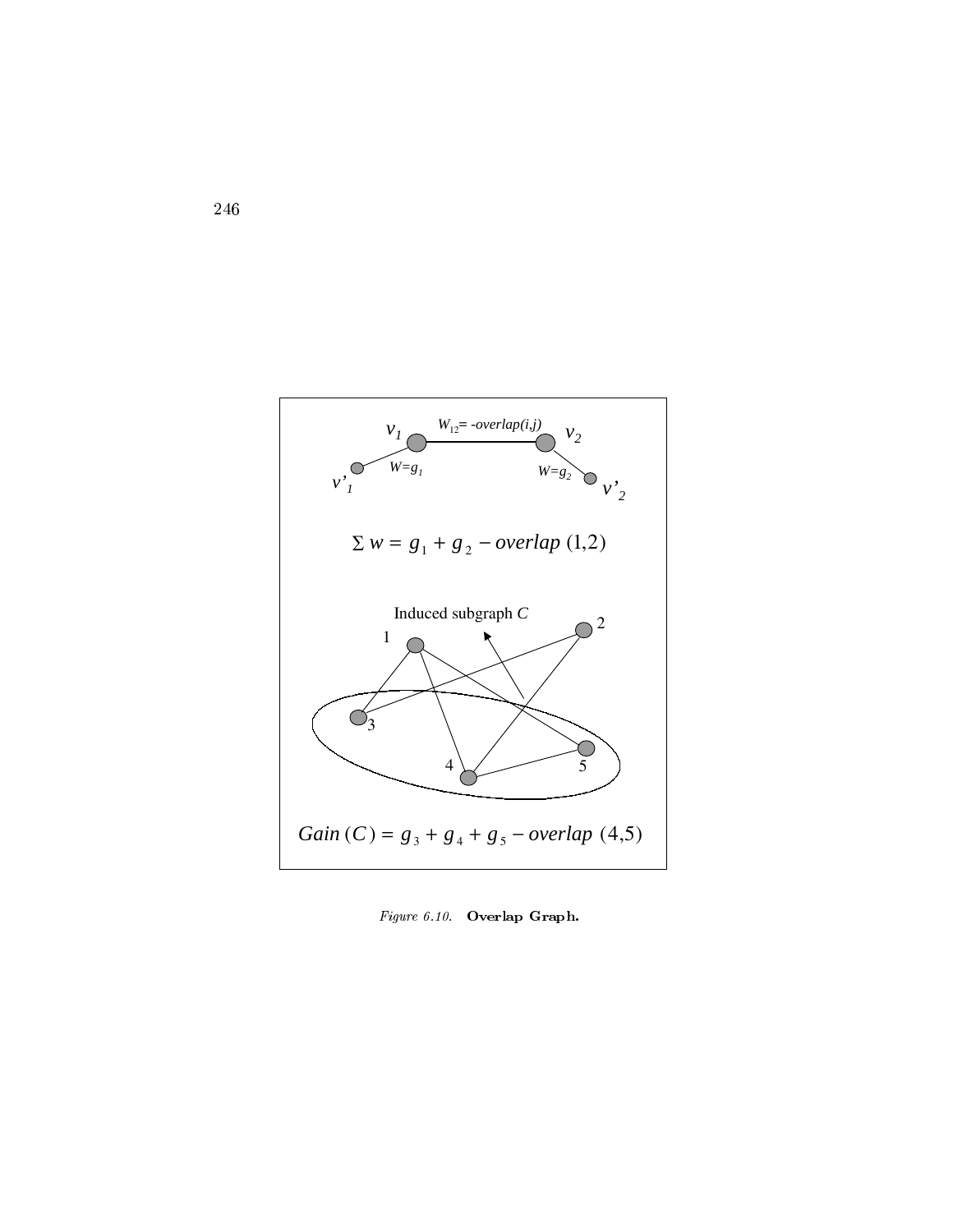

Figure -- Supernodes and Subnodes in Overlap Graph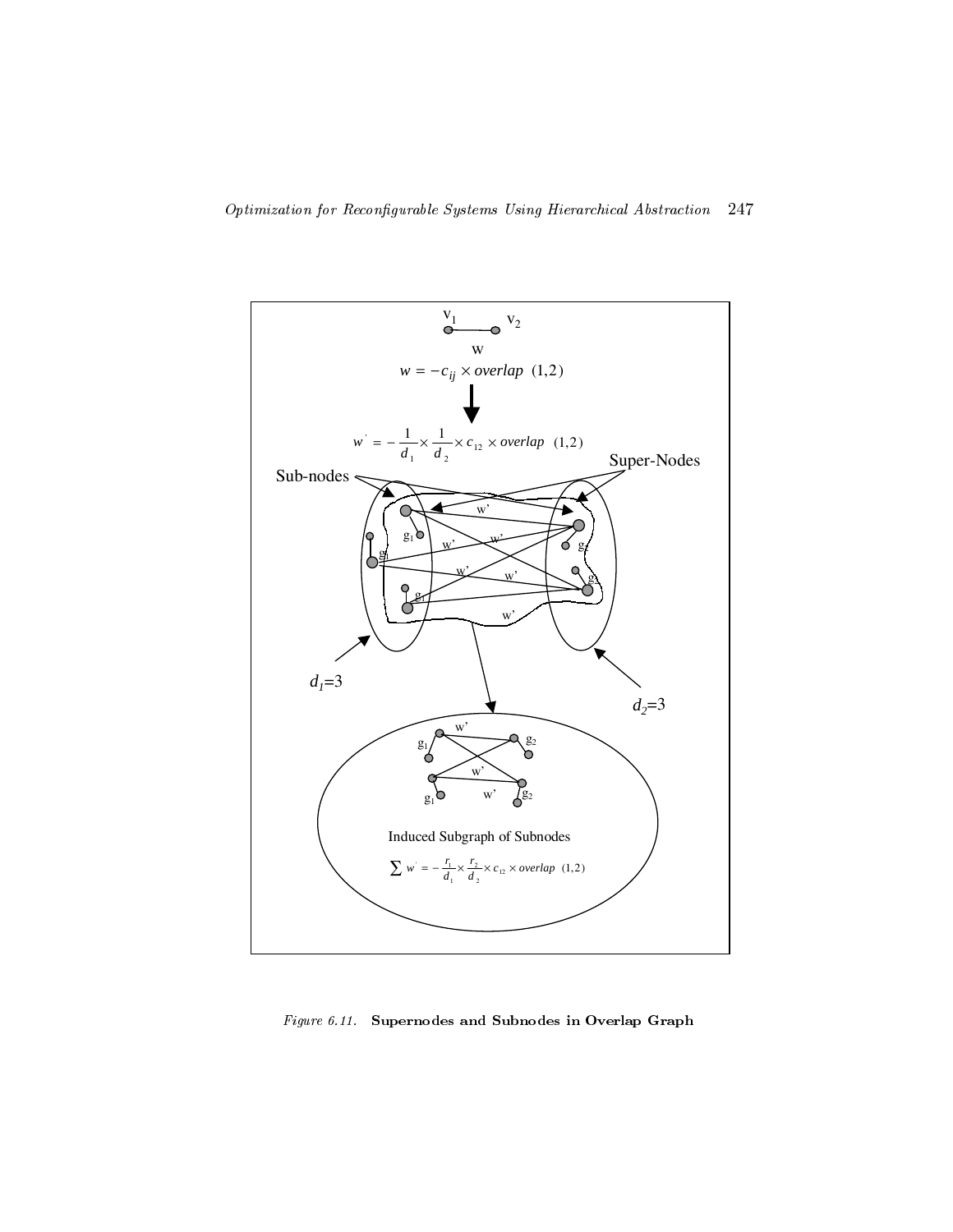We modify the graph in order to be able to handle the multiple instances of customized blocks and multiple application demands Figure 6.11 shows two nodes of overlap graph with corresponding labels and weight of the edge between two end nodes. Assume  $v_1$  represents customized block 1 and  $v_2$  represents customized block 2. There are two  $\sqrt{1}$  d  $\sqrt{1}$ tomized block 2. The edge between the two nodes shows the overlap between the customized blocks. According to Equation 6.12, the weight of the edge is

$$
w_{i,j} = -\text{Overlap}(i,j) \tag{6.14}
$$

$$
w'_{i,j} = -\frac{1}{d_i} \cdot \frac{1}{d_j} \cdot c_{ij} \times overlap_{unit}(i,j)
$$
 (6.15)

$$
w_{i,j} = r_i \cdot r_j \cdot w'_{i,j} \tag{6.16}
$$

$$
w'_{d_i} = \frac{1}{d_i} \cdot occ_i \cdot g_i \tag{6.17}
$$

$$
w_i^{dummy} = r_i \cdot w_{d_i}^{\prime} \tag{6.18}
$$

The weight of an edge depends on the number of instances selected from nodes  $v_1$  and  $v_2$ . In the overlap graph, node  $v_1$  and node  $v_2$  are divided into d and d sub-nodes respectively shown in Figure There is an edge with weight  $w'$  between any two instances of node  $v_1$ and  $v_2$ . We refer to w as unit overlap weight. Supernode is a node representing all the node in the graph  $G$  representing instances of the same pattern or candidate and their corresponding dummy nodes. In graph  $G$ , there is a node associated with each instance of any patterns. Relative to supernodes, the original nodes and dummy nodes of graph G are referred as *subnodes*. Supernode is a set of subnodes. As shown in Equation  $6.15$  and  $6.16$ , overlap between two nodes can be defined in terms of unit overlap weight between the two supernodes and number of subnodes of the two overlapping supernodes in overlap graph. Equations 6.17 and 6.18 similarly show that the individual gain of each supernode can be expressed in terms of the number of subnodes and the unit gain The subgraph shown in Figure 6.11 includes two instances of  $v_1$  and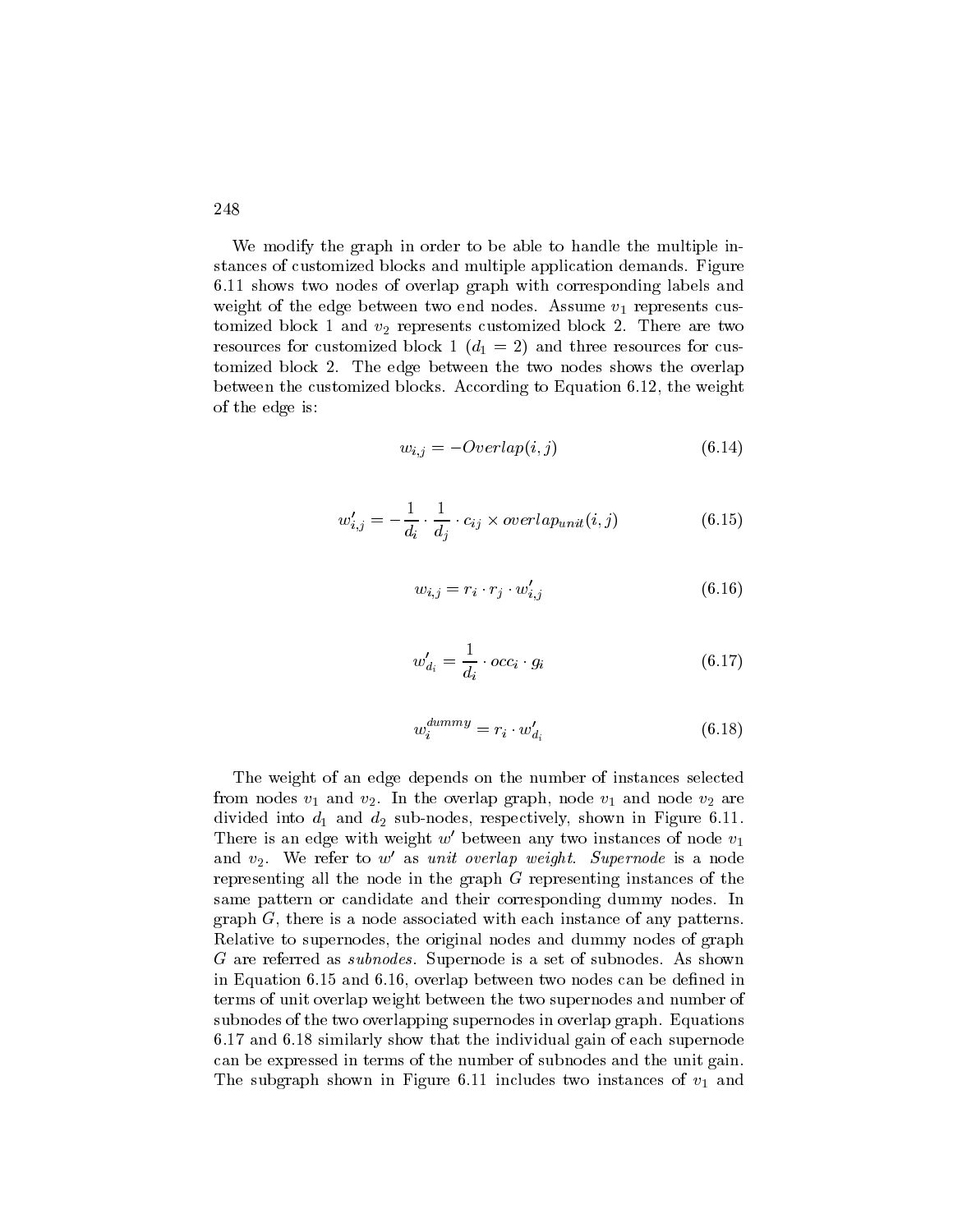#### Optimization for Reconfigurable Systems Using Hierarchical Abstraction 249

two instances of  $v_2$ . The total summation over the weights of the edges is equivalent to the objective function Gain for the customized block selection problem. The label of each subnode is the area of the instance.

The overlap graph representation can be easily extended to handle multiple applications. In this case, the number of occurrences and demands for each customized block candidate is different. We consider multiple edges between supernodes Each edge corresponds to the overlap between the two end supernodes of the edge in one application Similarly, there are multiple edges between subnodes for each supernode. In addition, we define multiple occurrences for each supernode. The number of subnodes of a supernode is as many as the maximum number of resources demanded by all applications for the corresponding customized block candidate. The number of subnodes for supernode  $i$ among applications and is contracting the second stress of the contract of the contract of the contract of the



Figure - Overlap MultiGraph - Overlap MultiGraph - Overlap MultiGraph - Overlap MultiGraph - Overlap MultiGraph

As shown in Figure 6.12, each subnode corresponds to an instance of a supernode. Assume that application  $A$  demands 3 resources for customized block node  $I$  in overlap graph. Application  $B$  demands two instances of supernode  $I$ . Supernode  $I$  has three subnodes (original subsected it consists of the subsected three subsected three subsected through  $\sim$ edges to supernode  $II$ . The first set of edges is according to overlaps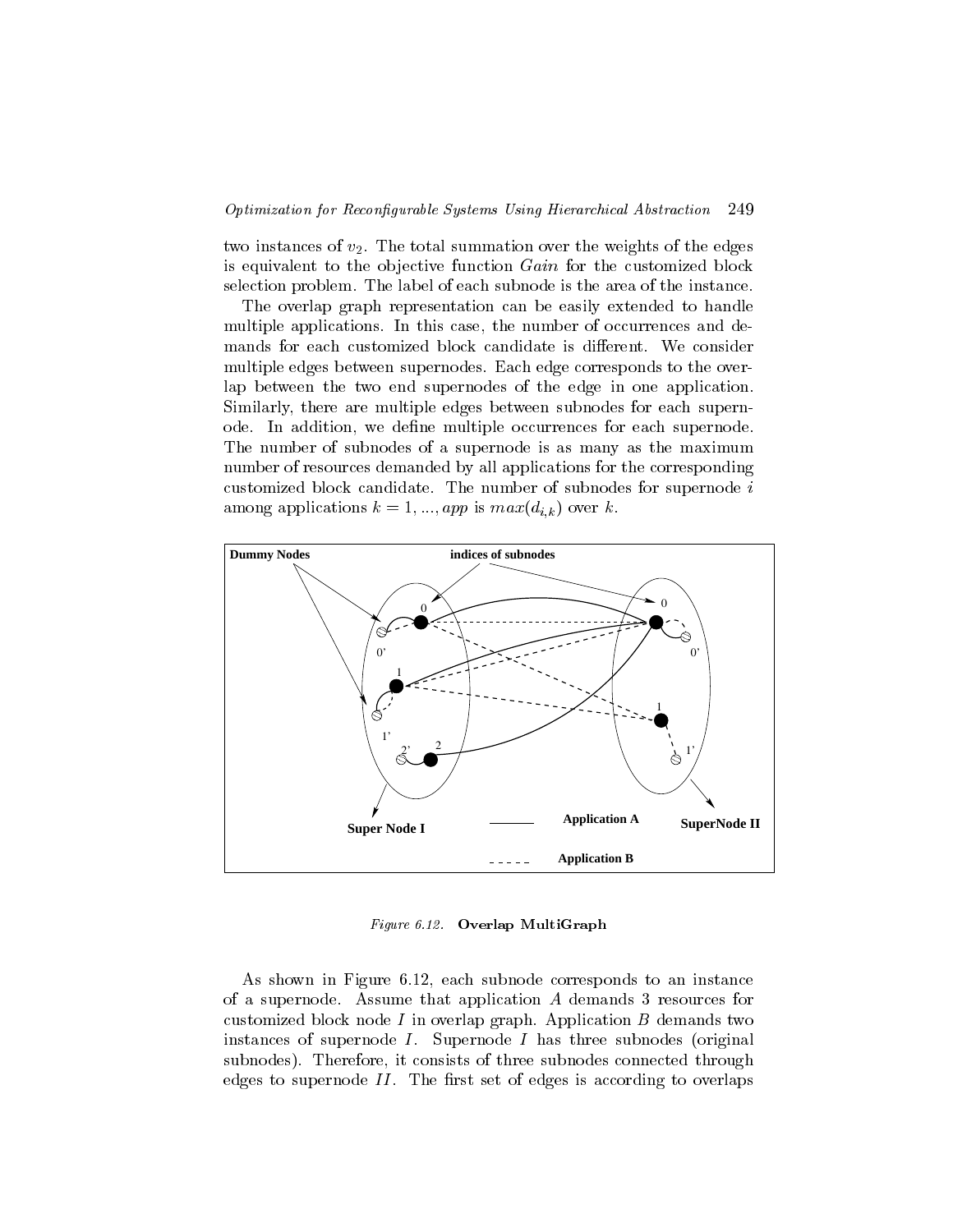between node I and supernode II in application A. The overlap graph is a multigraph, i.e. a graph with more than one edge between two nodes in the graph. Since two instances of node  $I$  were demanded by application  $A$ , there exists an edge between the first two instances of node  $II$  and the first two instances of supernode  $II$ . In order to handle this issue, we must index the subnodes of each supernode. Index  $i$  of customized block  $I$  corresponds to the  $i^{\cdots}$  resource of customized block I

# Customized Block Selection Algorithm

In this section, we propose an algorithm for the customized block selection problem formulated in Section 3.2. The problem of finding an induced subgraph in a graph is equivalent to clustering a subset of nodes in the graph. In the customized block selection problem, we generate a single cluster on overlap graph

Theorem The problem of generating a single cluster on an overlap graph including edges with negative weights such that the total summa tion of the weights of the edges inside the cluster induced subgraph- is  $maximized$  is  $NP$ -Complete.

**Proof:** Assume that there is an overlap graph with n supernodes. Assume that there is only one instance of each supernode. Therefore, there is one subnode for each supernode The gain of each supernode in customized block selection problem is 1 and the weights of the edges between the supernodes are all  $-n$ . We can transform this graph into a graph  $G'$  in linear time. In  $G'$ , each node represents a supernode, the label of each node is set to  $1$  and weights of all edges are equal to  $-n$ . The problem to find an induced subgraph S in this graph such that the summation of edges between the the nodes inside the cluster  $S$  is maximum. It can be easily seen that this problem is as hard as finding maximum independent set in undirected graph  $G'$  [Garey and Johnson,  $1999$ .  $\square$ 

According to Theorem 5, the problem is an intractable problem. Therefore, a heuristic has to be developed to solve the problem. We propose a simple and fast heuristic to solve this problem. We support a sequential clustering approach in which one node at a time is chosen to be added to the cluster. Clustering algorithm has to satisfy both the area constraint and the gain constraint The area constraint can be easily handled. When a node is added to the cluster, it is checked if the area constraint is satisfied. If the label of the node added to the total labels of nodes in cluster is not less than a given limit, the node is not a feasible choice and cannot be added to the cluster. In order to satisfy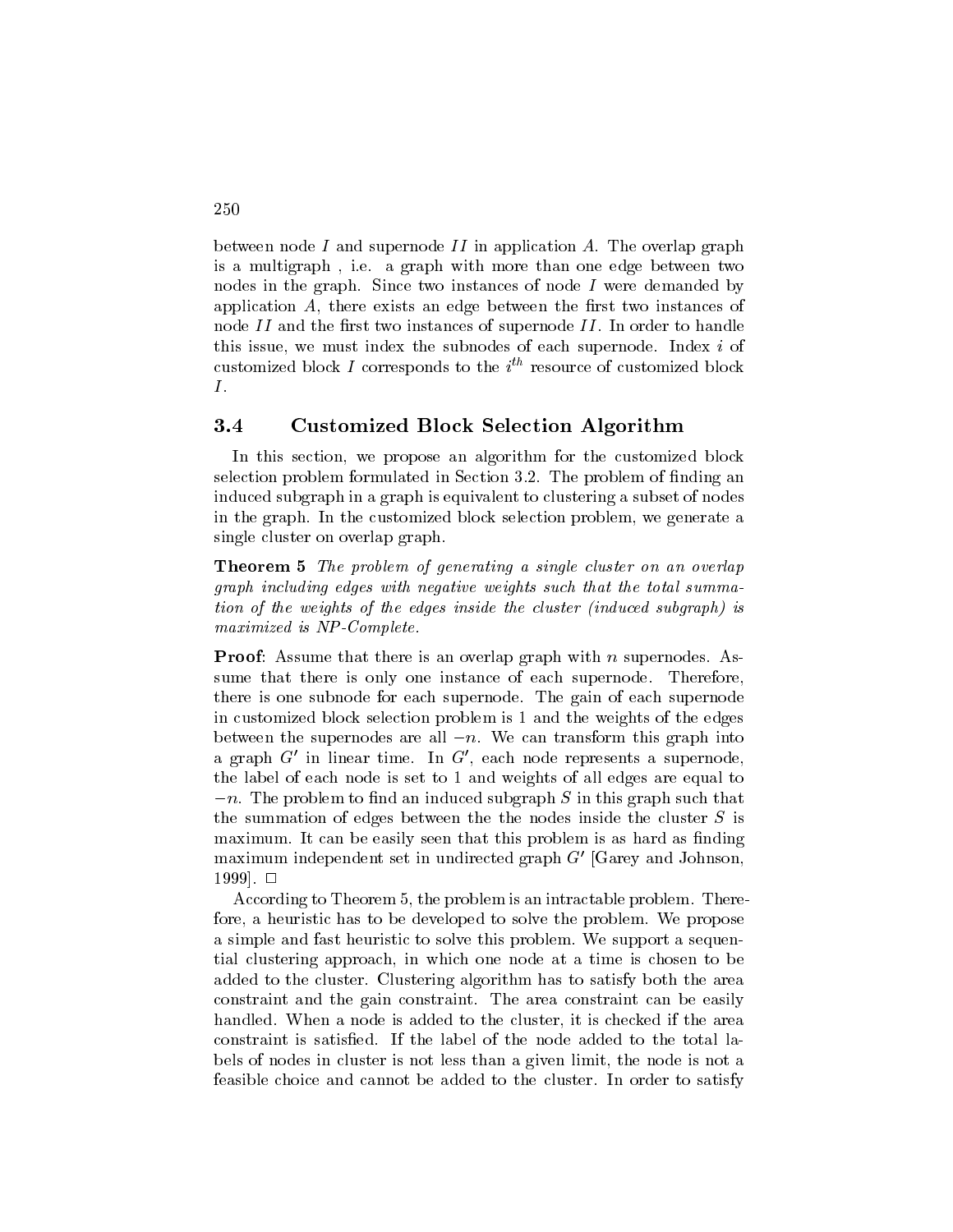the gain constraint, the clustering algorithm has to deal with two cases. While constructing the cluster, we avoid choosing any dummy node before selecting the node associated with the dummy node. Therefore, no redundant dummy node is added

In sequential clustering, nodes are added to the cluster iteratively. We have to choose a node among a set of nodes outside the cluster referred as candidate nodes. We choose each candidate based on the local closeness to optimality. Each candidate node is the one increasing the objective value the most. However, it might not be feasible. For feasibility, the node must satisfy the two constraints in Lemma 3.1. Otherwise the next best candidate is chosen. *potential* function is used to judge and define the ranking of the candidates



Figure - Candidate Node i Being Added to Cluster C

Figure shows candidate node node i being added to a cluster  $C$ . Node  $i$  is the dummy node associated with node  $i$  in overlap graph. The objective value for the current cluster is the summation over the weights of the edges inside the cluster. If node  $i$  is added to cluster  $C$ , the change in the value of the objective function is the total weights of the edges connecting node  $i$  to the nodes inside the cluster.

where the potential function p $\mathcal{N}(t)$  , i.e. the candidate in Equation tion 6.19. Since there is an area constraint, we consider utilization in our potential function by dividing by the area of the embedded customized block candidate, i.e., the label of the node in overlap graph.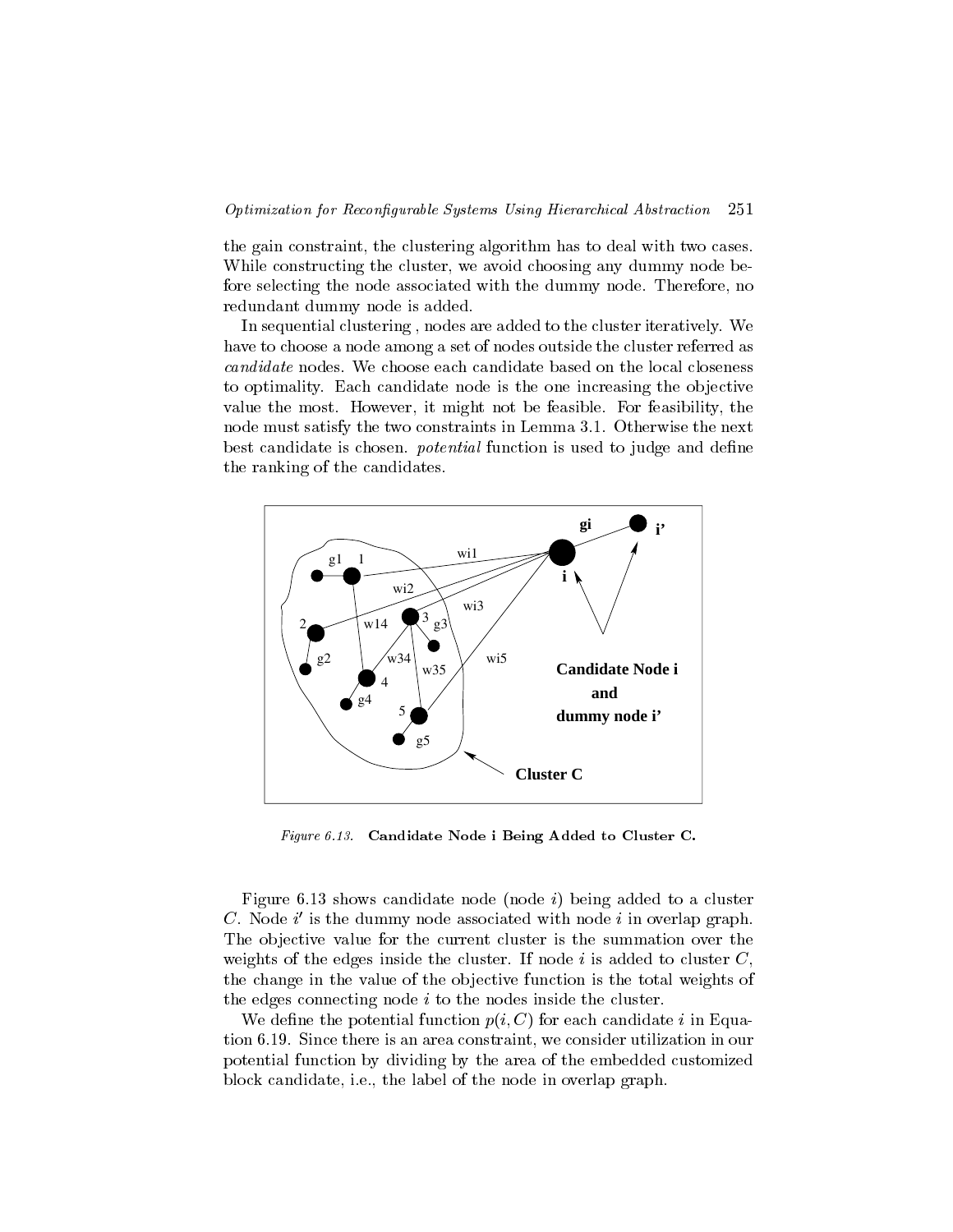$$
p(i, C) = \frac{g_i + \sum_{j \in C} w_{ij}}{l_i}
$$
 (6.19)

Lemma - A required condition for a candidate node to be added to a cluster in sequential clustering is that  $\sum_{j \in C} w_{ij} + g_i > 0$ , if the current nodes in cluster are assumed not to be pruned later.

**Proof**: If a node with negative potential is added to cluster, it decreases the gain of the cluster itself. The gain of that node cannot be positive, since the nodes already inside clusters are fixed.  $\Box$ 

|     | CUSTOMIZED BLOCK SELECTION ALGORITHM (MultiGraph G, subgraph C)  |
|-----|------------------------------------------------------------------|
| 1.  | for each supernode v in G                                        |
| 2.  | $Compute\_Potential\_Gain(v, index(v))$                          |
| 3.  | $Insert\_ Candidate\_Queue(C, index(v))$                         |
| 4.  | endif                                                            |
| 5.  | while $Priority\_Queue\_Not\_Empty(C)$                           |
| 6.  | candidate <-- Queue.front                                        |
| 7.  | if Area_Constraint(candidate) & & Potential_Candidate(Candidate) |
| 8.  | Update_Neighbors(candidate, G)                                   |
| 9.  | Update_SuperNode(candidate)                                      |
| 10. | Increase_SuperNode_index(candidate, C)                           |
| 11. | endif                                                            |
| 12. | Remove_From_Queue(candidate, C)                                  |
| 13. | $Update_Cain_Queue(C)$                                           |
| 14. | endwhile                                                         |

Figure - Pseudocode of Customized Block Selection Algorithm

This condition avoids selecting a dummy node if the original node associated with the dummy node is not already in a cluster. The associated dummy node is connected to the graph only through the corresponding original node. Hence, if the node is inside the cluster, the dummy node has a positive potential function value towards the cluster. Otherwise the potential function value for such dummy node is zero. Therefore this condition satisfies the gain constraint mentioned in Lemma 3.1.

The potential gain of each node  $i$  inside cluster  $C$  cannot become negative after adding the candidate. The pseudocode of Customized Block Resource Allocation Algorithm is shown in Figure

 $\blacksquare$  complexity of the Customized Block Selection Algorithm  $\cup$  the Customized Block Selection Algorithm and  $\blacksquare$ is  $O(r_{max} \times n^2 \times k)$ , where n is the number of supernodes,  $r_{max}$  is the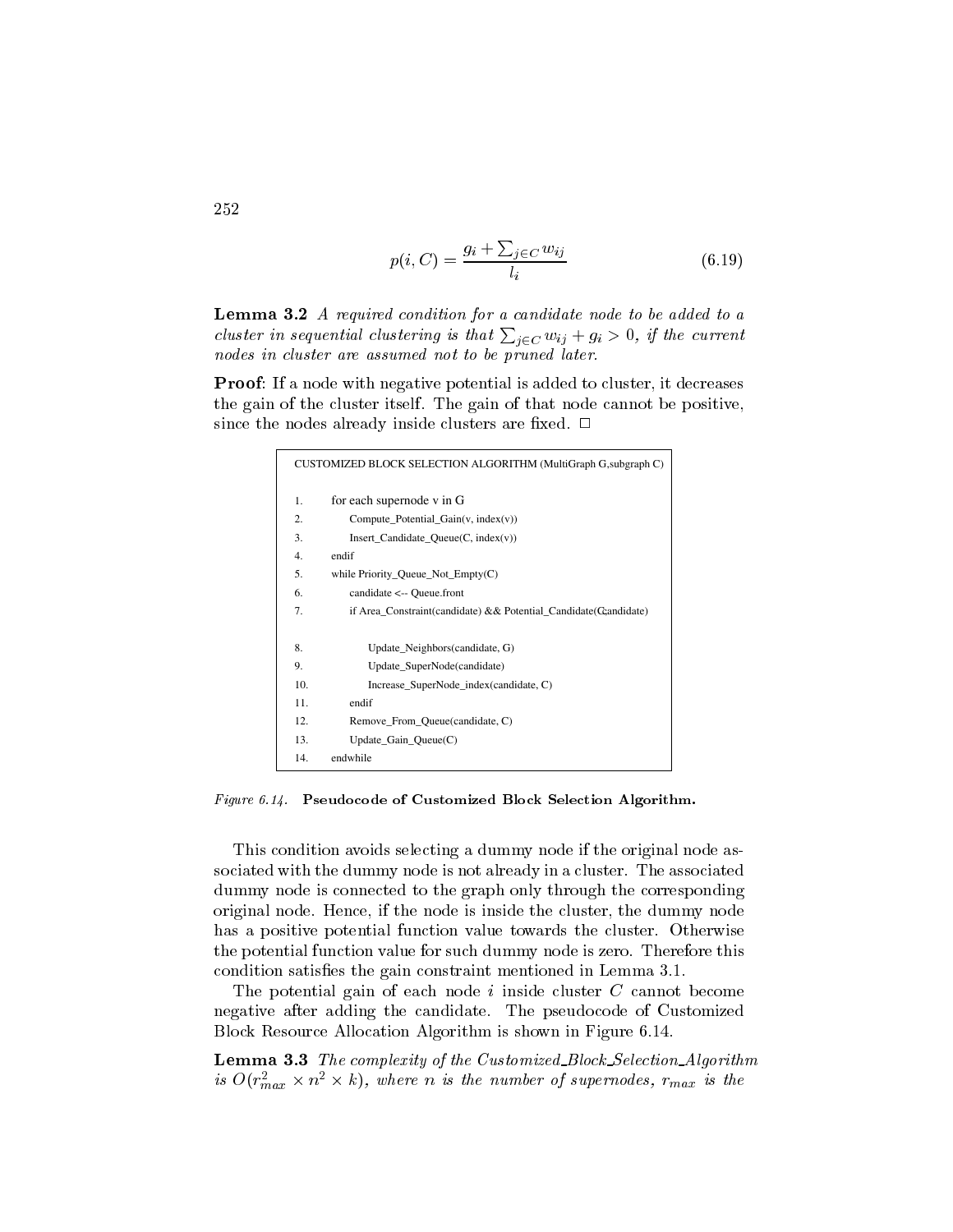maximum number of subnodes belonging to supernodes in overlap multi  $graph$ , and k is the number of applications.

**Proof:** In this algorithm each node is visited once. Each time a node is selected, the number of nodes to be updated is equal to the edge degree of the node. Therefore, the clustering algorithm process takes at most as edges on the multi-multi-service contracts on the multi-service of  $\sim$  (e.g. The number of nodes,  $N_s$ , is equal to  $\sum_{i=0}^{n} (r_i \times n_i)$ , where  $r_i$  is the number of substitution for supernodes  $\{v_i\}$  , which completes  $\{v_j\}$  of the algorithm complexity of the algorithm is  $O(N_s^2)$ . It can easily be shown that  $O(N_s^2) \leq O((r_{max}^2 \times n^2 \times k)$ .  $\Box$ 

### 4. Simultaneous Scheduling and Binding Customized Resource Utilization/Latency Minimization Trade-off

In this section we present a simultaneous scheduling and binding algorithm for reconfigurable architectures. Customized resource allocation which precedes synthesis, provides a set of specialized resources. The operations in a given application are scheduled such that these available resources are utilized in the best way to improve performance. The architecture is customized with these resources for a particular family of applications, or a specialized library containing the resources is provided to the synthesis stage. Hence, when implementing one of those applications, the timing critical operations common to this family are expected to be executable by them. Our scheduler is aware of the customization of the target architecture It maintains a balance between two extreme cases. On one hand, the customized resources should be used as frequently as possible. On the other hand, offloading all operations onto a limited number of customized resources might lead to the underutilization of available parallelism. Functional units for any desired operation type can be instantiated using reconfigurable logic. For operations that cannot be performed by the specialized resources this is a necessity For other operations this can be done in order to exploit parallelism in the schedule, i.e., operations that can be executed in parallel can be asigned to customized resources as well as to reconfigurable resources if there are not enough customized resources. However, as mentioned earlier, the available blocks are highly preferred for those operations It is the

#### $4.1$ Problem Formulation

 $G = \{x_1, x_2, \ldots, x_n\}$  and  $G = \{x_1, x_2, \ldots, x_n\}$  in the problem of simultaneous simultaneous simultaneous simultaneous simultaneous simultaneous simultaneous simultaneous simultaneous simultaneous simultaneous simultaneo ous scheduling and binding is assigning a clock cycle as a start time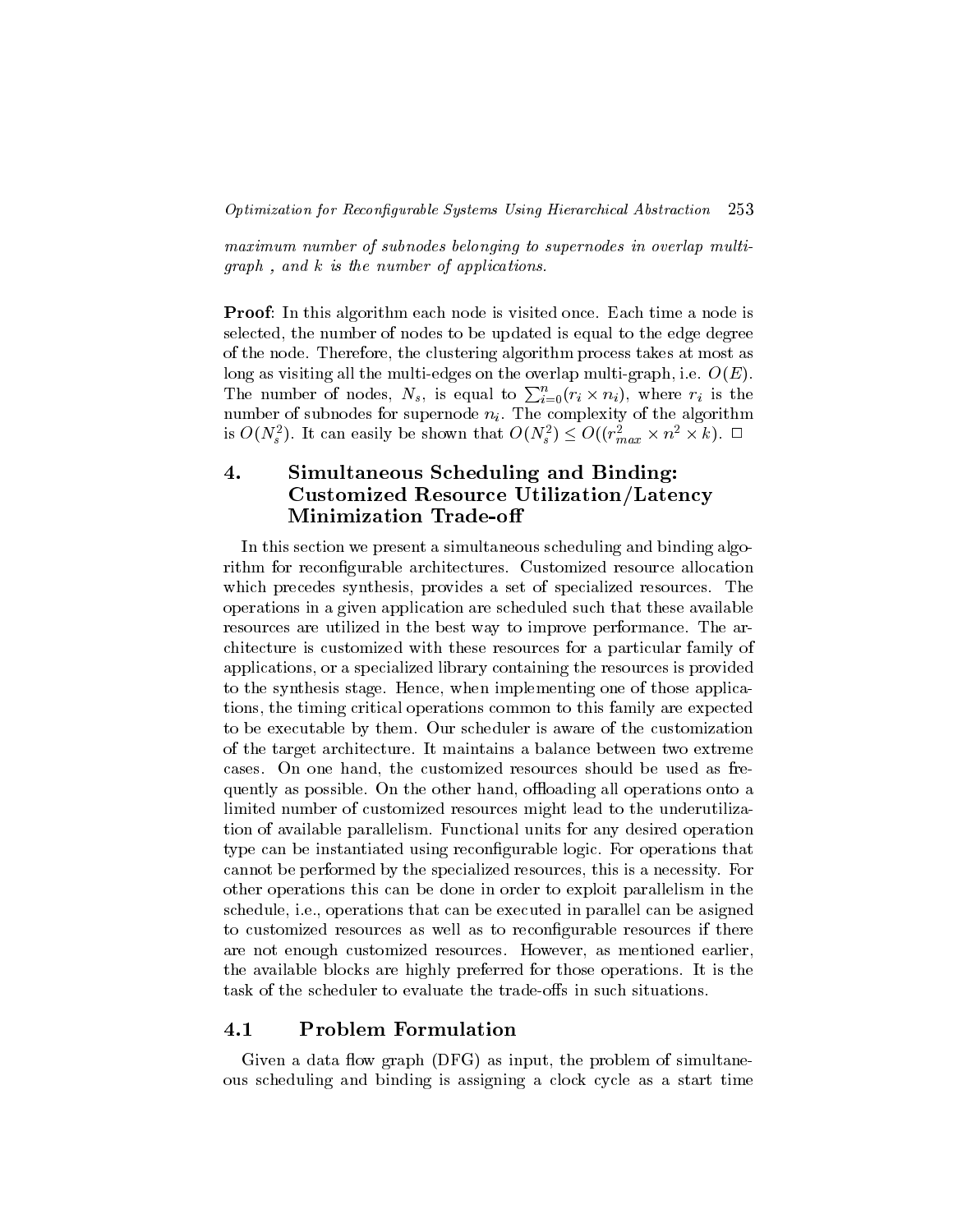and a resource to each operation in the DFG. The input is a DAG  $G = (V, E), \text{ where } V \} is the set of operations in the DFG \text{ and } E \subseteq V \times V.$ Each operation op has a type  $OpType_{o}p$  from the set of operation types  $Types = \{OpType_1, ..., OpType_{Types}\}.$ 

Resources available for the schedule are provided from a library of predesigned and pre-characterized modules  $L = \{(ModuleType_i, Metric_i)$  $Type_i \subset Types, Metric_i = \{area_i, delay_i, ...,$ 

 $power_i, implementationType_i, availability_i, reconfiguration_i\}\}. \ \mathrm{\ The\ set}$  $\mathbf{h}$  etrici contains several performance metrics relations relations relations relations relations relations relations relations relations relations relations relations relations relations relations relations relation units The implementation  $\eta$   $\mu$  is the internal reconstruction reconstruction recon- $\mathcal{L}$ fixed blocks from one type on the system: there may be multiple copies of the same block embedded in one architecture reconfiguration  $\mathbf{u}$  is a set of igurationi gives  $\mathbf{u}$ the reconfiguration overhead in terms of reconfiguration time for programmable components

 $L = Core \cup Rec$ , i.e., L contains both Core, the set of embedded customized blocks available on the target architecture and  $Rec$ , the set of reconfigurable modules. A schedule generates the set of resources  $F = \{f_i \mid f_i \in L\}$  used from the library and a one-to-one matching  $Binding: V \rightarrow F$ . Also, a start clock cycle  $start(op)$  for each operation  $op \in V$  in the DFG is determined. From start times of each operation the nished is found as found as  $\alpha$  in the start  $\alpha$  in the start  $\alpha$  in  $\alpha$  is the start operator operator  $\alpha$ 

A schedule is valid if

- For each operation a valid start time and a binding are defined.
- Data dependencies imposed by the DFG are not violated:  $\forall (op1, op2) \in E, start(op_2) \geq finish(op_1).$
- Each resource can perform at most one operation at any given clock cycle  $\forall i, \forall j$ , ifstart $(i) \leq start(j) < finish(i)$ then  $Binding(i) \neq Binding(j).$
- $\blacksquare$ At any time step, number of active resources of type t, must be less than or equal to the number of available modules of type t

#### $4.2$ Proposed Scheduling Algorithm

The general resource-constrained scheduled problem is known to be NP-Complete Garey and Johnson In this section we present an algorithm for this problem which can optimally solve subproblems within the global problem. Our method provides an incremental scheduling scheme by handling one path within the given DFG at a time. The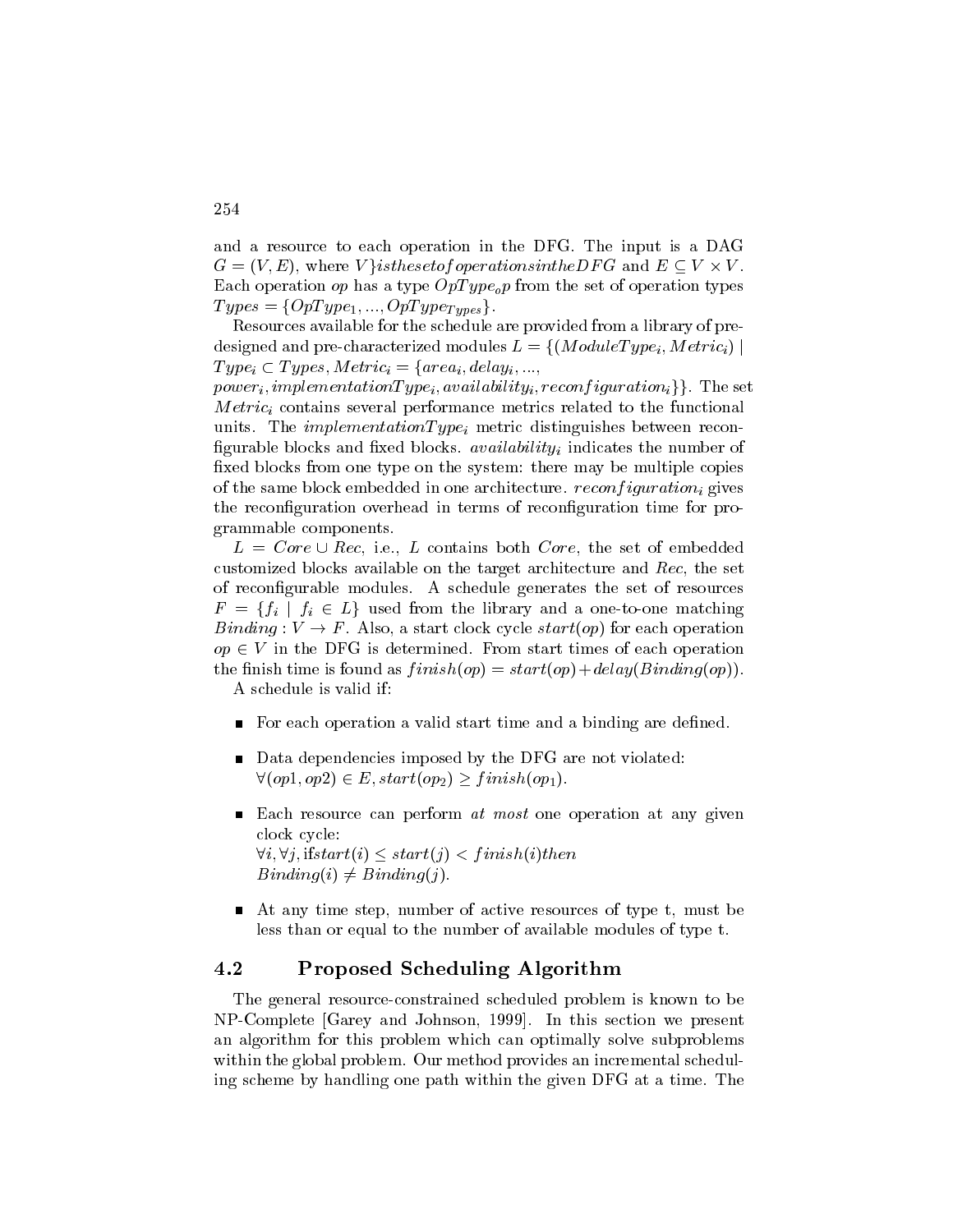global problem is into sub-divided into sub-dividuality individually into sub-dividual contracts. paths The subproblem is then solved with a bipartite graph matching approach. A similar method proposed in  $[T\$ {immer} and Jess, 1995 generates a complete bipartite matching for a prospective schedule and then imposes precedence constraints on the matching by removing edges. Our approach to the problem is different, in that the bipartite matching is integrated with the scheduling constraints in one formulation Then each matching problem is solved optimally. In the following, we describe each task within our method individually

 $S$  belection of Faths in the DFG. I at this are selected from the input DFG according to a criticality criterion. Paths are prioritized according to their expected lengths. After a selected path is scheduled, the schedules of the operations on it are fixed. The operations are removed from the DFG while annotating the DFG with the delay information of the scheduled parts. From the remaining graph paths, *partial* paths are selected and schedule of the schedule of each order  $\alpha$  is the schedule of path depends on the schedule on the the existing partial schedule For the solution to the subtask of scheduling a path, we have adopted a geometric approach.

### Scheduling Paths using NonCrossing Bipartite Matching

Given a DFG and a target architecture, the first step is to set up a *resource assignment table*. The rows in this table correspond to clock cycles, and the columns correspond to hardware resources. The architecture specifications provide information on the types and numbers of fixed blocks. For each of those, a column is generated. The table can be extended with new columns as reconfigurable modules are added to the binding set For an architecture model, where the set of available resources is known a priori a fixed size table is created. We will adopt the later assumption throughout the rest of the discussion. If an operation is scheduled at a certain cycle on a hardware resource, the corresponding entry in the table is marked as well as consecutive cycles within the same column for the duration of the operation's execution time.

 $\blacksquare$ The problem instance for a path  $P$  is then converted to a bipartite graph representation  $B(V^-, E^-)$ , where  $V^B = O \cup C$ ,  $O = \{op \in P\}$  and  $C = \{cycle_i \mid 1 \leq i \leq max_{cycles}\}$  $E = \{(u, v) \mid u \in O, v \in C\}$ An example of a possible representation is depicted in Figure  $6.15(a)$ . The vertices on the left hand side of the bipartite graph correspond to operations in the path  $P$ . The nodes on the right hand side correspond to clock steps. An edge between an operation vertex and a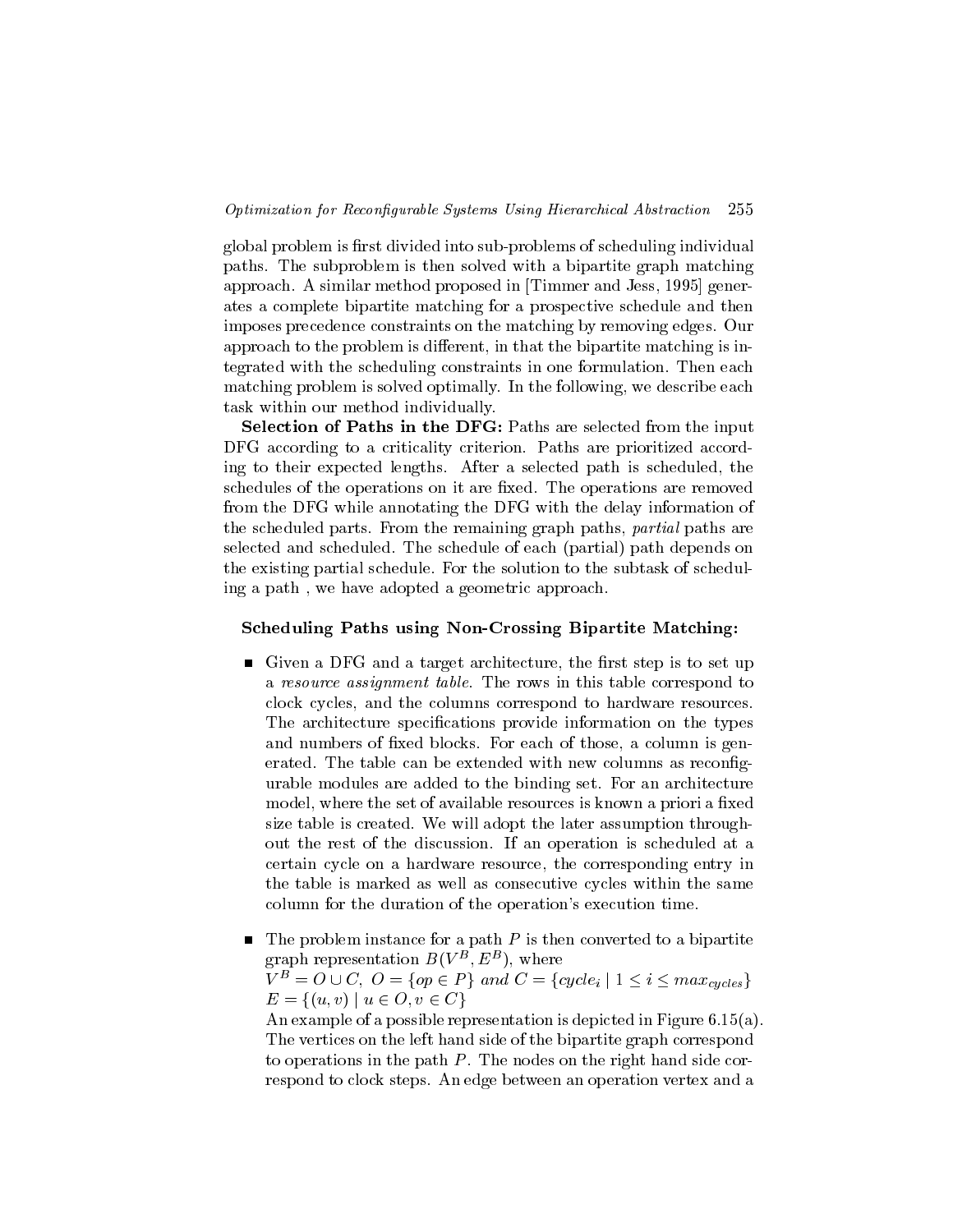clock step vertex denotes the possibility of assigning the operation to that clock step. Every edge in  $B$  is assigned a weight w. The meaning of the edge weights and their usage in the algorithm will be explained later. First we explain how to generate the edges of  $B$ .

- For two consecutive nodes in P  $i, j \in U$  let  $c_i \in U$  be the earliest clock step node with an edge between i and ci Similarly let cj be the earliest clock step node with an edge between <sup>j</sup> and control to the control of the control of the control of the control of the control of the control of the c

 $c_j > c_i + min\{delay(f) | f \in F \text{ can implement } i\} - 1$ This condition prevents the representation from violating data dependencies

 Another issue to consider is related to the availability of hardware resources. If the algorithm is applied to a model with a fixed amount of resources, then the following holds:

between any operation  $i \in U$  and clock step c there cannot be an edge, if

at clock step c no resource of matching type for operation i is available. This information is obtained from the resource assignment table. This condition is not applied to the problem, if we assume that there is reconfigurable logic available to create extra resources if necessary

- If path P is scheduled before path Q and there is an operation  $i \in Q$  with a predecessor in P, then i must also obey the dependencies to this predecessor. The earliest clock cycle node adjacent to  $i$  must be later than the finish cycle of the predecessor
- Similarly let P contained and operation i and let a previously scheduled path  $Q$  contain a successor  $j$  of  $i$ . Then no edge between  $i$  and any clock step  $c$  can exist, if  $c + max\{delay(i)\} > 0$  $start(i)$ .
- Each edge is assigned a weight  $w$  that represents conceptually the  $\blacksquare$ following
	- From a single operations perspective the weight w of an edge en internet to the tendency of operation in the tendency of operation in the tendency of  $\sim$ scheduled at clock step  $c$ . Each operation would preferably be scheduled at the clock step onto which an edge from the operation is incident with highest weight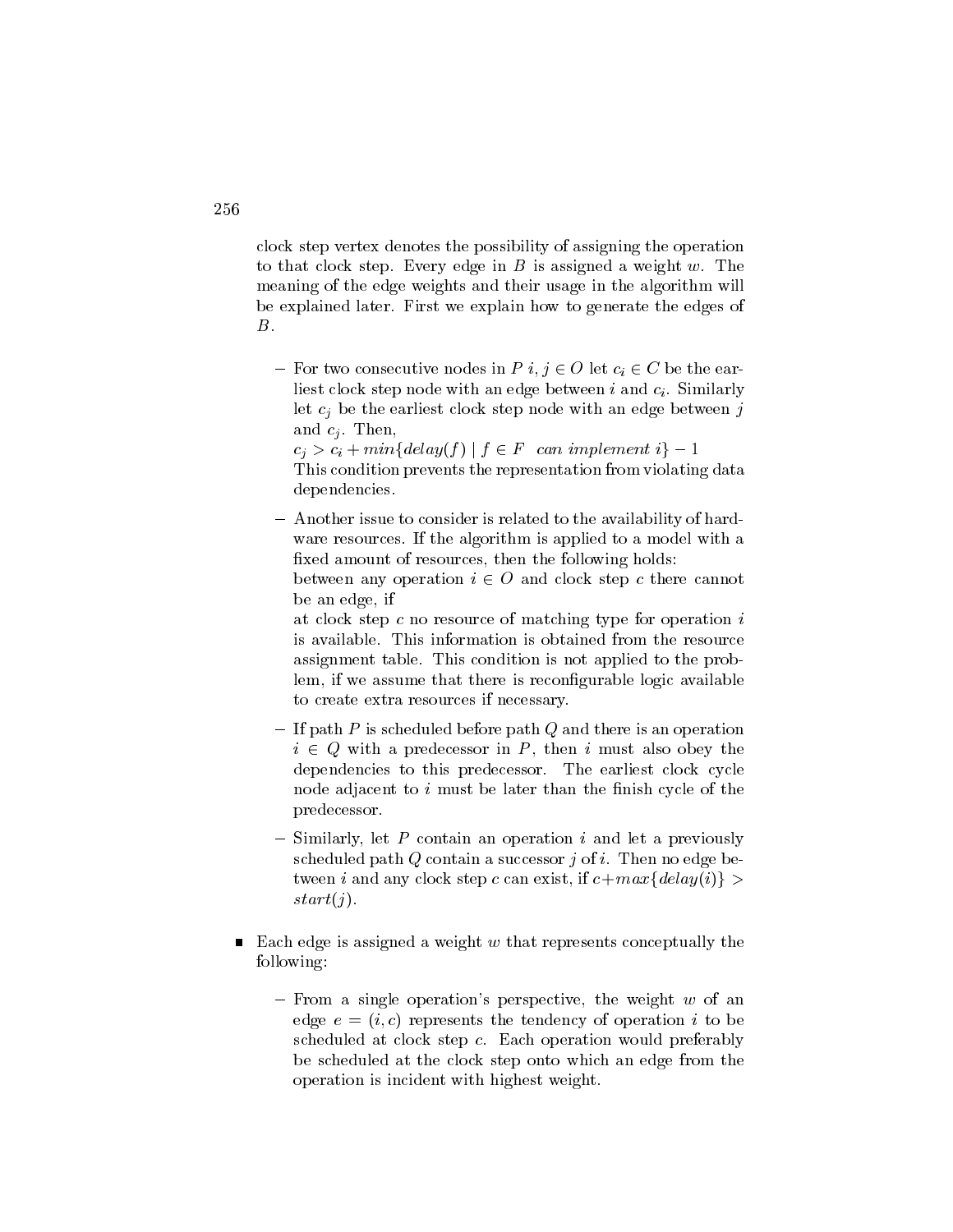Comparing several operations with edges incident on the same clock step, the operation with highest edge weight would have highest priority.

We generate weights for the edges in the bipartite graph considering several factors. The most obvious one is the tendency of operations to be scheduled early Since the primary goal is to obtain a schedule with low latency the algorithm should not delay the schedule of operations. If the objective of our scheduling algorithm were only latency minimization, then the weights for edges could be generated using a monotonically decreasing function starting from the weight of the edge incident on the earliest cycle

Having a target architecture providing alternative hardware resources (customized blocks and reconfigurable logic, different implementations of modules for dierent performance criteria the meaning of edge weights is extended to incorporate the tendency of operations towards certain resources When considering two different clock steps for the possible start time of an operation, the one with a free customized resource will be preferred over another at which no optimized resource is free There still may be an edge between the operation and the latter cycle, assuming a reconfigurable module is available. Nevertheless, the edge weight of the first cycle is made larger in order to make the algorithm aware of the resource preferences In this case the function computing the edge weight incident on a particular clock step will be a function of both the clock step itself and availability of certain type of resource at that step. If no customized block is free at a certain step, then a constant value could be subtracted from the index of the clock step. In this manner the customized features of the target architecture can be exploited. Similarly, depending on the particular optimization objective at the current level, different implementations of resources might be preferred. Optimization objectives such as low power, high speed performance, low reconfiguration overhead might lead to different choices on the resources from a library. Such considerations are incorporated into our algorithm through appropriately generated weight functions

 $\blacksquare$  The solution to the scheduling problem of a given path P is now nding a non-crossing matching on the constructed bipartite graph such that the sum of edge weights are maximized. Such a solution will provide a one to one matching between operation nodes and clock step nodes As the operations in the current path are ordered according to their respective data dependencies in the DFG, the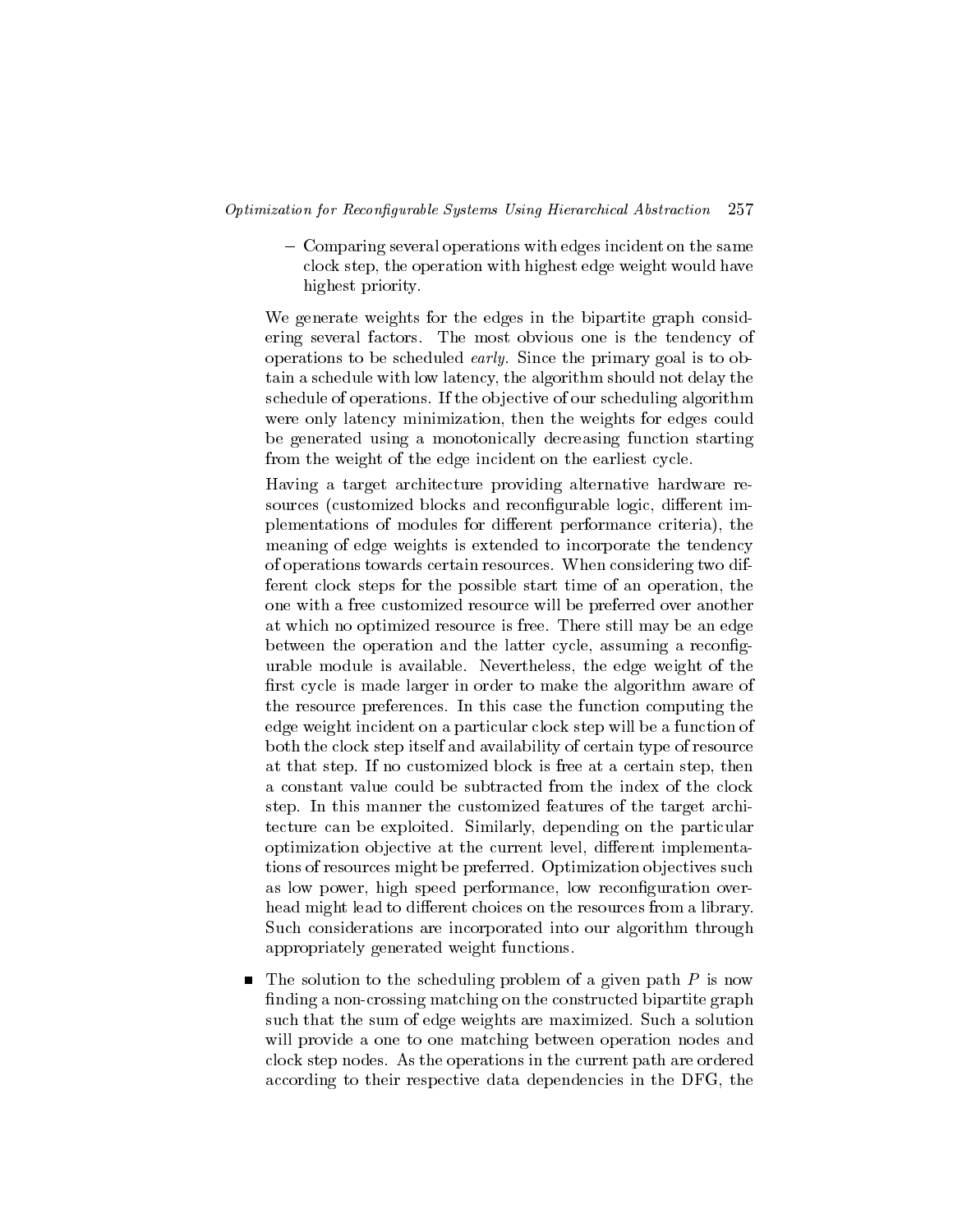selected edges in the bipartite matching should not cross A cross would indicate that a node is assigned to an earlier clock step that its predecessor in the path, which violates the data dependency constraint. We find this matching by converting the problem into a geometric representation. For each possible matching indicated by an edge in the bipartite graph, a point in the  $x-y$  plane is created.  $-$  contracted such that  $\alpha$  is contracted such that  $\alpha$  is contracted such that  $\alpha$ and  $y = c$ . The operation nodes in the path are indexed starting from 1. An example bipartite graph and corresponding point set on the plane are depicted in Figure 6.15. The weight of each edge is transferred as a weight to the corresponding point in the plane The problem of nding a maximum-weight non-crossing matching is now equivalent to nding a maximum-weight chain of length k, where k is equal to the number of operations on path  $P$ . An example of such a non-crossing matching and the corresponding k-chain are shown in Figure Within this chain each point dominates the preceding point, hence dependencies are observed.



Figure - Bipartite Graph Representation and Corresponding Point Set on the x-y Plane.

De nition Point p px py dominates point q qx qy i  $\mathbb {P}$  and  $\mathbb {P}$  and  $\mathbb {P}$  and  $\mathbb {P}$  and  $\mathbb {P}$  and  $\mathbb {P}$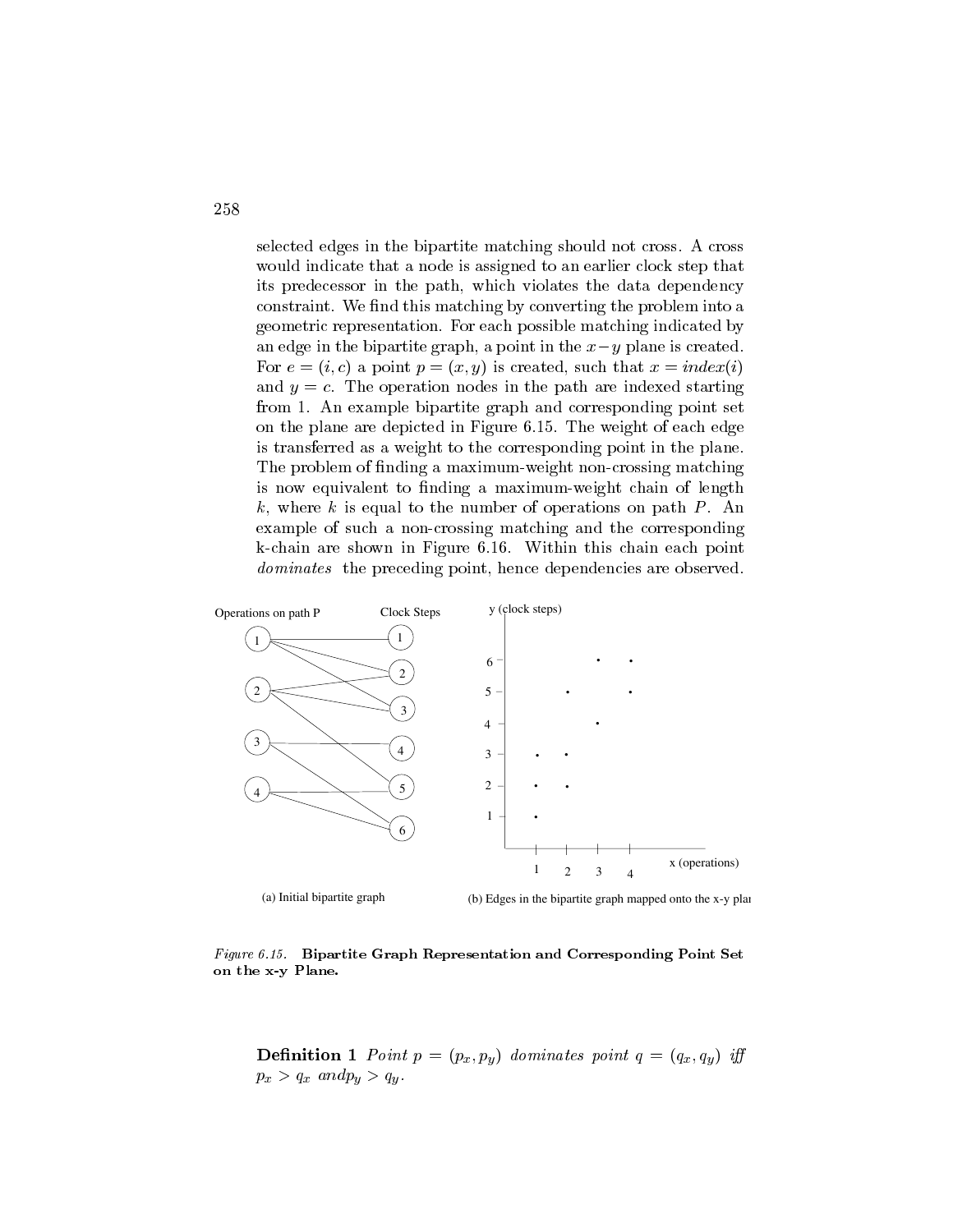

(a) A possible non-crossing matching (b) k-chain corresponding to the non-crossing matching

Figure - Noncrossing bipartite matching example

De nition Each point p in the plane is associated with a level such that none of the points in the same level dominate each other. Points in higher levels dominate points in lower levels

 $\blacksquare$  . The level associated with a point p in the plane is  $\blacksquare$ equal to the highest level among the points dominated by p incre mented by one. The origin is assumed to have level  $0$ , which is not used to place any points. The first actual level is level  $1$ .

Lemma There are exactly k levels in the resulting point set in our maximum-weight non-crossing matching problem. Two points have the same level iff they have the same  $x$ -coordinate.

Proof Since there are only k possible dierent x-coordinates for all points in our problem, there can only be  $k$  possible levels. Every x-coordinate corresponds to one of the k operations on path P The points with same x-coordinate but dierent y-coordinates have the same level, since none of them can dominate another. Let two points p x y and p x y be at dierent xcoordinates, such that  $x_1 < x_2$ , i.e. on the path P, operation corresponding to  $p_1$  precedes operation corresponding to  $p_2$ . In order for these points to have the same level  $y_2$  must be less then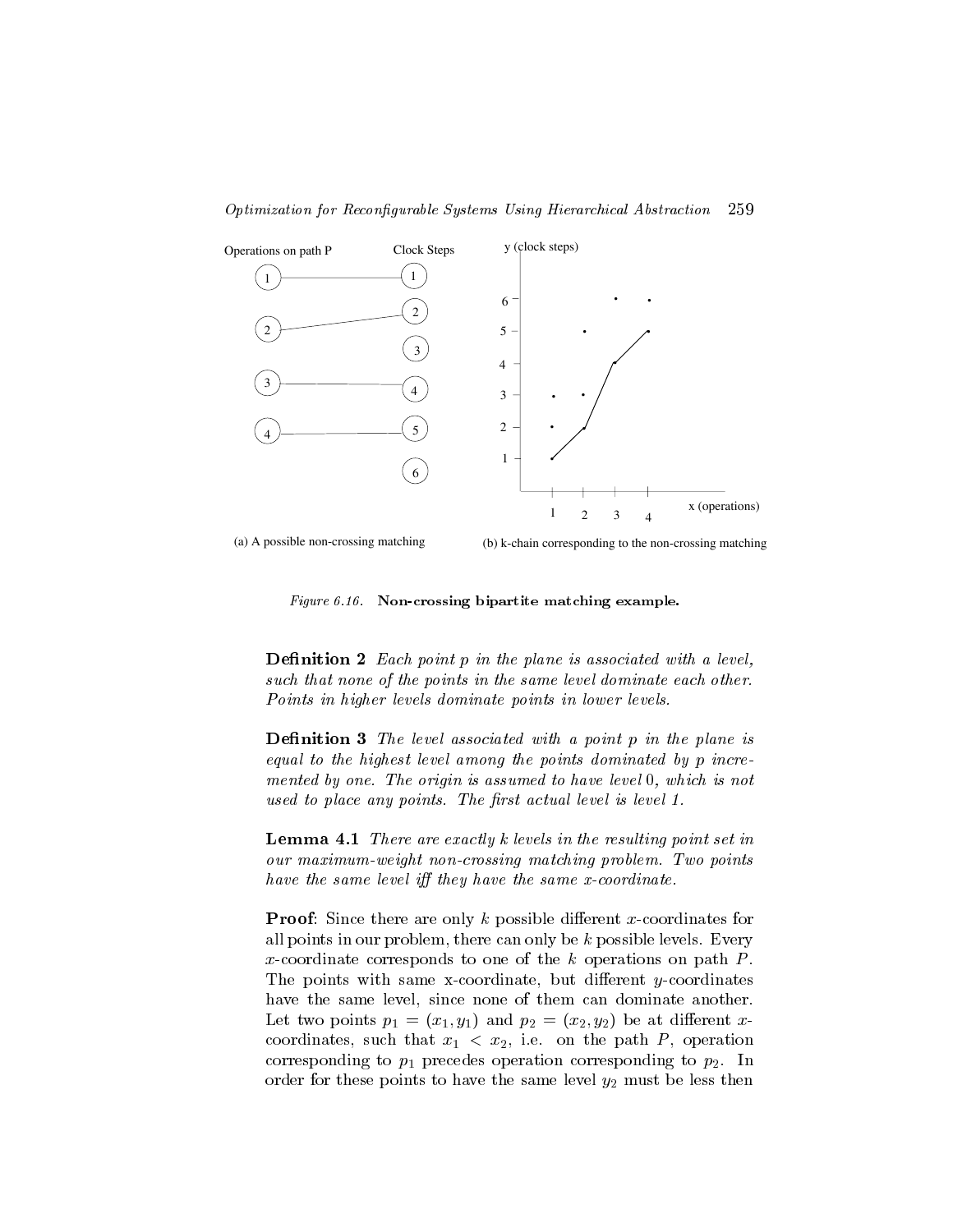or equal to  $y_1$ , otherwise  $p_2$  would have dominated  $p_1$ . There can not exist such a point  $p_2$ , because the first rule of edge generation prohibits assignment of an edge to  $p_2$  anytime equal or earlier to the first cycle that  $p_1$  was matched with an edge. That means any point at a coordinate was made would see the smallest y-coordinate would dominate at least one point at least one point at least one point at  $\pm$ 

According to Lemma 4.1, a level value to each point in the plane can easily be assigned, where the level of each point is equal to its a polynomial time  $\rho$  is  $\rho$  in time algorithm for non-non-polynomial  $\rho$ maximum-weight chain is proposed in Atallah and Kosara ju In the case of unit weights, this algorithm returns the longest chain, which naturally corresponds to the maximum sum of weights. However, when arbitrary weights are assigned to the points in the plane, this algorithm yields the maximum weighted chain, but not necessarily of length  $k$ .

Another procedure proposed by [Raje and Sarrafzadeh, 1993] only creates a chain of length equal to the number of operations by using the level interesting in the maximum matrix  $\mathcal{L}_{\mathcal{A}}$  is a chain-distribution of the maximum matrix of the maximum matrix of the maximum matrix of the maximum matrix of the maximum matrix of the maximum matrix of the given in Figure

| $max\_weighted_k\_chain()$                                                           |  |  |
|--------------------------------------------------------------------------------------|--|--|
| 1 initialize labels of all points to their weights                                   |  |  |
| 2 for level $= 2$ to k do                                                            |  |  |
| for each point in level i do<br>3                                                    |  |  |
| max_label:= maximum label found at previous level<br>4<br>among dominated points     |  |  |
| $label(point)=label(point)+max$ label( $point$ ) = label( $point$ ) + max label<br>5 |  |  |
| assign pointer from point to the dominated point<br>6                                |  |  |
| providing the max_label                                                              |  |  |
| 7<br>end for                                                                         |  |  |
| 8 end for                                                                            |  |  |
|                                                                                      |  |  |

Figure - Pseudocode for max weighted k chain Procedure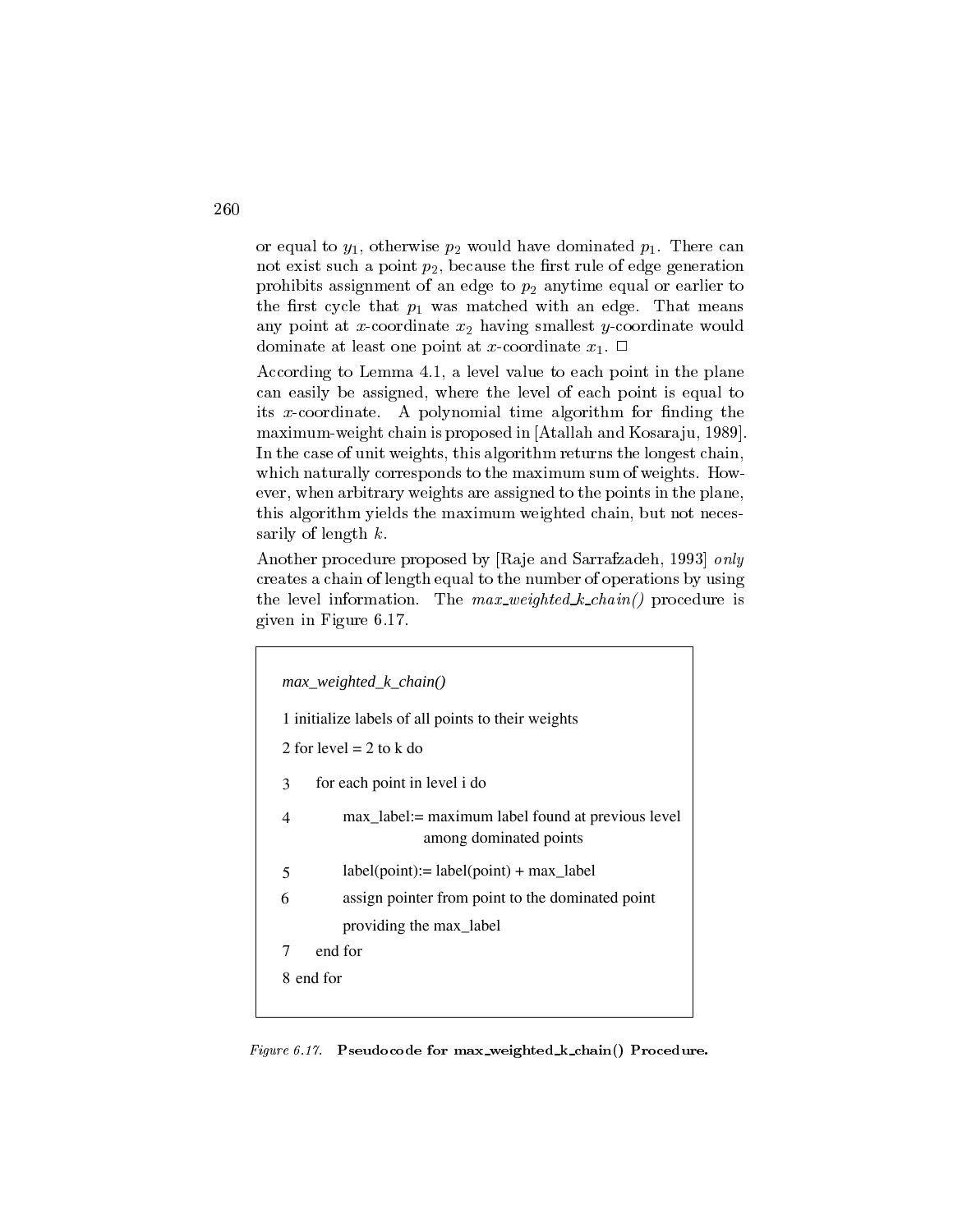

Figure - Pseudocode for Overall Scheduling Algorithm

Following the pointers created in the procedure, the actual chain  $\mathcal{W}$ tion starts with the point  $\rho_{\ell}$  at level  $\alpha$  with highest label parallel  $\rho_{\ell}$  is added to the max chain as the  $p_k$ th element. The pointer created after the update of  $p_k$ 's label links it to a point  $p_{k-1}$ . By tracing this pointer,  $p_{k-1}$  is located and added to the max chain as the  $t \kappa = t$  and element. A similar step is applied to  $p_{k-1}$ , and so on, until the last pointer points to the first element of the max\_chain at level  $= 1$ .

### $\blacksquare$  . The  $\blacksquare$  produces and  $\blacksquare$  is an optimal komponent and  $\blacksquare$  . The set of  $\blacksquare$

**Proof:** When computing the labels of the points at  $level = 2$ , each point is linked to a unique point with largest label at  $level = 1$ . such that the sum of the weights of the two points is maximum and the dominance relation holds between the points. At this point the maximum label among all points at level 2 would indicate the maximum possible sum of weights for a -point chain When the algorithm proceeds to the next level, labels at the new level will be computed using the partial sums computed in the earlier levels. We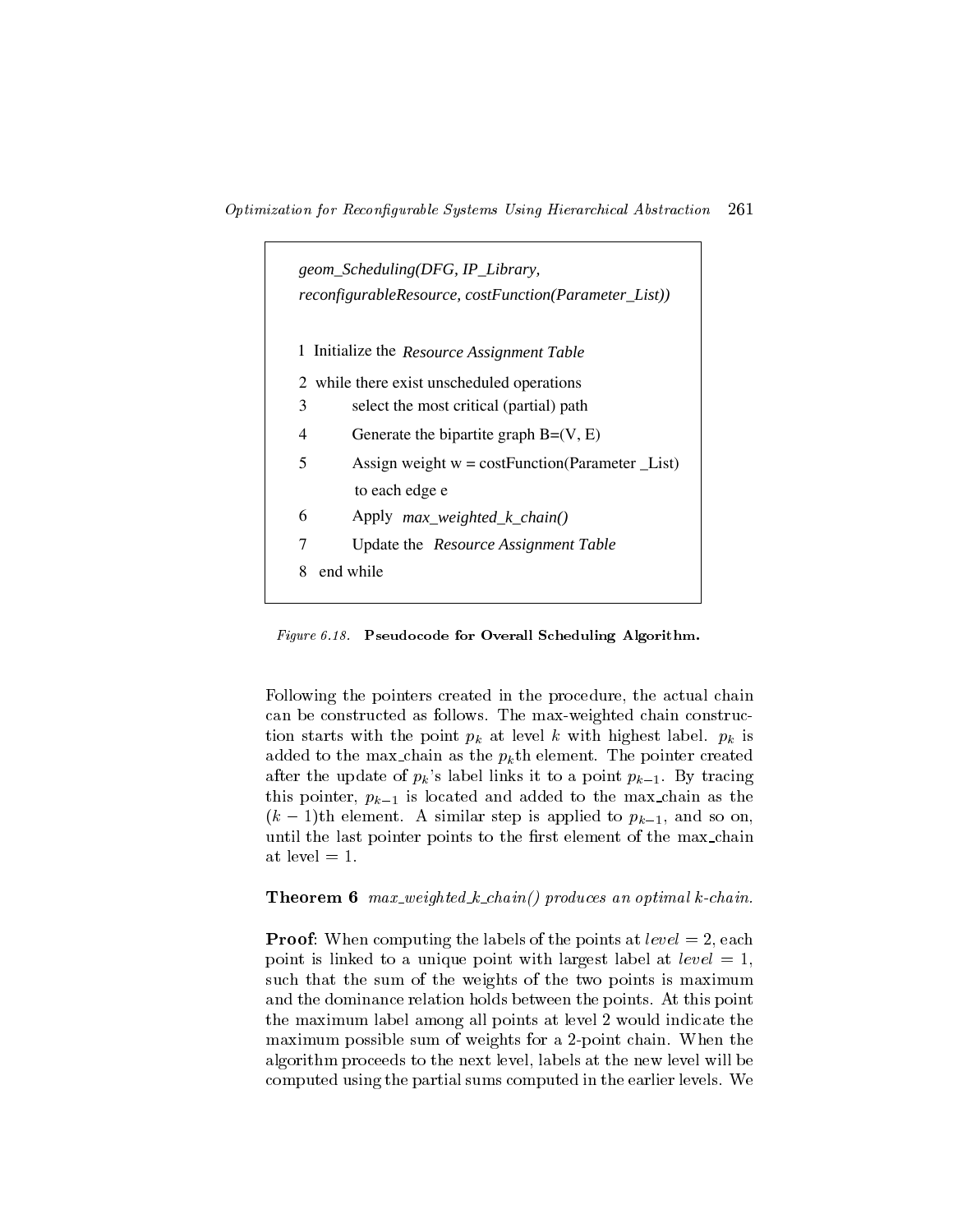know that those partial sums were the maximum possible values while maintaining dominance condition in the chain. Since each point at the new level will pick the maximum partial sum carried from the immediate lower level, the new partial chain sums (labels) will remain maximal. By induction on the number of levels, at  $k$ th level, the point with maximum label indicates the maximum sum chain a chain and a chain a chain a chain a chain a chain a chain a chain a chain a chain a chain a chain a ch

Combining all the steps explained above the overall scheduling algorithm is summarized in Figure 6.18.

The core of our algorithm is the maximum-weight k-chain procedure In this procedure, at each level, the number of points is bounded by  $\sim$  (  $\sim$   $\mu$ )  $\mu$  is the cmaximum number of contracted in contracted in contracted in  $\mu$ in the bipartite graph. The number of levels is equal to the number of operations on the given path  $P$ . If we denote the number of operations on P by  $p$ , then the total number of points on the plane (the number of edges in the bipartite graphs in the bird of  $\beta$  , or  $W$  of  $W$  and  $W$  is the complexity of  $\beta$ maximax weighted k chain-becomes original chain-becomes  $\mathbf{r}$ until all operations in the input DFG are scheduled. If at every step i a path containing pi operations is scheduled then the total time to schedule a DFG can be expressed as

$$
\sum_{i=1}^{i=max_{step}} p_i \cdot C_{max},
$$

which is equal to

$$
C_{max} \cdot \sum_{i=1}^{i=max_{step}} p_i \text{ and } \sum_{i=1}^{i=max_{step}} p_i = N.
$$

maximum  $\sigma$  and the maximum number of scheduling iterations in the maximum is easily in each  $\sigma$  . The maximum is easily in each  $\sigma$ iteration one path being scheduled. Assuming each operation in the DFG can be performed within a constant number of clock cycles, the maximum number of clock cycles required to schedule a DFG is bounded by the number of operations with a constant coefficient line  $\mathcal{C}_{H00w}$ O lN Eliminating the constant l the complexity of the algorithm becomes  $U(N \cdot N) = U(N)$ .

#### 5. Conclusions

Reconfigurability, an essential feature in present and future hardware designs, provided a tradeoff between design flexibility and performance. This produces the need for new optimization techniques in the design of programmable systems In this chapter we have presented a complete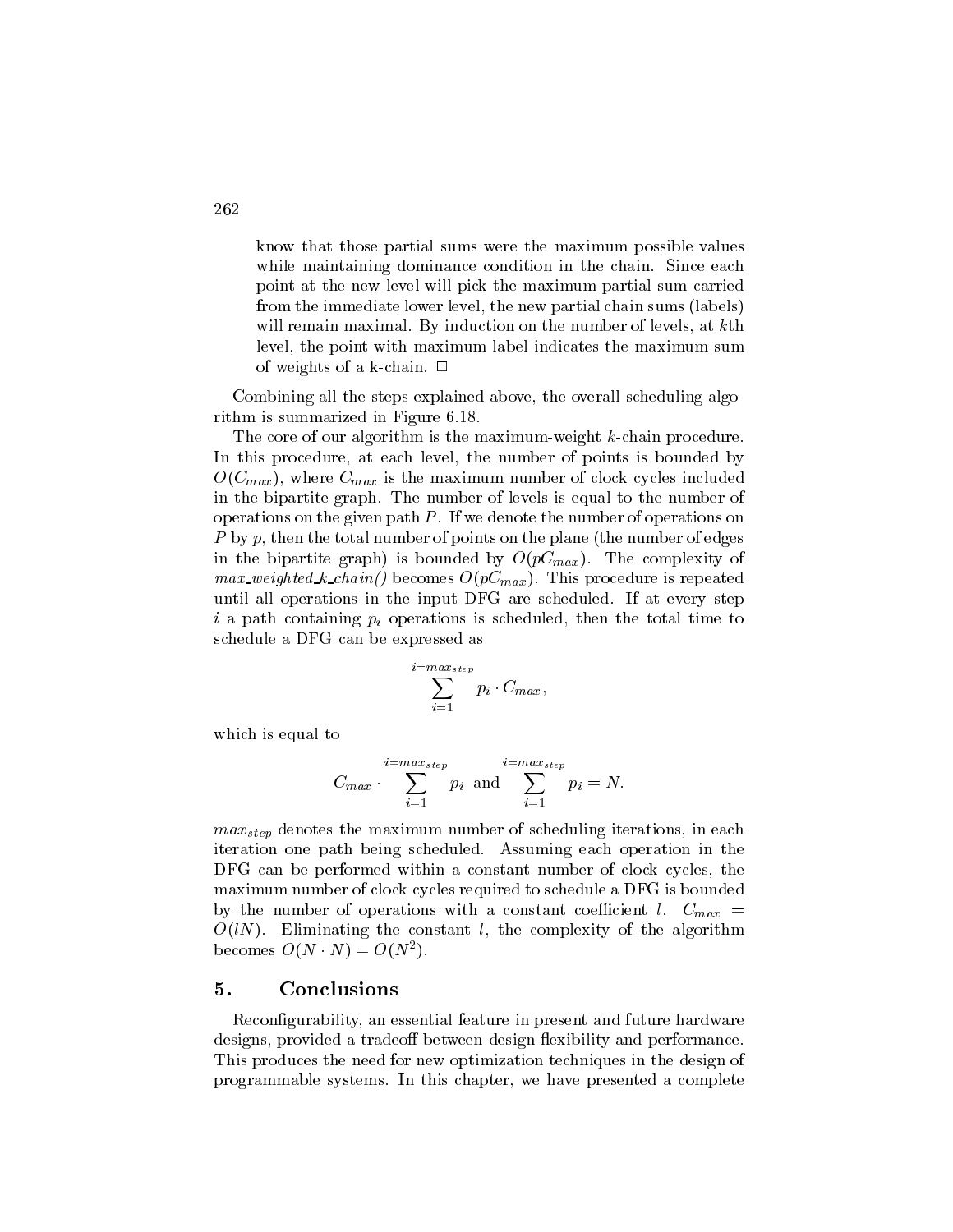design flow from application source code to reconfigurable hardware. We have furthermore described a hierarchical approach to optimize this design by identifying specific problems at each stage. We presented a theoretical approach to the optimization of these problems, and also provided efficient algorithms to perform these optimizations.

Reconfigurability is a new and challenging model of programming and execution of hardware, and it requires new methods and models to fully exploit its power. We have presented methods which are theoretically useful in mapping applications onto reconfigurable devices. However, there are certainly many other potential techniques for optimization yet to be investigated which will provide further exploitation of reconfigurability

# References

- $A$  and  $A$  and  $A$  and  $A$  and  $A$  and  $A$  and  $A$  and  $A$ inance with applications. Algorithmica.
- Briggs P Cooper K Harvey T and Simpson L Simpson L Simpson L Simpson L Simpson L Simpson L Simpson L Simpson L improvements to the construction and destruction of static single assignment form. Software Practice and Experience, 28:859-881.
- Bringmann O and Rosenstiel W Cross-level hierarchical highlevel synthesis Presented at the Design Automation and Test in Europe
- Brown S Francis R Rose J and Vranesic Z  Field Pro grammable Gate Arrays. Kluwer Academic Publishers.
- Cadamin S and Goldstein S C (1999), Cprain S C and A Control of the Control of the Congregation of the Congregation C tool Presented at the IEEE Symposium on FPGAs for Custom Computing Machines
- Cytron, R., Ferrante, J., Rosen, B. K., and M. N. Wegman, F. K. Z.  $\mathcal{L}_1$  and  $\mathcal{L}_2$  computing  $\mathcal{L}_2$  and the contractions on a constraint  $\mathcal{L}_3$ on Programming Languages and Systems
- Cytron, R., Ferrante, J., Rosen, B. K., Wegman, M. N., and Zadek, F K An ecient method of computing static single assignment. Presented at the ACM Symposium on Principles of Programming Languages
- $\mathcal{L}$  . Thomas D and Thomas D  $\mathcal{L}$  , we are also defined by the synthesis of  $\mathcal{L}$ and physical design Presented at the Design Automation and Test in Europe
- Garey M and Johnson D and D and International International International International International International International International International International International International International Internat Freeman and Company
- Graham S L and Wegman M A fast and usually linear algorithm for global owners and the ACM of the ACM of the ACM of the ACM of the ACM of the ACM of the ACM of the ACM of the ACM of the ACM of the ACM of the ACM of the ACM of the ACM of the ACM of the ACM of the ACM of the ACM